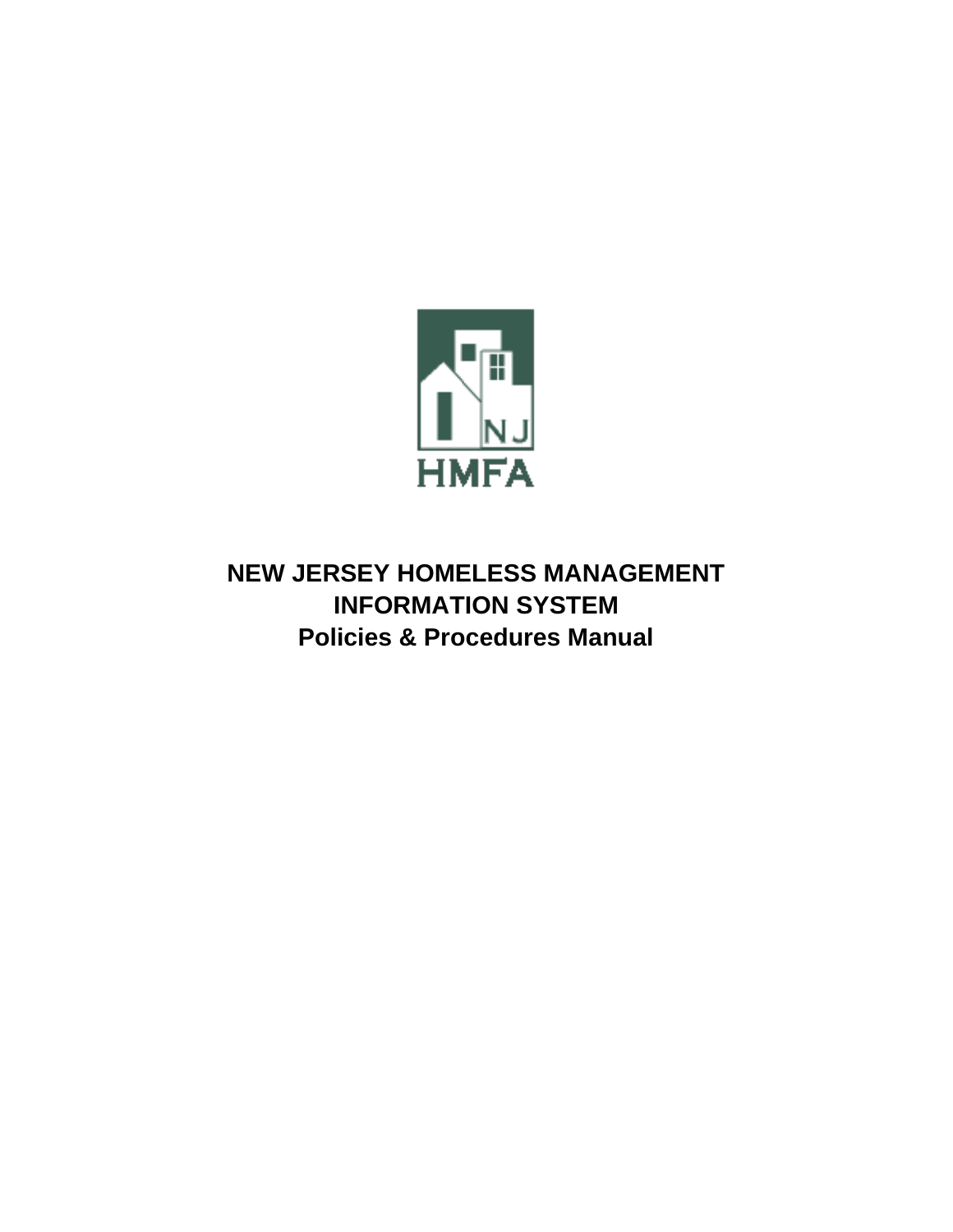## **Table of Contents**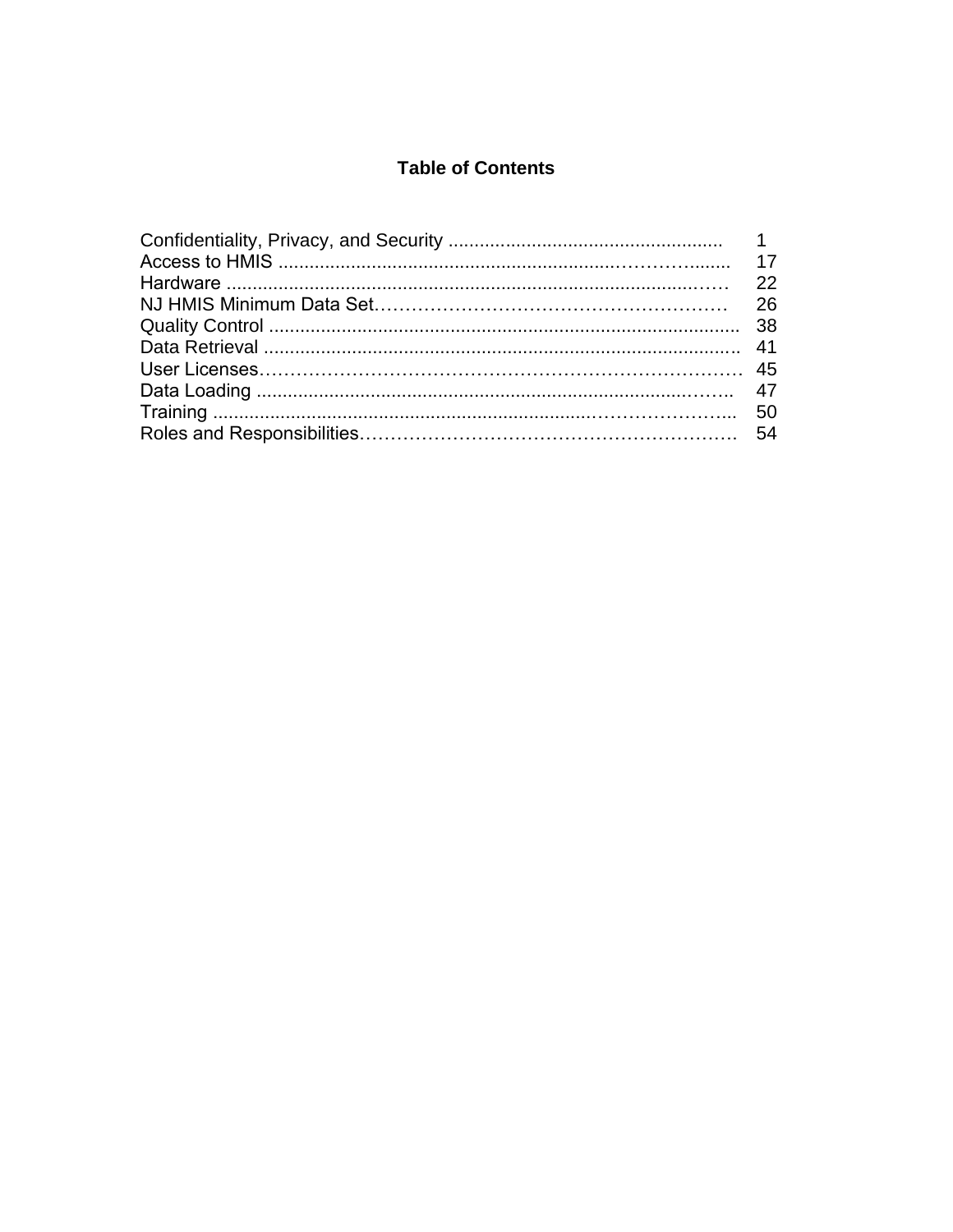#### **Introduction**

New Jersey's HMIS is a collaborative effort between the New Jersey Housing Mortgage Finance Agency (HMFA), the dedicated lead agency, and seventeen of New Jersey's Continuums of Care. The Continuums of Care, individually or as a group, have an ongoing role in giving input into HMIS policy decisions within the parameters established by the U.S. Department of Housing and Urban Development (HUD). The Continuums of Care retain the right to withhold support for HMIS.

New Jersey's HMIS project is governed by a HMIS Steering Committee, which will include representatives from NJ HMFA, New Jersey's Department of Community Affairs, and New Jersey's Department of Human Services.

A New Jersey HMIS Advisory Council will meet quarterly to review recommendations for system-wide changes in functionality and system-flow. The Advisory Council consists of a maximum of two representatives from each participating Continuum of Care, as well as representatives from NJ HMFA. All Continuum of Care representatives will participate in the Advisory Council on a voluntary basis, and representatives will be selected by their home CoC. The CoC's are responsible for communicating the identities of their Advisory Council representatives to NJ HMFA.

All organizations participate in the HMIS Advisory Council on a voluntary basis and select their own representatives. Organizations are responsible for communicating with NJ HMFA about the identity of their respective representatives.

The methods of communication between the System Administrator and the participating agencies will be via electronic mail or telephone.

This manual contains all of the most current operational policies and procedures related to New Jersey's Homeless Management Information System (NJHMIS). It is expected that Policies and Procedures will be removed, added, and modified as circumstances dictate. That is why this manual is designed to be modular. Because the *HMIS Policies and Procedures Manual* is contained in a loose-leaf notebook, outdated policies and procedures can easily be removed, and updated policies and procedures can easily be inserted.

For more information regarding NJHMIS Policies and Procedures, please contact Catherine Brewster, New Jersey Housing Mortgage Finance Agency, at 609-278- 7567 or cbrewster@nimhfa.gov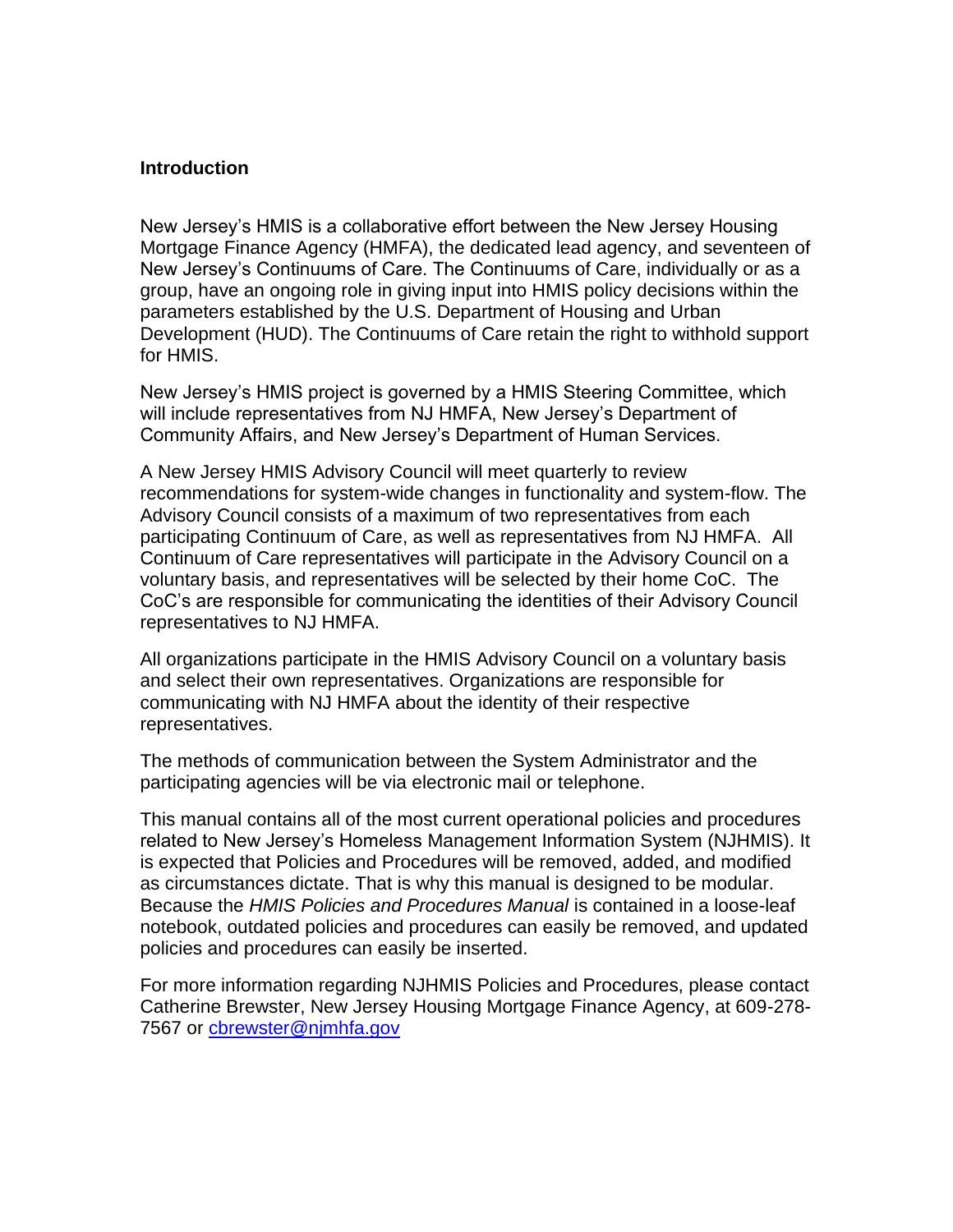# **Confidentiality, Privacy, and Security**

HMIS Privacy & Security Standards Federal Register – July 30, 2004

### **Section 4**

- Based on principles of fair information practices  $\&$  security standards recognized by the information privacy & technology communities
- Developed after careful review of the HIPPA standards
- Baseline standards required by any organization that records, uses or processes PPI on homeless clients for a HMIS.
- Additional protocols or policies to enhance further privacy  $\&$  security for individual agencies, as deem appropriate
- Organizations must comply with federal, state and local laws re: confidentiality protections
- Two-tiered approach: minimum must meet the baseline privacy  $\&$  security requirements/Some agencies may adopt higher levels of security due to nature of homeless population

#### **Section 4.1.1 Definition of Terms**

• Definitions:

**Protected Personal Information (PPI)** – any information maintained about a living homeless client or individual that identifies/manipulated/linked to a specific individual

**Covered Homeless Organization (CHO)-**any organization that records, uses or processes PPI on homeless clients for a HMIS

**Processing-**any operation or set of operations performed on PPI for collection, maintenance, use, disclosure, transmission & destruction of information

**HMIS Uses and disclosures –** uses and disclosures allowed by these standards

### **Section 4.1.2 Applying HMIS Privacy & Security Standards**

- Any CHO covered under HIPAA, is not required to comply with privacy/security standards, if, a substantial portion of its PPI is protected health information as defined in HIPAA. (See Exemptions) HMIS standards give precedence to the HIPAA rules: 1) HIPAA rules more finely attuned to requirements of health care system; 2) important privacy & security protections; 3) unreasonable burden to follow two sets of rules
- IF PPI does not fall under standards in this section; must be described in privacy notice with explanation of reason not covered. Disclosure requirement necessary if other standards are being used other than the HMIS standards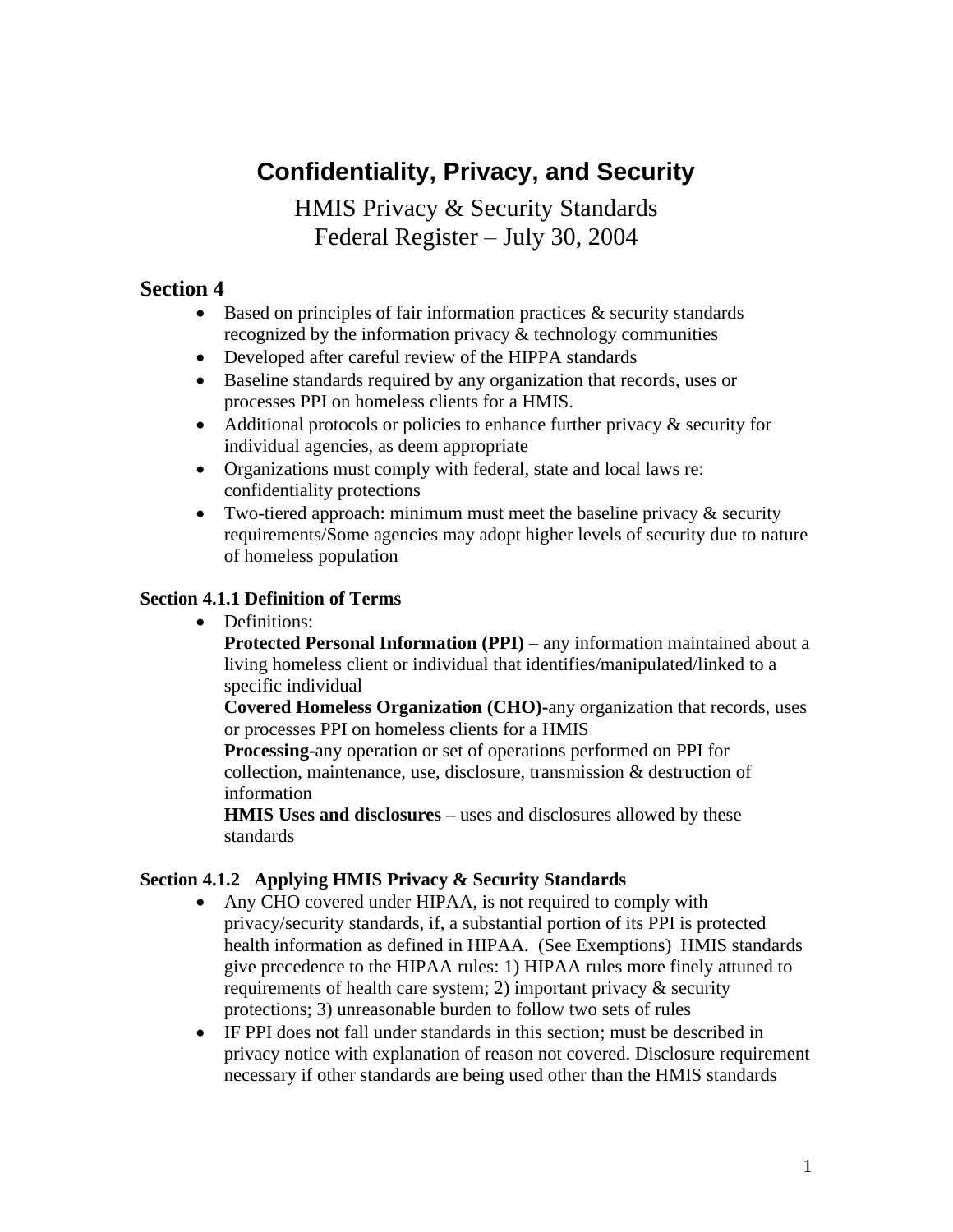### **Section 4.1.3 Allowable HMIS uses & disclosures of PPI**

- Allowable uses: 1) provide or coordinate services; 2) services related to payment or reimbursement; 3) carry out administrative functions; 4) creating de-identified PPI
- Uses/disclosures required by law-must comply & be limited to the requirements of the law
- Uses and disclosures to avert a serious threat to health or safety
- Uses and disclosures about victims of abuse, neglect or domestic violence
	- o Required by law and complies with and limited to requirements of law
	- o If client agrees to disclosure
	- o Authorized by statute or regulation; necessary to prevent serious harm or if individual is incapacitated and not intended to be used against individual
	- o Must inform individual that a report has been made; See Exception
- Uses and disclosures for academic research; must be formal relationship-See section for further discussion
- Disclosures for law enforcement purposes; court order, warrant, subpoena or summons. **See section for further discussion**

### **Section 4.2 Privacy Requirements**

- Must comply with baseline privacy requirements
	- o Data collection limitations
	- o Data quality
	- o Purpose use limitations
	- o Openness
	- o Access & correction
	- o Accountability
- May adopt additional substantive & procedural privacy protections that exceed baseline standards
- Comply with federal, state and local laws
- Must be described in privacy notice
- Maintain a common data storage medium with another organization for sharing of PPI; responsibility for privacy & security by both organizations; must comply with HMIS standards and allow for un-duplication of homeless clients at CoC level

### **Section 4.2.1 Collection Limitation**

- Collection of PPI only when appropriate to the purposes for which information is obtained or required by law
- Collect by lawful and fair means with knowledge and consent of individual
- Post a sign at each intake desk, which explains reasons for collection
- Additional Privacy Protections In Privacy Notice commit to additional privacy protections consistent with HMIS requirements; 1) restricting collection of PPI; 2) collection PPI only with express knowledge; 3) oral/written consent from individual/third party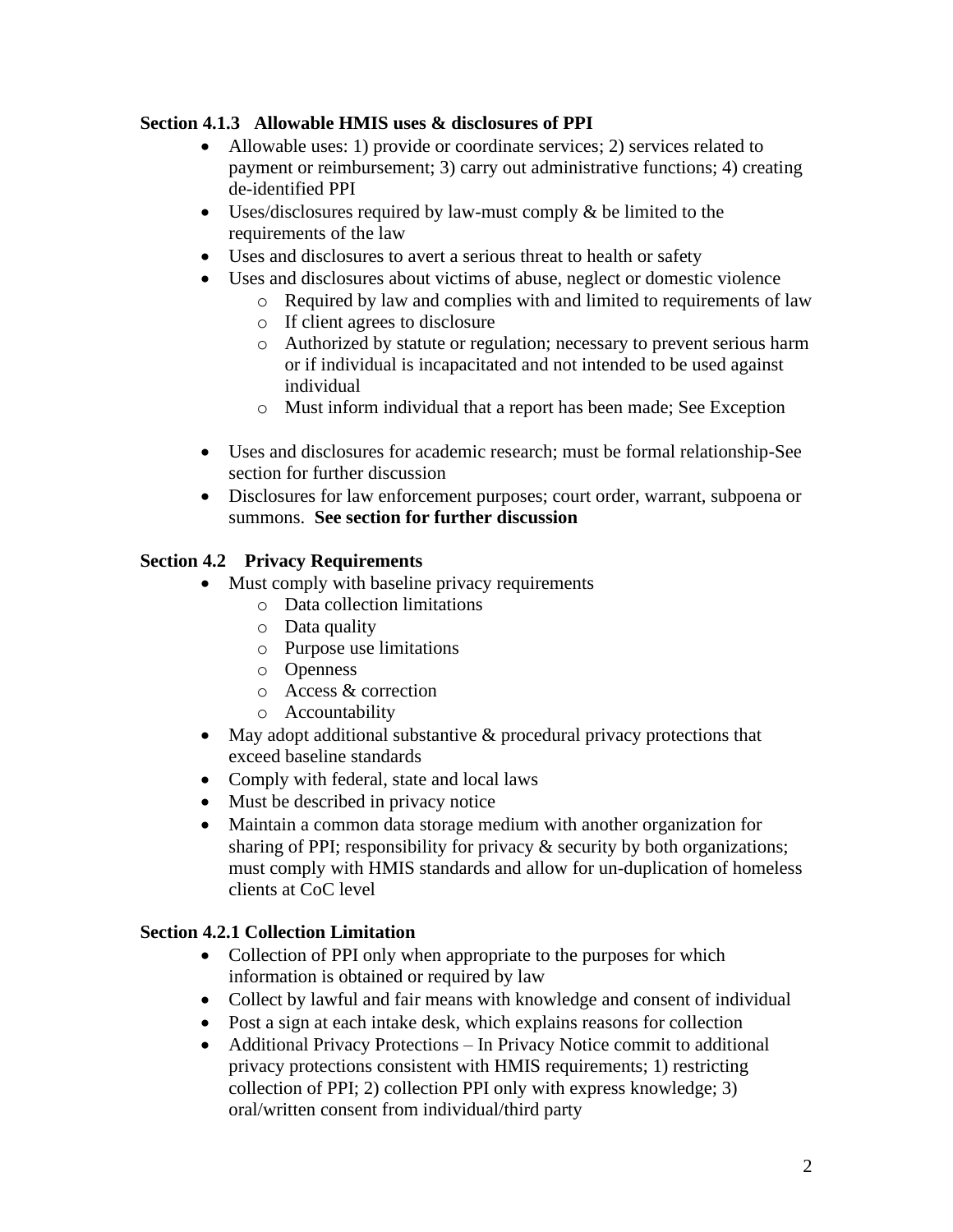### **Section 4.2.2 Data Quality**

- PPI collected must be relevant to the purpose for which it is to be used o Accurate, complete and timely
- Develop & implement plan to dispose of or, remove identifiers seven (7) years after creation or last changed See **Section 4.3 for further discussion**

### **Section 4.2.3 Purpose Specification/Use Limitation**

- Specify in Privacy notice purposes for collecting PPI and describe all uses and disclosures
- If not disclosed in Privacy notice must have consent of individual
- Additional Privacy Protections
	- o Must be consistent with HMIS requirements
	- o Seek oral/written consent for some or all processing
	- o Agree to additional restrictions at request of individual
	- o Limiting uses/disclosures as stated in privacy notice
	- o No disclosure of PPI unless required by statute
	- o Maintain audit trail containing date, purpose & recipient
	- o Make audit trails available to homeless individual
	- o Limit disclosure of PPI to minimum necessary for purpose

#### **Section 4.2.4 Openness**

- Publish Privacy Notice, describe policies & practices, provide copy upon request
- Current version on web page
- Must post sign stating availability of privacy notice
- Privacy notice must state may be amended at any time; amendments may affect information obtained prior to change, unless otherwise stated
- Amendments must adhere to HMIS privacy standards
- Must maintain permanent documentation of all amendments
- Provide accommodations for persons with disabilities throughout data collection process See **Section for further discussion**
- Provide required information in other languages other than English, common to community
- Additional Privacy protections-**See section for further discussion**

### **Section 4.2.5 Access and Correction**

- Must allow client to inspect and obtain copy of any PPI about client
- Must offer explanation of any questions
- Must consider any request by client for correction of inaccurate or incomplete PPI pertaining to client
- A CHO is not required to remove PPI information, may mark information as inaccurate or incomplete and may make additions
- Privacy Notice may reserve the ability to deny client to inspect and obtain copy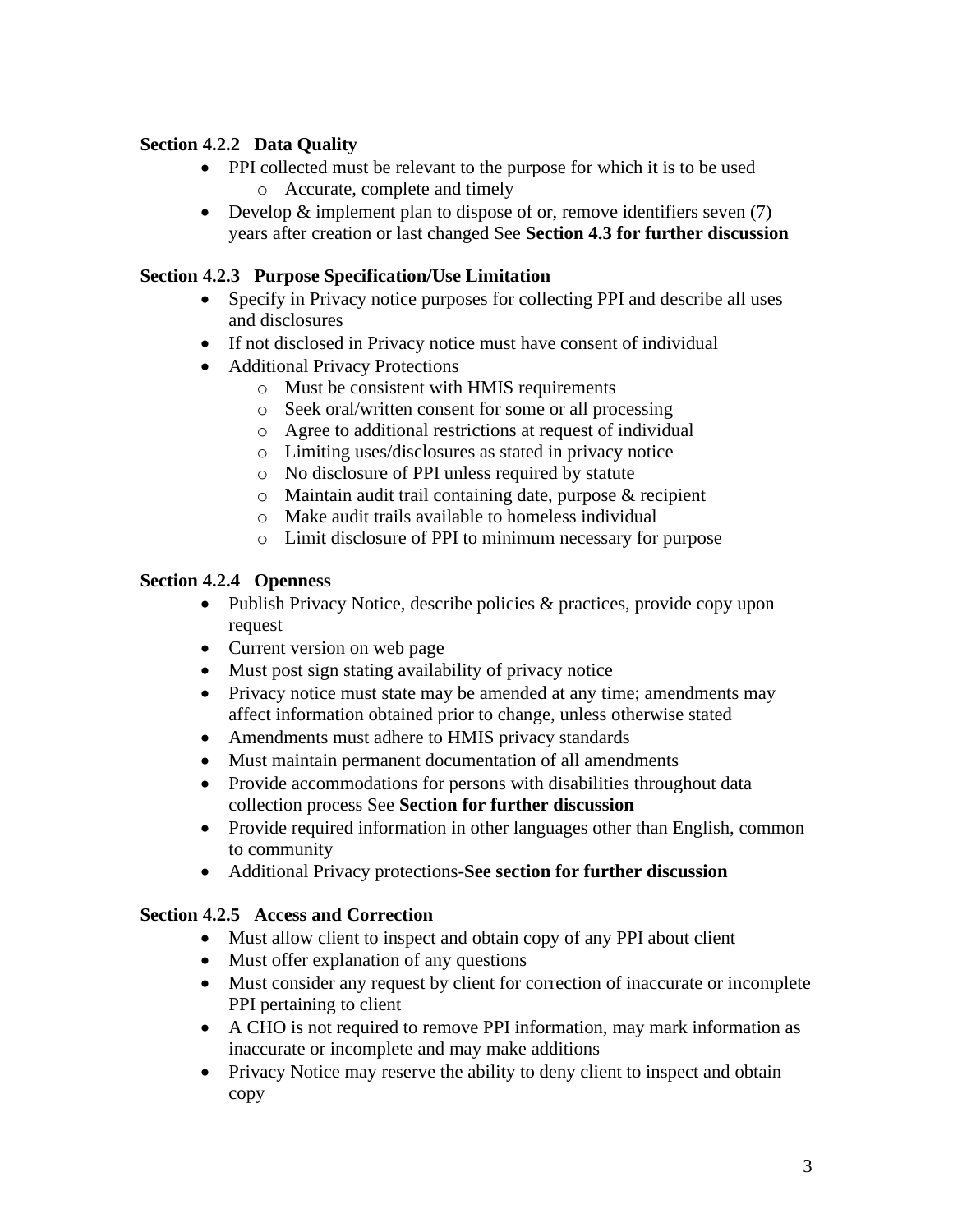- o Litigation or comparable proceedings
- o Information about another individual
- o Promise of confidentiality, if disclosure would reveal source of information
- o Information that would endanger the life or physical safety of individual
- Upon denial to inspect or obtain copy, CHO must explain reason for the denial, include request documentation as part of PPI
- Additional Privacy Protections-CHO may in its privacy notice, commit to additional privacy protections consistent with HMIS requirements
	- o Adopt own appeal procedure and describe within privacy notice
	- o Limit grounds for denial, by not stating specific basis for denial
	- o Allow client to add disagreement to PPI and allow to share disputed information to another person
	- o Provide written explanation of reason for denial

### **Section 4.2.6 Accountability**

- Establish procedure for accepting/considering questions/complaints about privacy and security policies and practices
- A CHO must require all staff members to sign a confidentiality agreement acknowledging receipt of a copy of privacy notice and pledges to comply with privacy notice
- Additional Privacy Protections- 1) may request staff to undergo formal training in privacy requirements; 2) Establish method for regularly reviewing compliance with privacy notice; 3) Establish internal/external appeal process for appeal of privacy complaint; 4) Designate a chief privacy officer for implementation of privacy standards

### **Section 4.3 Security Standards**

• All CHOs must comply with baseline security requirements

### **Section 4.3.1 System Security**

- Must apply system security provisions to all systems where PPI is stored
	- o System Networks
	- o Desktops
	- o Laptops
	- o Mini-computers
	- o Mainframes
	- o Servers
- Additional Security Protections-1) apply system security provisions to electronic and hard copy information that is not collected for HMIS; 2) May seek outside collaboration for performing internal security audit and certify system security
- HMIS systems must have a user authentication system consisting of a username and a password; passwords must be at least eight characters long and meet reasonable industry standard requirements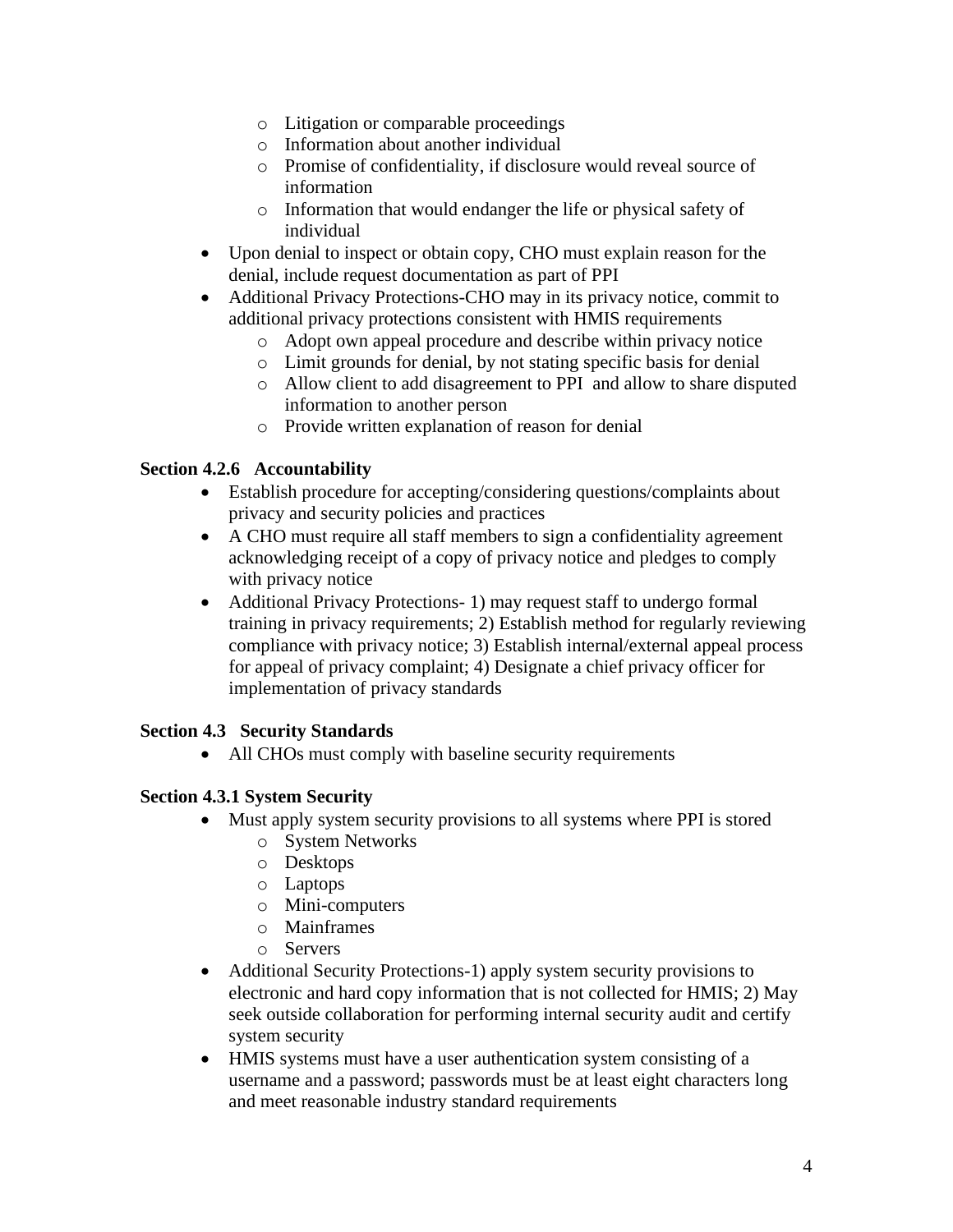- o At least one number and one letter
- o Not using the username, the HMIS name or the HMIS vendors name
- o Not consisting entirely of any word found in the common dictionary or any of the above spelled backwards
- o Default passwords on initial entry, must be changed upon first use
- o Written user access may not be stored or displayed in public access area
- o Individual users must not have access to more than one workstation or long on to the network at more than one location at a time
- o Additional Security Protections- 1) upper and lower case letters; 2) numbers; 3) symbols
- o Complex passwords-Use phrases, not individual words; capitalize each new word; substitute numbers and symbols for letters; eliminate spaces between words
- CHOs must protect HMIS systems by using commercial virus protection software
- Must include automated scanning of files, as accessed by users
- Must regularly update virus definitions from software vendor
- May commit to automatically scanning all files for viruses when system turned on, shut down or not actively being used
- Must have secure firewall between workstation and any systems
- Modem access must have own firewall
- Central server access, server must have firewall
- Older operating systems may need to be equipped with secure firewalls
- Additional security protections-Apply firewall to all workstations
- Public Access-Public forums for data collection or reporting must be secured to allow connections from pre-approved computers and systems through Public Key Infrastructure (PKI) certificates; or extranets that limit access **See Section for further discussion**
- Physical Access to Systems with HMIS Data-Computers must be staffed at all times when located in public areas
- Steps to ensure that the computers and data is secured at all times
- Workstations should automatically turn on a password protected screensaver when workstation temporarily not in use; time for password protection can be regulated by CHO
- Staff should log off and shut down data entry system when gone for an extended period of time
- **See section on additional security protections**
- All HMIS data must be copied to another medium on a regular basis and store in a secure of-site location
- Central server must be stored in a secure room with appropriate temperature control and fire suppression systems
- Surge protectors must be used
- CHOs must reformat storage medium when deleting all HMIS data; reformat storage medium more than once before reusing or disposing the medium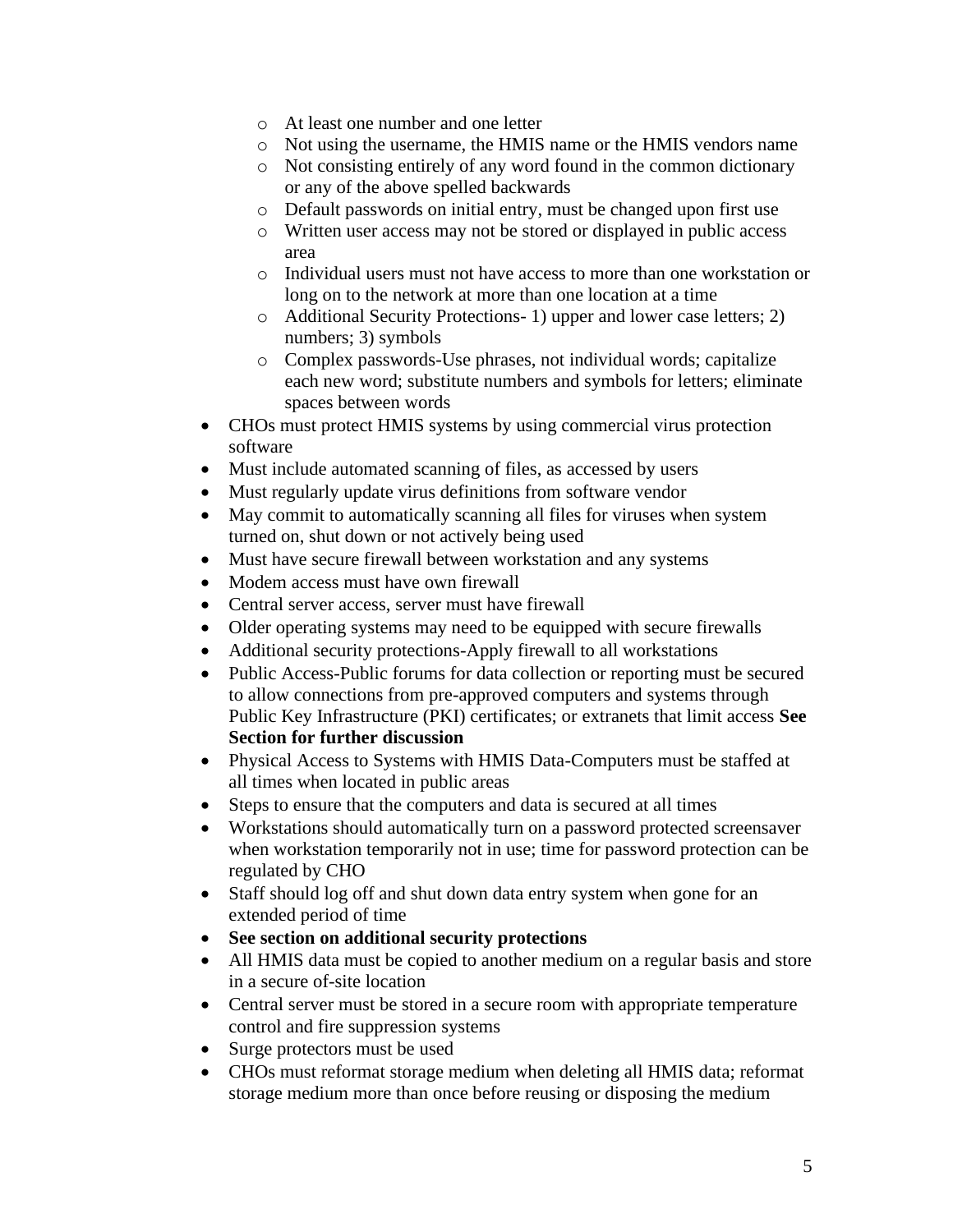- Appropriate methods in place to monitor security systems
- HMIS data must maintain a user access log; logs must be checked routinely

### **Section 4.3.2 Application Security**

- Apply application security provisions to software during data entry, storage and review or any other processing function
- All HMIS data must be encrypted when electronically transmitted
- Current standard is 128-bit encryption
- **See section regarding unencrypted data**
- All HMIS data must be stored in a binary, not text, format
- All paper or other hard copy containing PPI for HMIS must be secured
	- o Reports
	- o Data entry forms
	- o Signed consent forms
- All paper or other hard copy containing PPI must be supervised at all times when in public area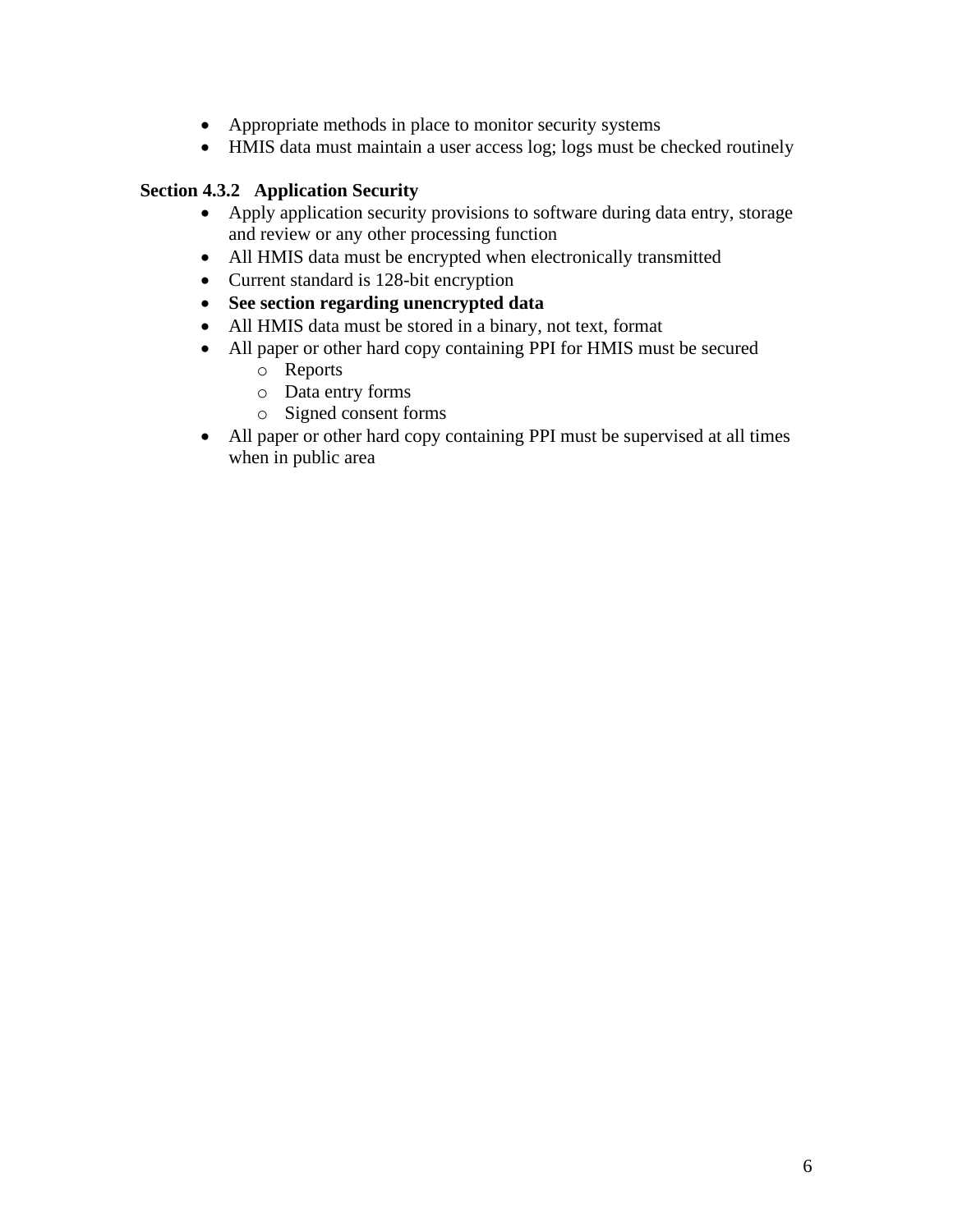### **a. Protected Personal Information**

Any information that can be used to identify a particular individual is protected personal information. HMIS users and developers must consider the following as protected personal information of an individual and his or her relatives, employers, or household members:

- Names
- All geographic subdivisions smaller that a state, including street address, city, county, precinct, zip code, and their equivalent geocodes.
- All elements of dates (except year) directly related to an individual, including birth date, admission date, discharge date, and date of death.
- Telephone numbers
- Social Security numbers
- Medical record numbers
- Vehicle identifiers and serial numbers, including license plate numbers
- Device identifiers and serial numbers
- Any other unique identifying number, characteristic, or code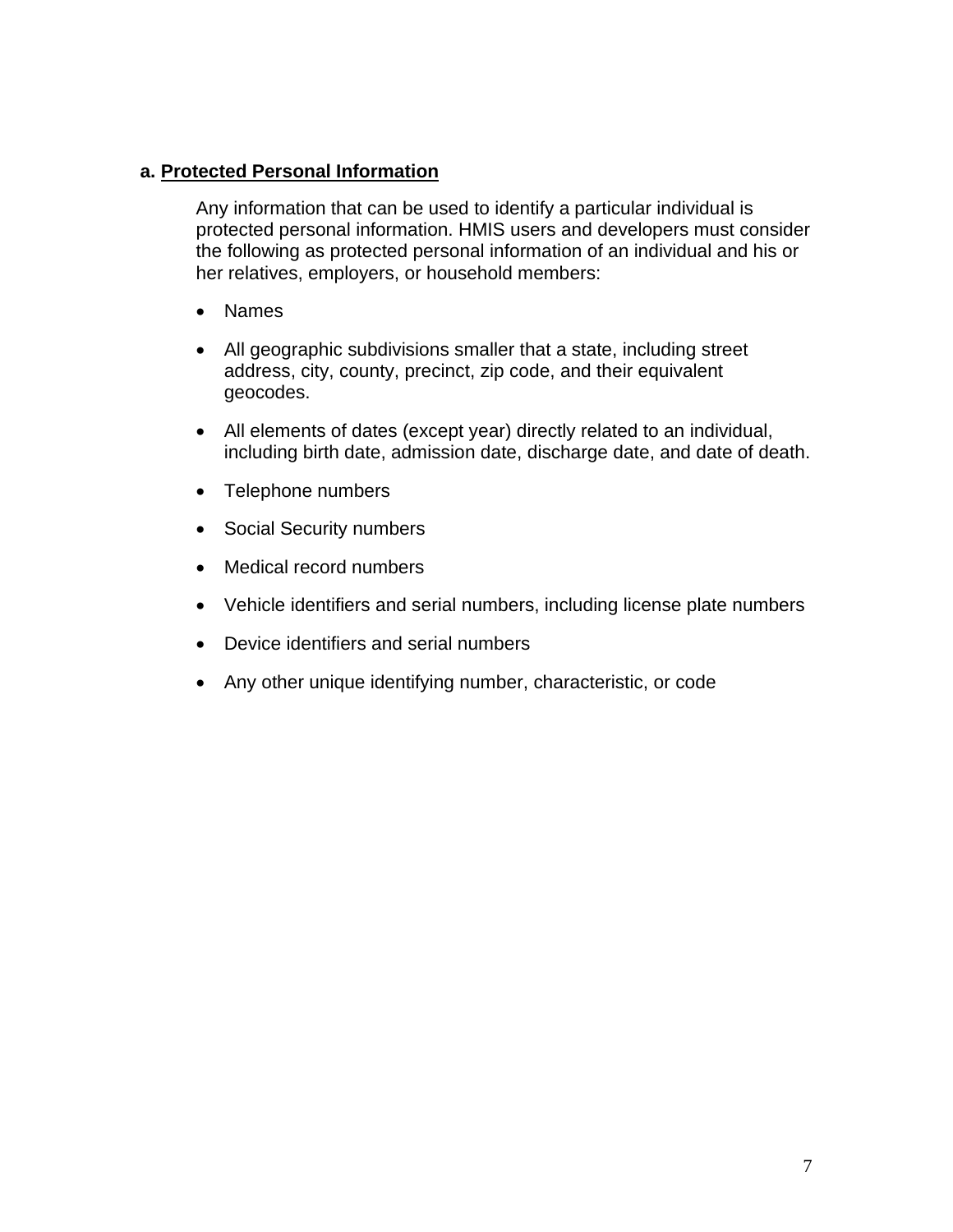### **b. Unidentifiable Data**

Agency data will always be extracted and published at the non-identifiable level. The AWARDS ID will be used to link clients across agencies and, by linking clients at the non-identifiable level, will preserve client anonymity. In addition, the Common Index provides a method of developing unduplicated client counts across agencies.

- All client data retrieved for custom reports will be individual, yet non-identifiable data. (For example, a client name "Mary Smith" will never show up in a report as "Mary Smith," but as "SD123FGH".)
- All HMIS data that are electronically transmitted over publicly accessible networks or phone lines will have at least 128-bit encryption, which is the industry standard. Unencrypted data may be transmitted over secure direct connections. A secure direct connection is one that can only be accessed by users who have been authenticated on at least one of the systems involved and does not utilize any tertiary systems to transmit data.
- All HMIS protected data must be stored in a binary, not text, format. Protected personal information shall be stored in an encrypted format using at least a 128-bit key.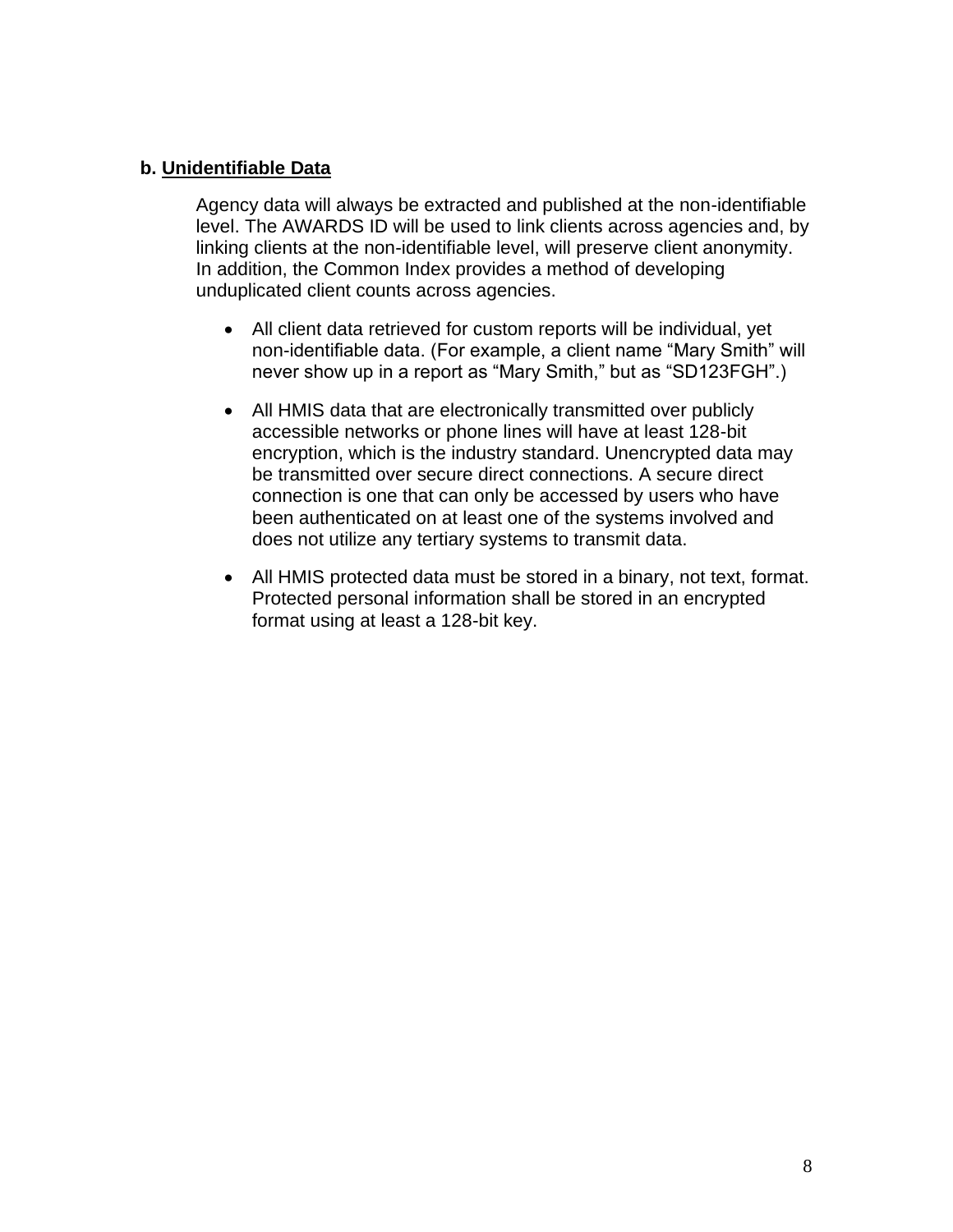### **c. Release of Information**

Explicit authority and permission from clients is required before basic identifiable client information can be released. Client information may also be released as permitted under Medicaid, state, and federal statutes. In addition, the clients have the right to have access to their own data.

- A Client Consent-Release of Information for Data Sharing form must be signed by a client upon intake (even to low-barrier shelters) before any information can be shared.
- All HMIS Participating Agencies will be required to follow all current data security practices detailed in the Policies and Procedures manual, and adhere to the ethical data use standards, regardless of the location where agency users connect to HMIS.
- The client will have access on demand to view, or keep a printed copy of, his or her own records contained in the HMIS.
- A privacy notice shall be prominently displayed in the program offices where intake occurs. The content of this privacy notice shall be in accordance with *HMIS Data and Technical Standards Notice* of July 30, 2004.
- An individual has the right to receive an accounting of disclosures of protected personal information made by a HMIS user or developer in the six years prior to the date in which the accounting is requested, except for disclosures for national security or intelligence purposes or to correctional institutions or law enforcement officials.
- Each Continuum of Care is required to have a written policy governing its use and disclosure of information collected by HMIS.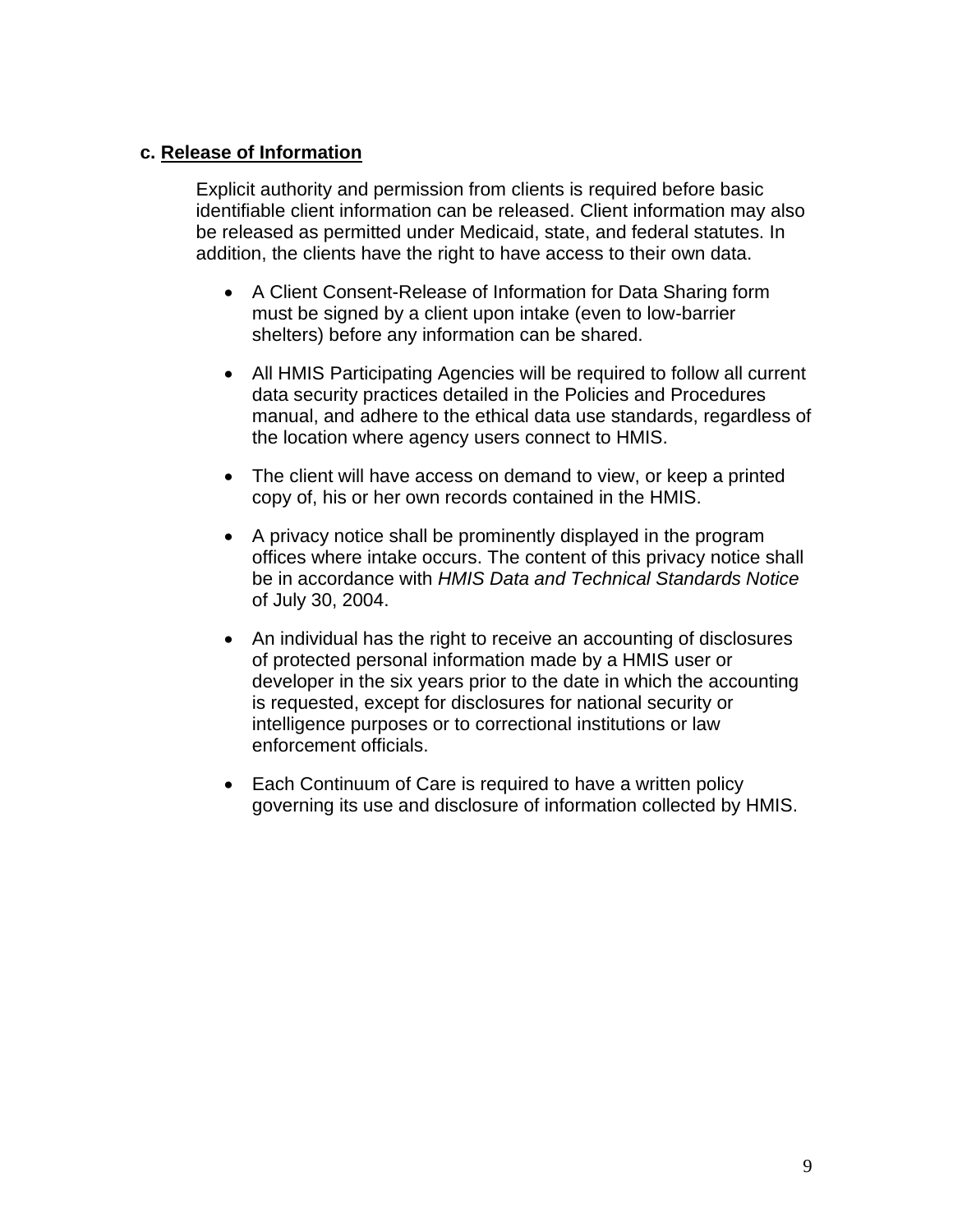### **d. Client Consent to Share Data**

Clients must be informed about the intended use of personal client information at the time the information is collected. Agencies are responsible for having the proper procedures in place to ensure the consent to use the information in the intended manner is understood by the client.

- A verbal explanation should include a description of NJ HMIS, how the information will be used, how it will be protected, and the advantages of providing accurate information.
- The consent procedure should document the information being shared and with whom it is being shared. After the consent procedure has been explained, the provider should request client to sign the Consent form.
- It is critical that every agency post at the intake area the NJ HMIS Collaborative's "Reason for collecting Protected Personal Information" Poster.
- The user is then responsible for checking the appropriate box on the intake form within the AWARDS system indicating which option of sharing the client has chosen.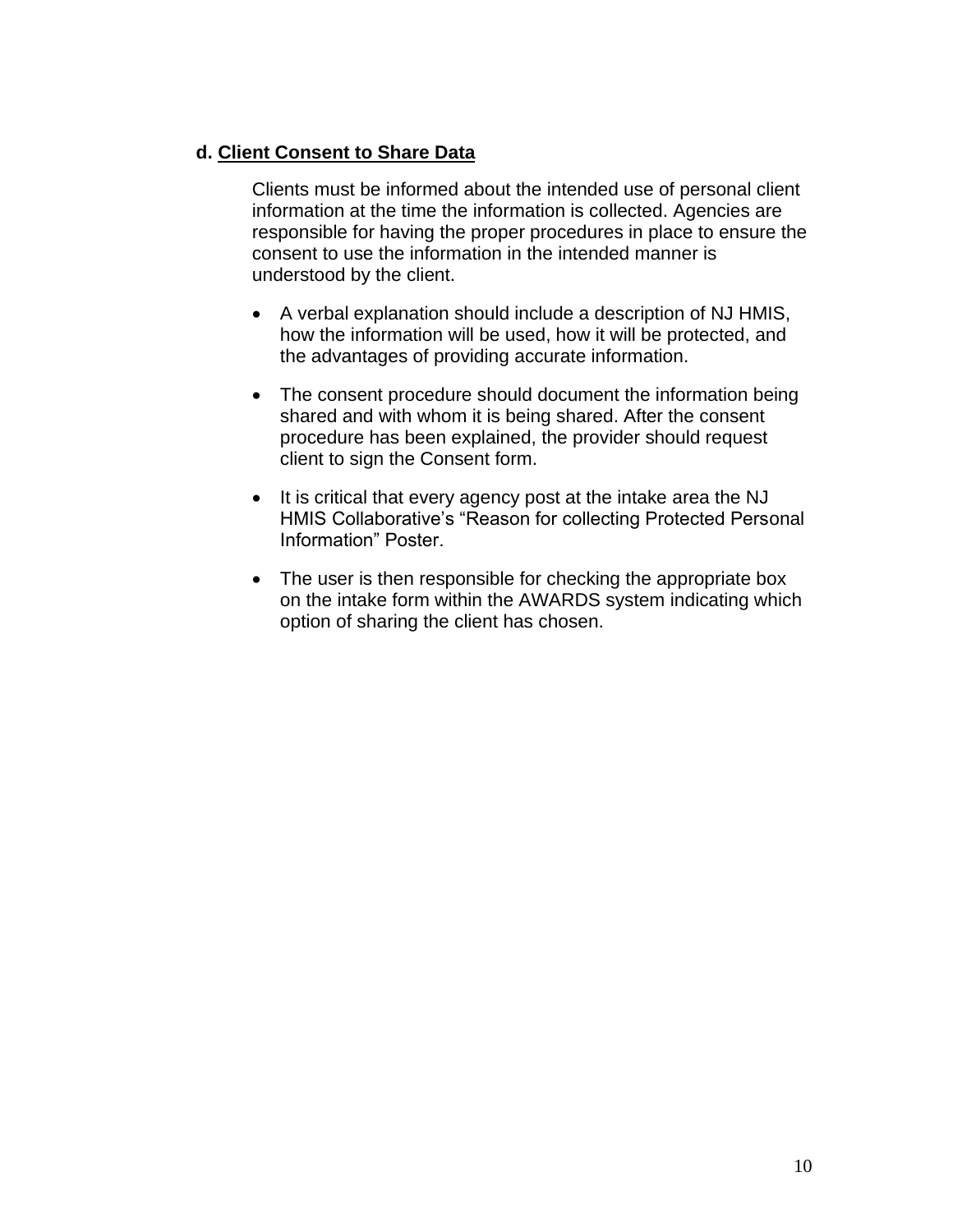### **e. HMIS Security**

System Administrators and Site Administrators are responsible for validating, establishing, and granting security permissions and making sure security procedures are followed.

- Each agency is responsible for administering its own users (e.g., setting up user IDs, passwords, etc.).
- The System Administrator will provide a user ID and temporary password for each Site Administrator.
- The Site Administrators will provide a user ID and temporary password for each agency user.
- User names will be unique for each user.
- The System Administrator will have access to the complete list of users.
- The Site Administrator is responsible for terminating former employees.
- Any paper or other hard copy generated by or for HMIS that contains identifiable information must be under constant supervision by an HMIS user or developer when in a public area. When staff members are not present, the information shall be secured in areas that are not publicly accessible.
- Written information, specifically pertaining to user access (user name and password) shall not be stored or displayed in any publicly accessible location.

#### **User IDs and Passwords**

Password protection has been used for many years to control access to computer information. Your computer password is your personal key to a computer system. Passwords help to ensure that only authorized individuals access computer systems. Passwords also help to determine accountability for all transactions and other changes made to system resources, including data. If you share your password with a colleague or friend, you will be giving an unauthorized individual access to the system.

The relevant authorized user(s) will be held responsible if an unauthorized individual uses their access privileges to damage the information on the system or to make unauthorized changes to the data.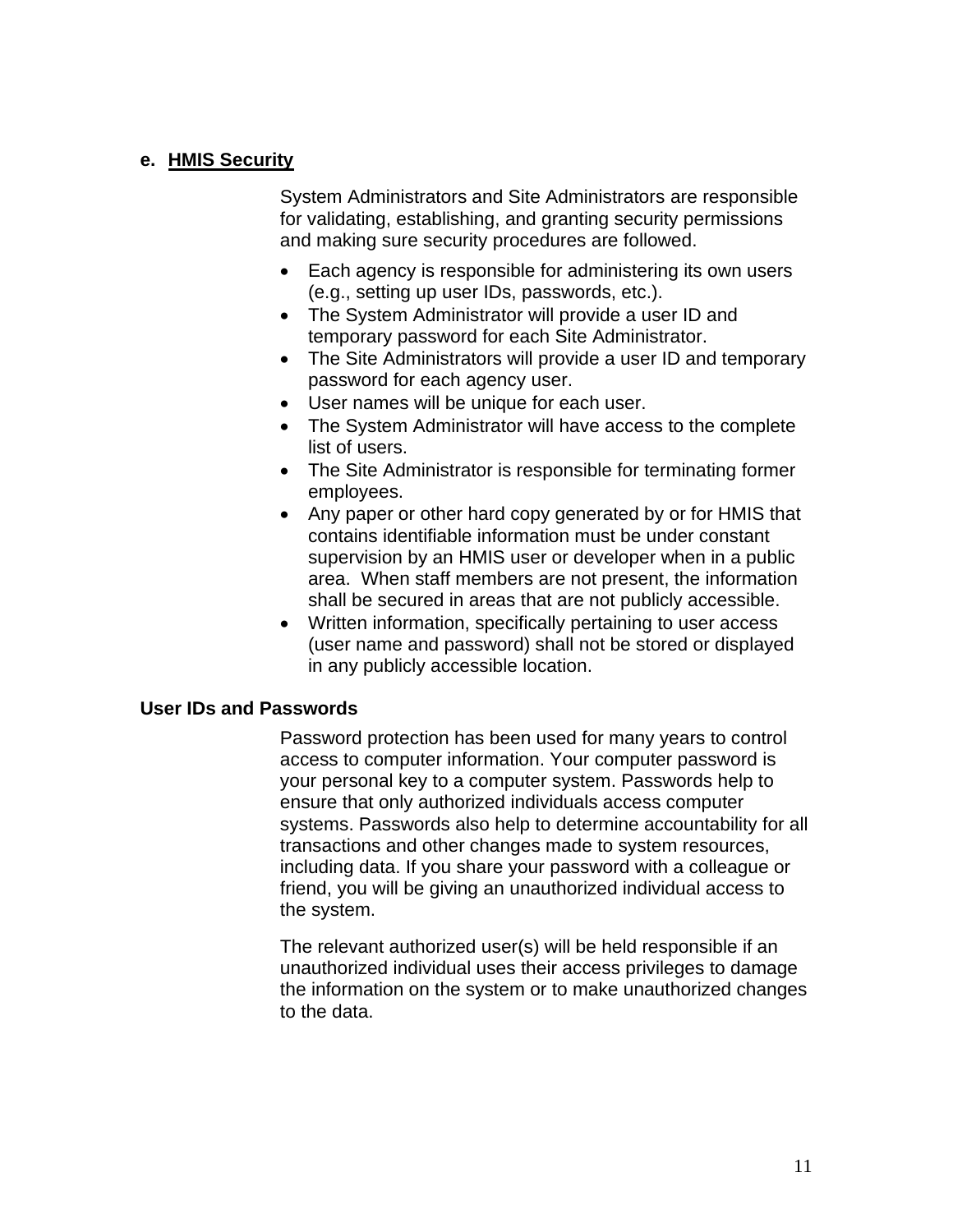### **Simple rules for passwords**

- Passwords should be kept confidential and should never be shared.
- Passwords should not be written down.
- Never use the same password twice. When you are selecting a new password, choose one that is quite different from your previous password.
- AWARDS passwords must be a minimum of eight characters.
- Passwords should not be trivial, predictable, or obvious.
- *Obvious* passwords include names of persons, pets, relatives, cities, streets, your user ID, your birth date, car license plate, and so on.
- **•** *Predictable* passwords include days of the week, months, or a new password that has only one or two characters different from the previous one.
- *Trivial* passwords include common words like 'secret', 'password', 'computer', etc.
- Your password should not be the same as your user ID.

### **Rules for User IDs and Passwords**

- DO NOT share your password with anyone else.
- DO NOT use someone else's ID or password. If you need more access than you presently have or if you are having problems with your access, contact your Site Administrator for help.
- DO NOT use obvious, trivial, or predictable passwords. Obvious, predictable and trivial passwords include: names of relatives or pets; street names; days and months; repetitive characters; dictionary words; and common words such as PASSWORD, SECURITY, SECRET, etc.
- BEWARE of "shoulder surfers". These are people who stand behind you and look over your shoulder while you are keying in your password or PIN, or while you are working with confidential information.
- DO NOT use your access level to enable other individuals to access information that they are not authorized to access, or to submit transactions that they are not authorized to submit.
- NEVER write down your passwords or post them on your terminal or other obvious places.
- ALWAYS change the initial password assigned to you by your administrator as soon as you receive it.
- LOG OFF when you are finished using your terminal or workstation, or if you are stepping away from your desk, even momentarily.
- If you are going to be away from the office for an extended period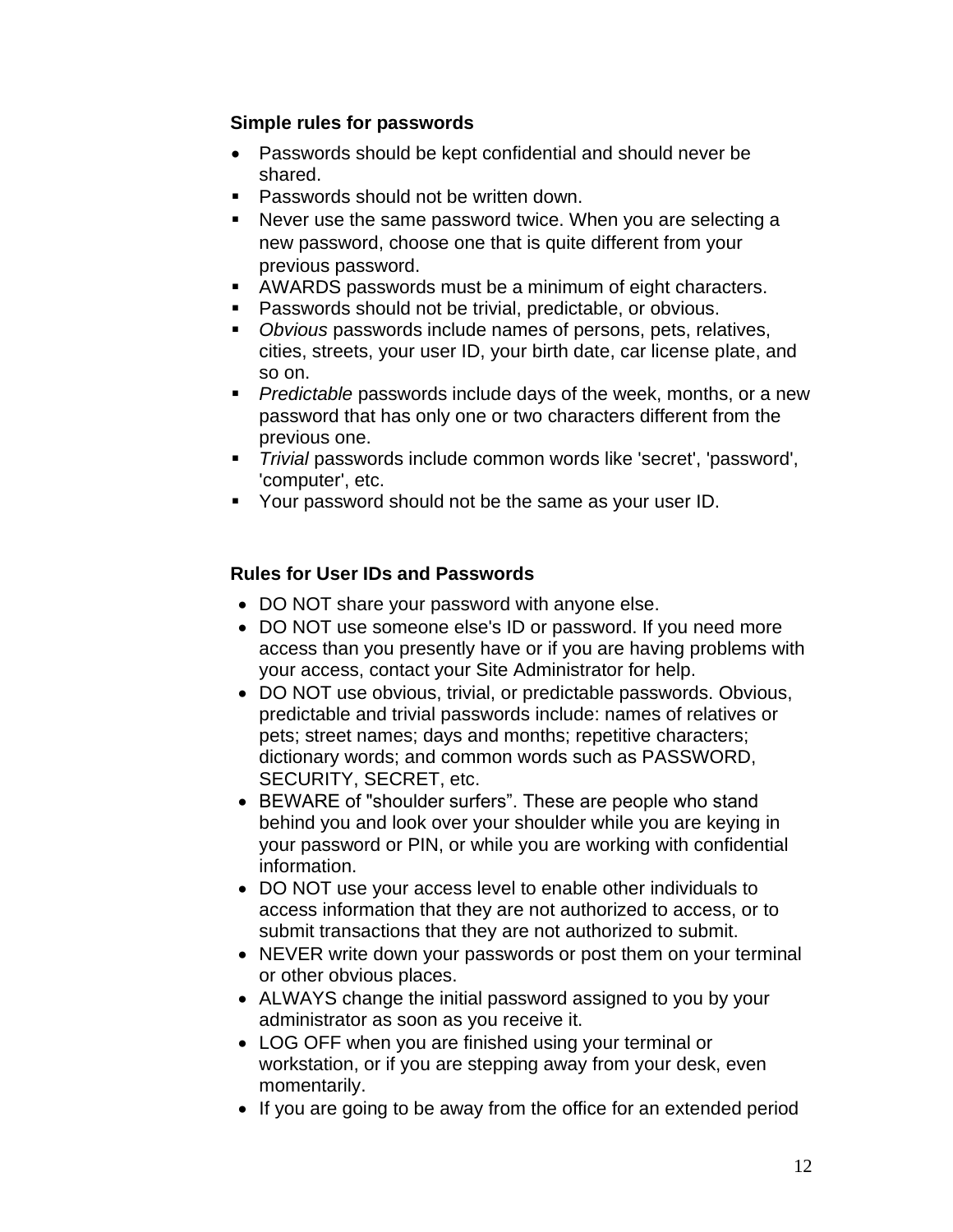• (e.g., maternity leave or vacation), ask your Site Administrator to get your ID temporarily suspended. Your ID will be reactivated when you return.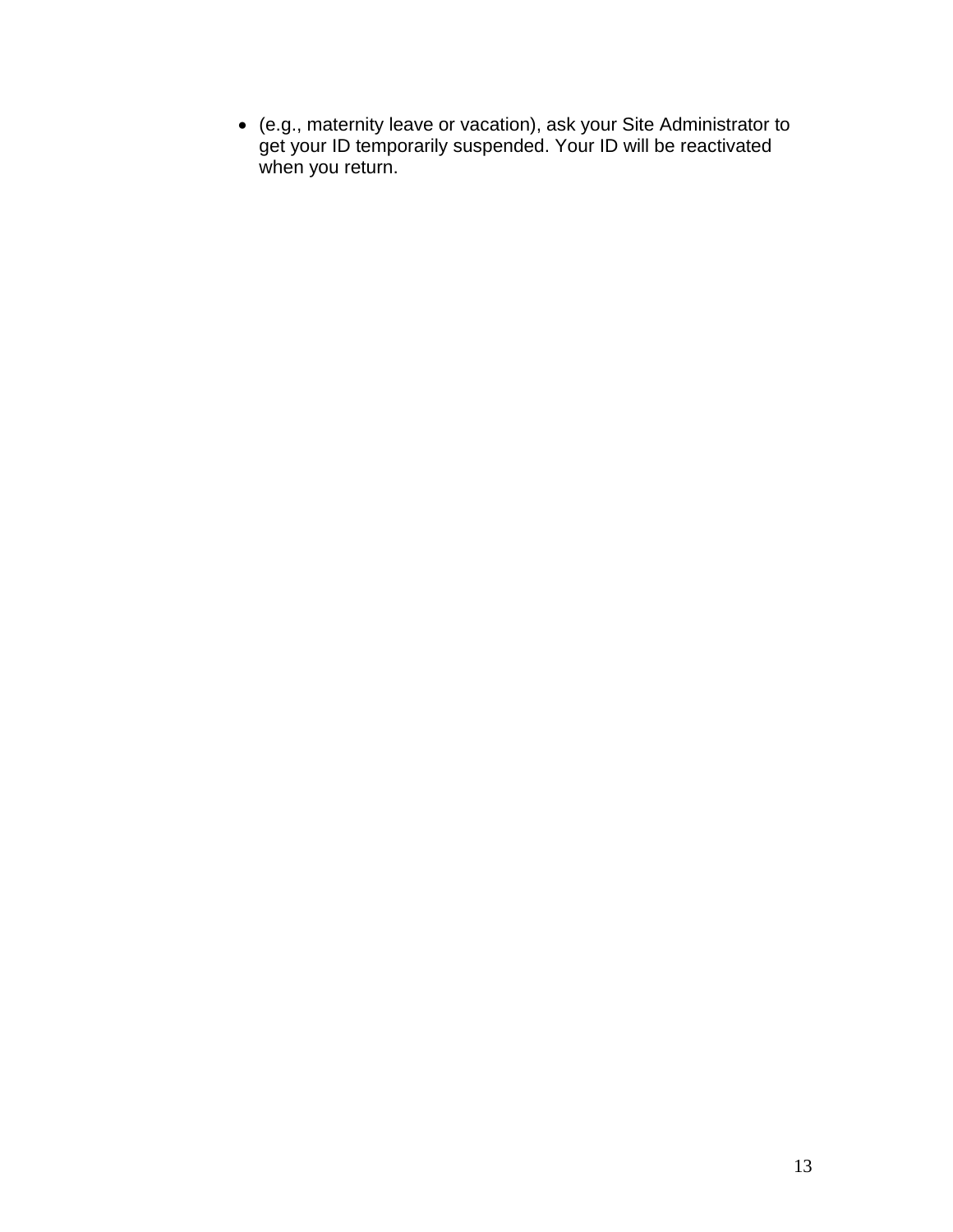### **f. Data Access Location**

Users should use precautions when accessing NJHMIS via the Web from public locations where the potential exists for viewing of client information by unauthorized persons.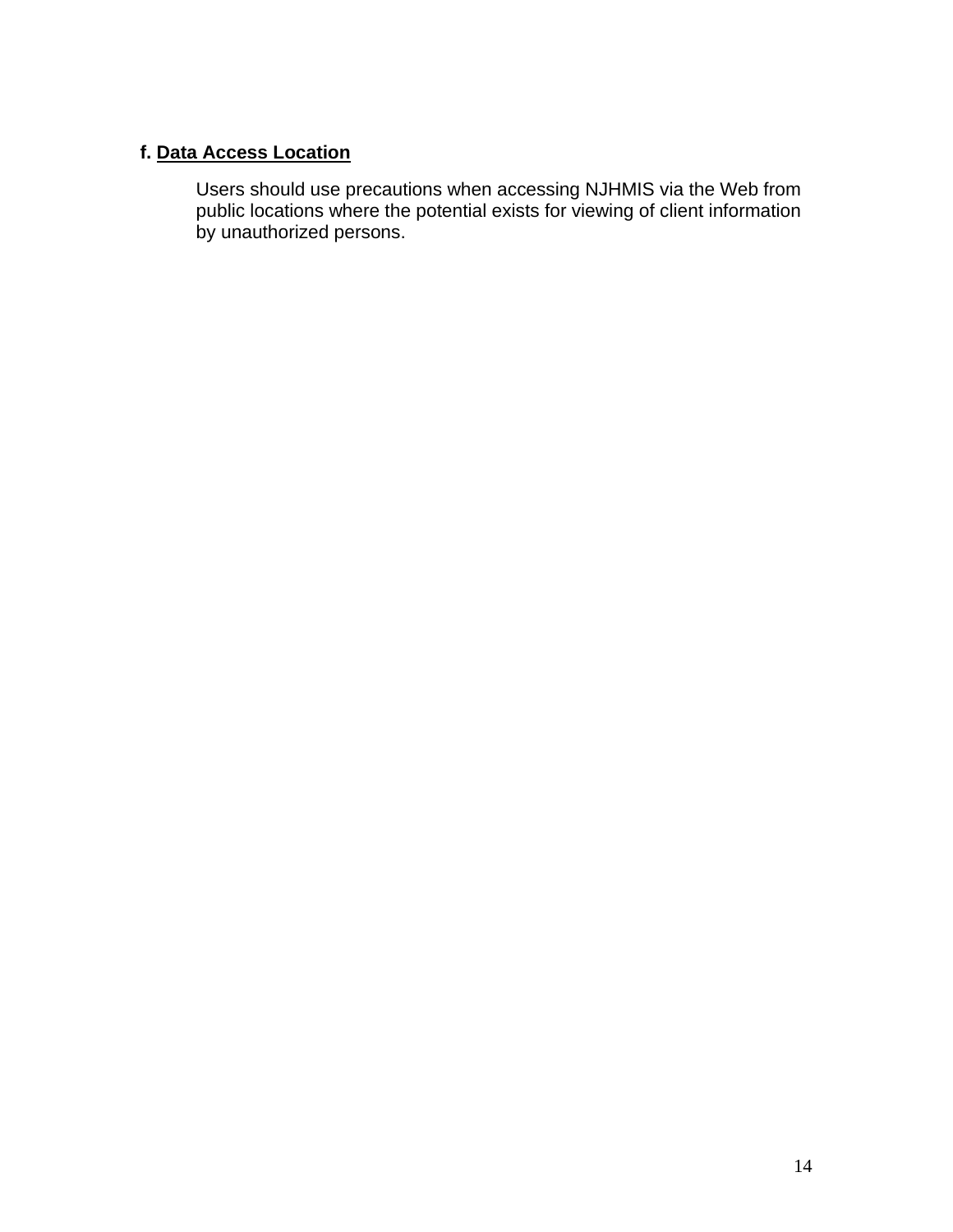### **g. Ethical Data Use**

Every user bears primary responsibility for the material he or she chooses to access, store, print, send, display, or make available to others.

Appropriate use of the NJ HMIS modules includes, for example:

- Respect for the rights of others
- Respect for the property of others
- Consideration of other persons using shared systems
- Confidentiality in use of passwords and personal identification numbers
- A presumption of the right to privacy
- Use of tools for the purpose for which they are intended
- Adherence to the etiquette and culture as defined in systems that you use

Inappropriate use of the HMIS modules includes, for example:

- Unauthorized access, alteration, destruction, removal, and/or disclosure of data and/or information
- Disclosure of confidential passwords or personal identification numbers
- Malicious or unethical use, and use that violates federal laws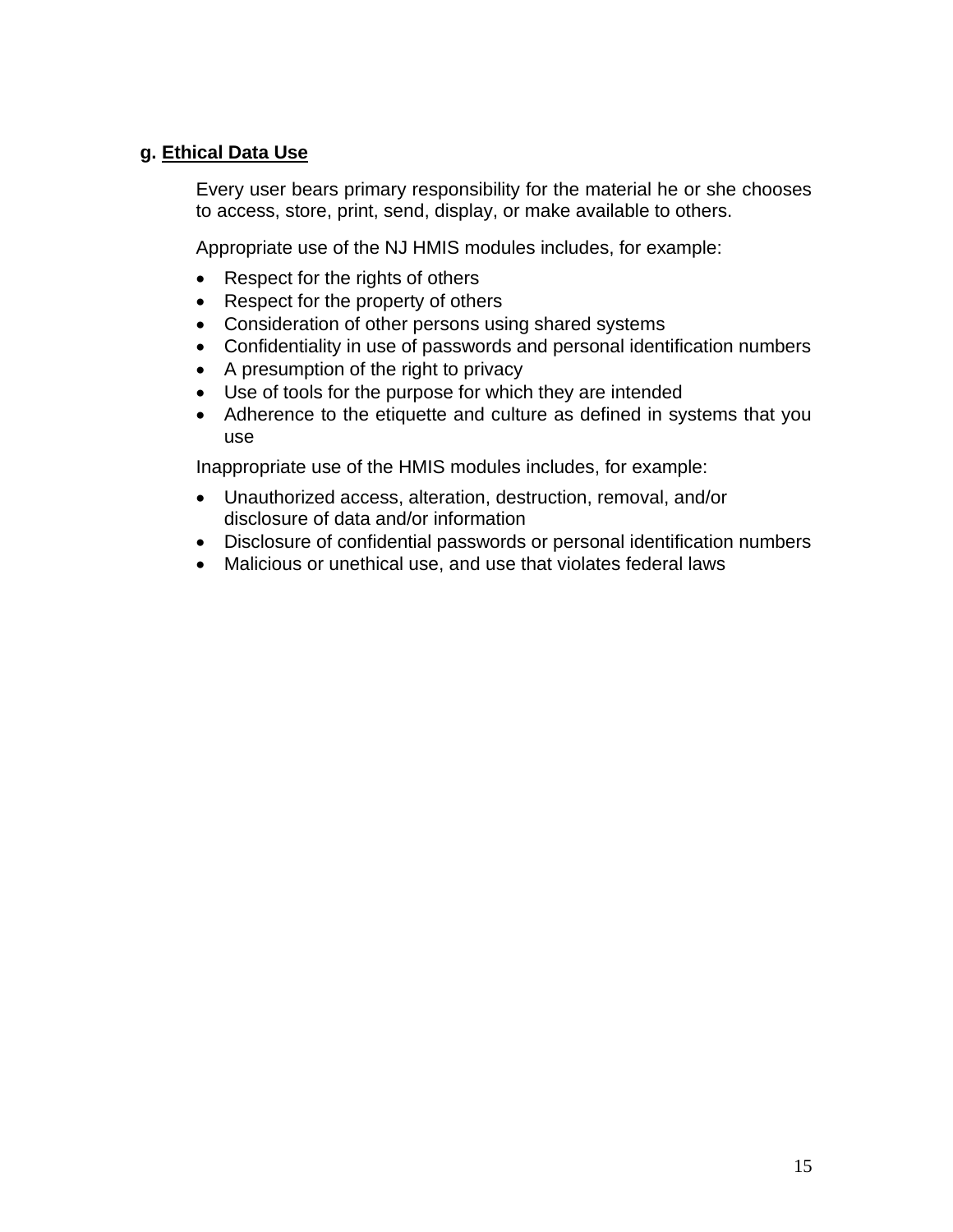# **h. Security Audits**

The NJHMIS Technical Assistants will perform regular security audits to ensure the security of HMIS data.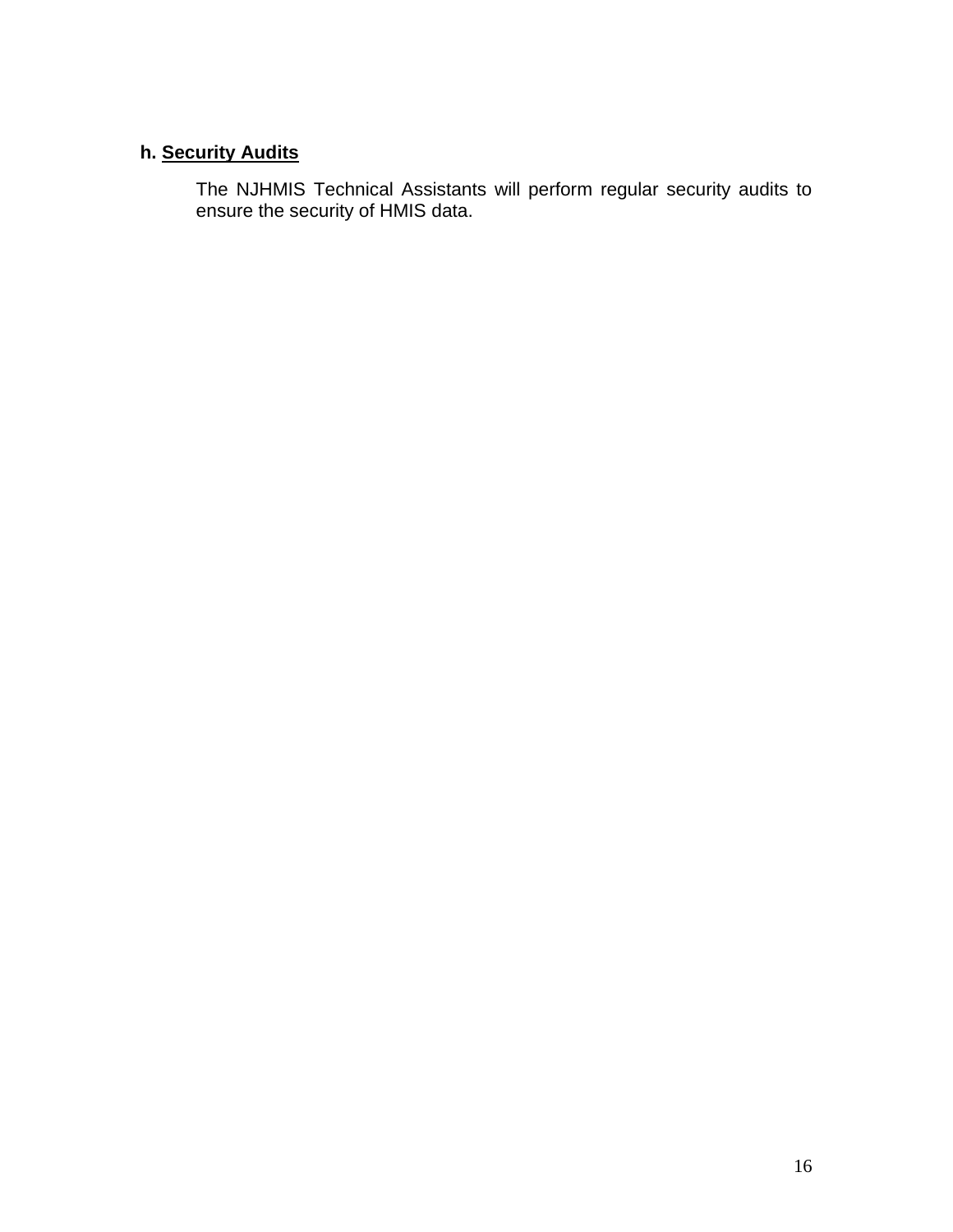# **Access to HMIS**

On your Web browser type:

https://njhmis.footholdtechnology.com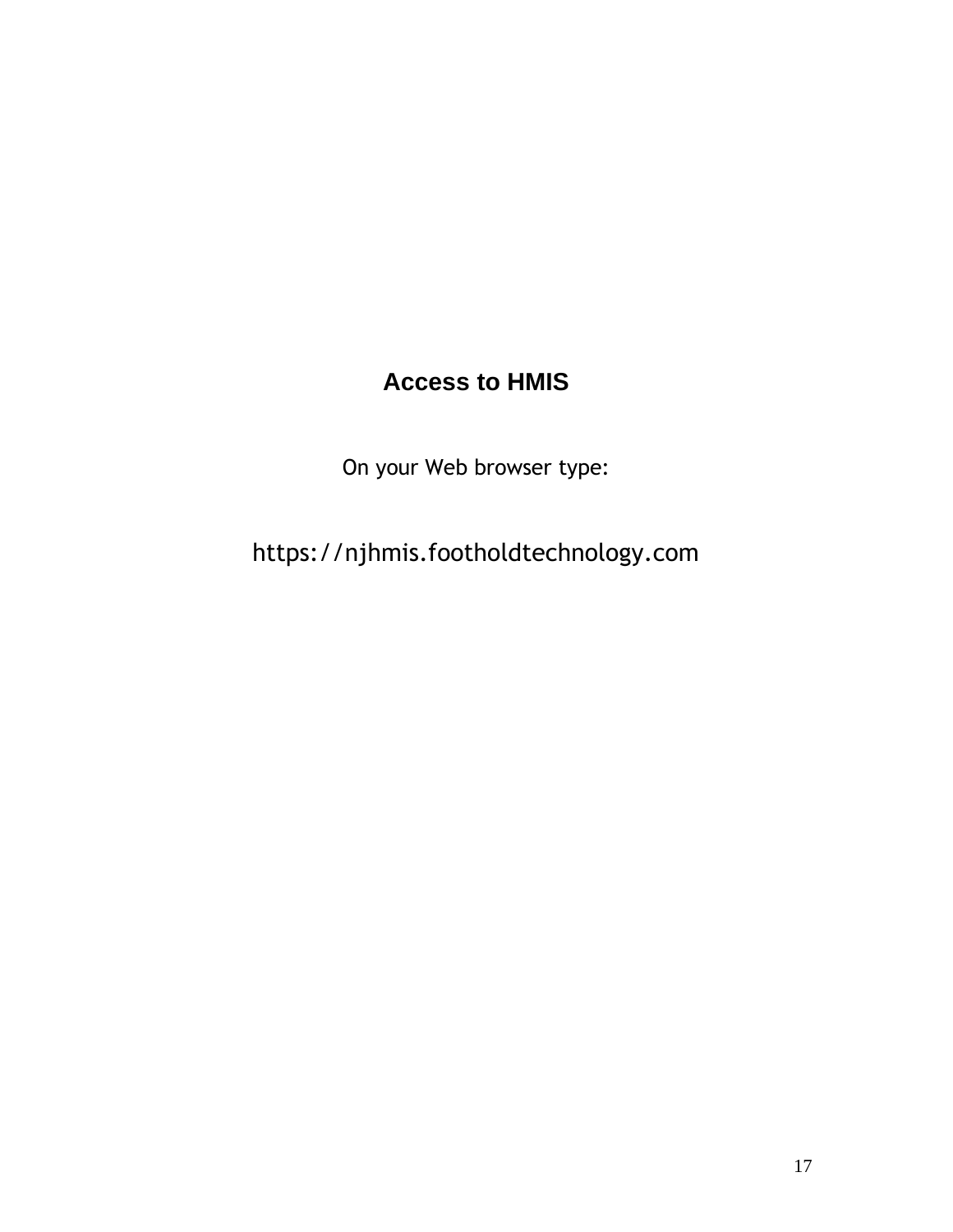### **a. HMIS Customization**

- Agencies may request more user licenses, custom reports, and interagency data integration products.
- Agencies will not be able to customize HMIS itself. However, agencies will be able to request additional reports, provide changes to the reports, and request software changes.
- If an agency chooses a system(s) other than the AWARDS system to collect HMIS data, that agency is responsible for customizing and maintaining that system(s).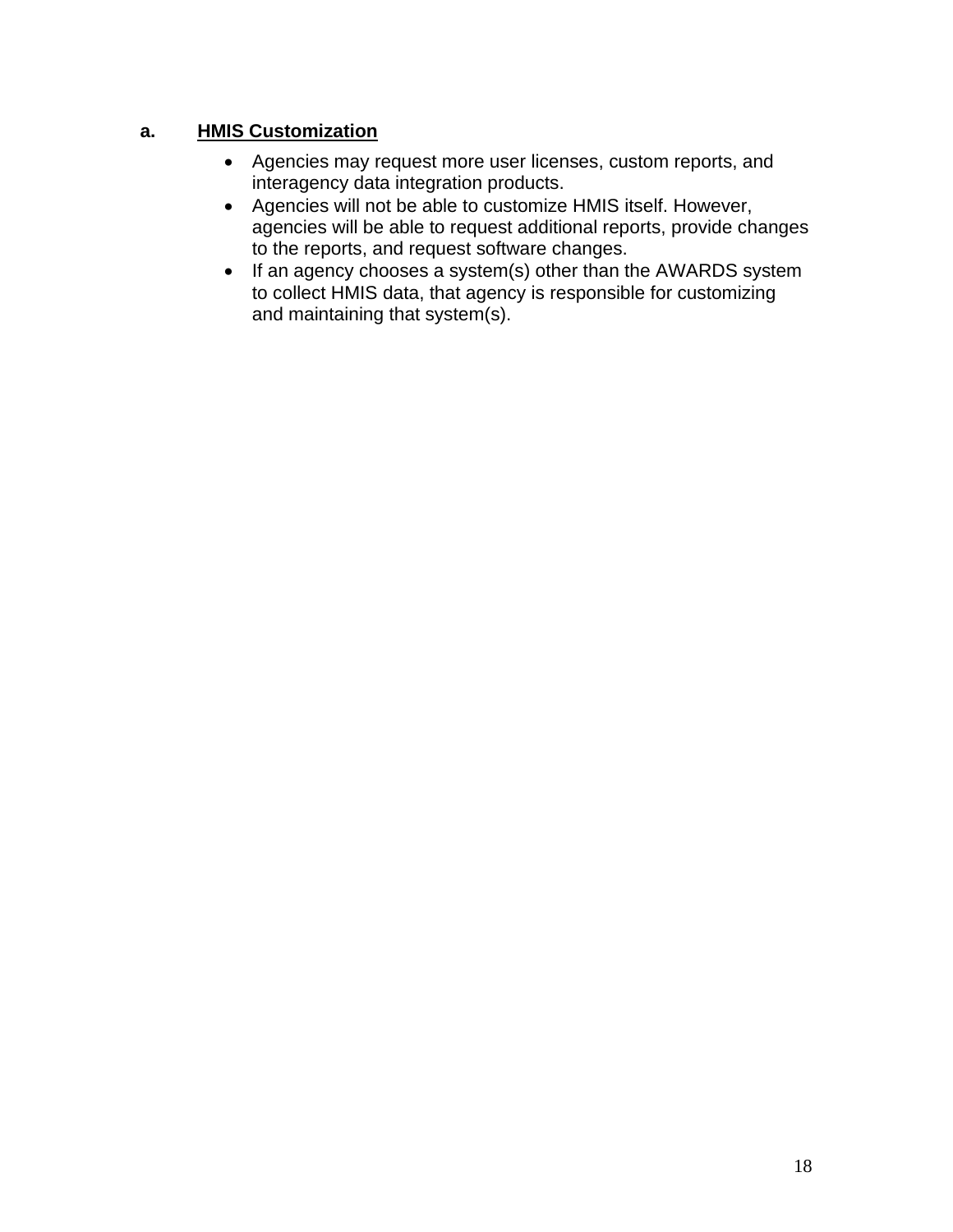### **b. Agency Participation Fee**

• Each Participant will be charged an annual participation fee to be involved in the NJHMIS Collaborative. The annual fee will be invoiced and payable to the NJHMFA. The initial annual fee in the amount of five hundred (\$500.00) dollars is due prior to the Participant's activation in the NJHMIS system. The annual fee is subject to change, and is the sole discretion of the NJHMFA.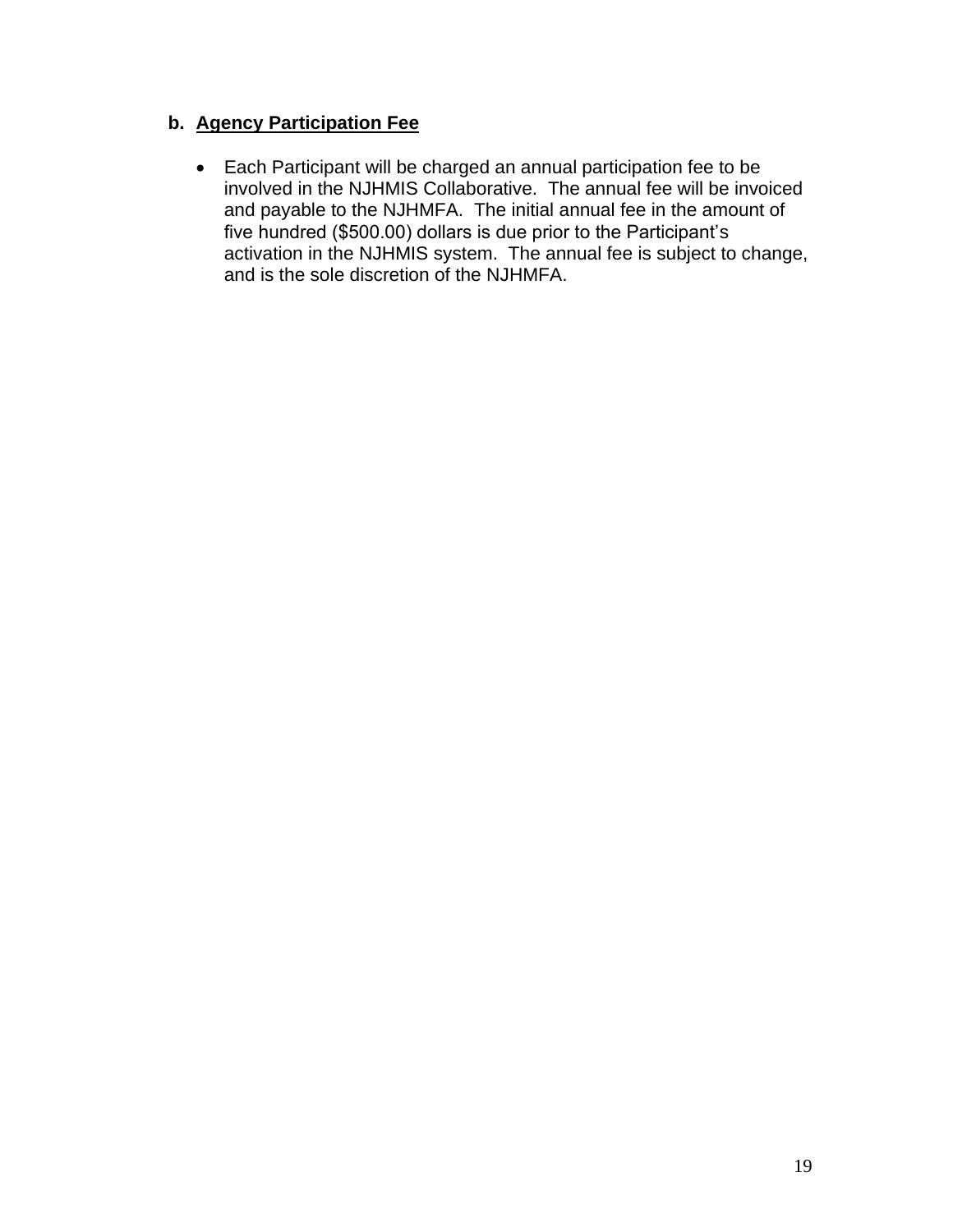# **c. User Activation**

- Each user will be provided with a user ID and temporary password by the System Administrator or Site Administrator.
- The Site Administrator will take full responsibility for ensuring that their respective agency users are trained on the use of the HMIS modules, and that the user has knowledge of all HMIS policies and procedures.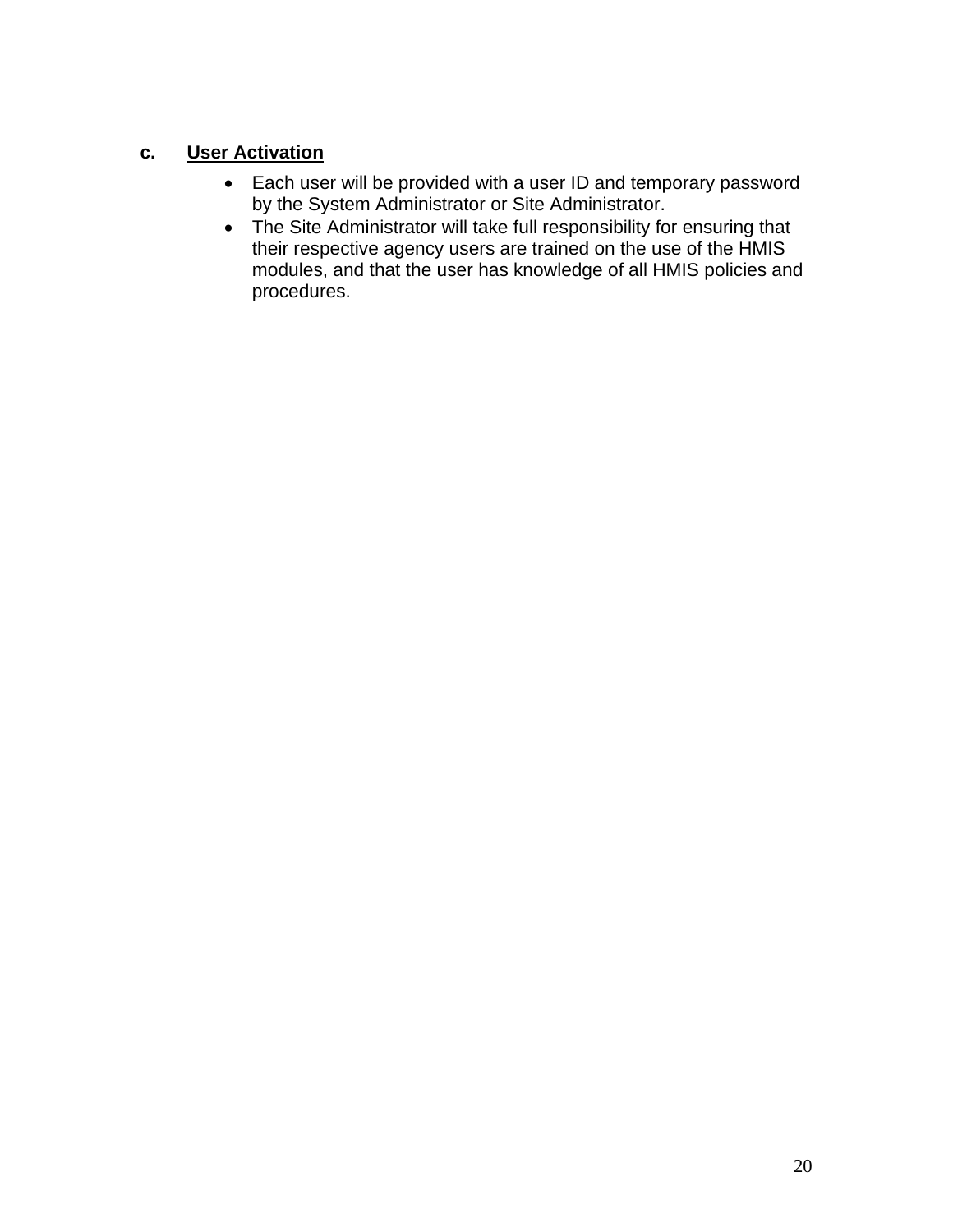### **d. Breach of System or Client Confidentiality Penalty**

- Any Agency that is found to have had breaches of system security and/or client confidentiality shall enter a period of probation, during which time technical assistance shall be provided to help the Agency prevent further breaches.
- Probation shall remain in effect until the NJHMIS Project Manager has evaluated the Agency's security and confidentiality measures and found them compliant with the policies stated in this Agreement and the User Policy, Responsibility Statement, and Code of Ethics Agreement.
- Subsequent violations of system security will result in suspension from the system.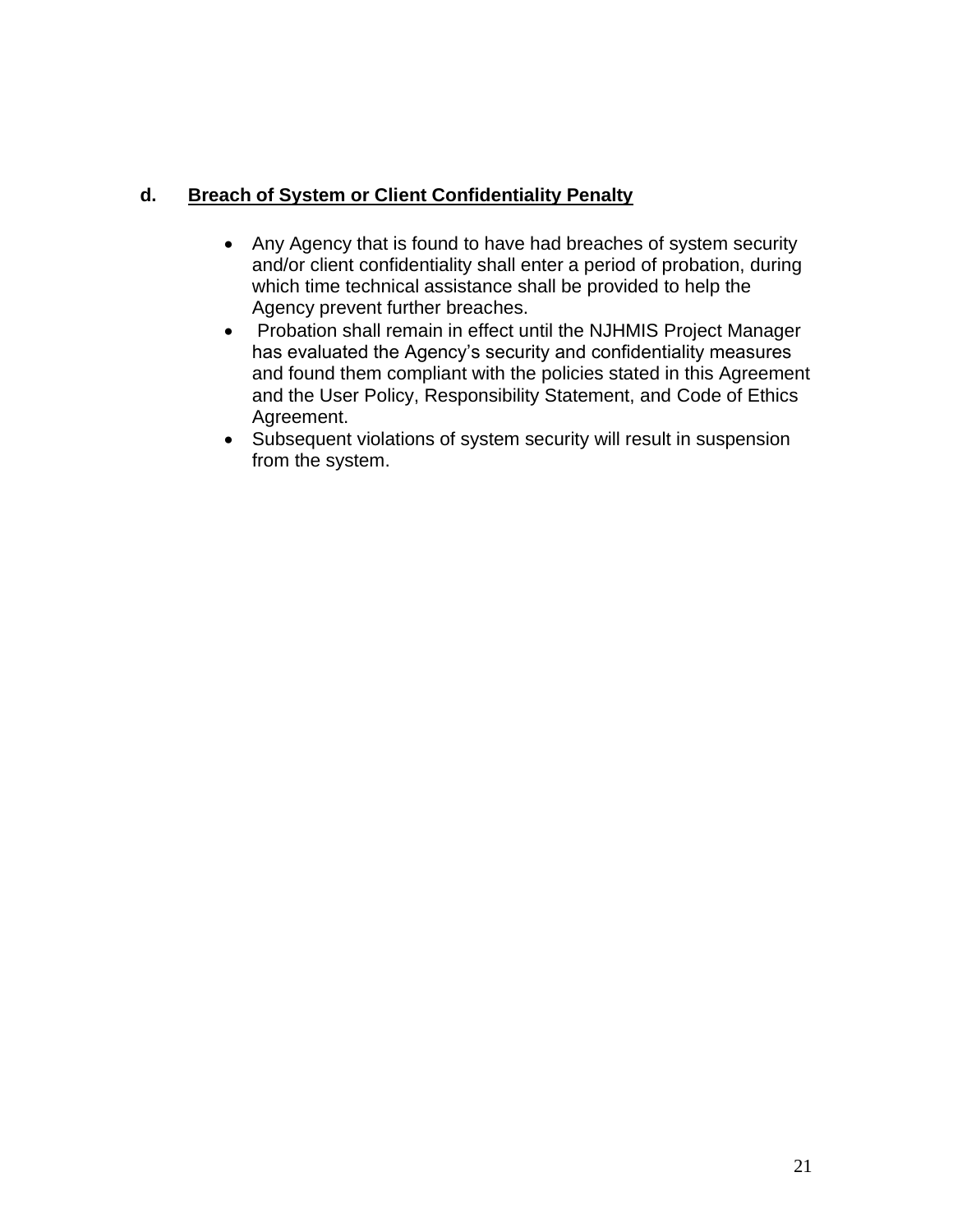**Hardware**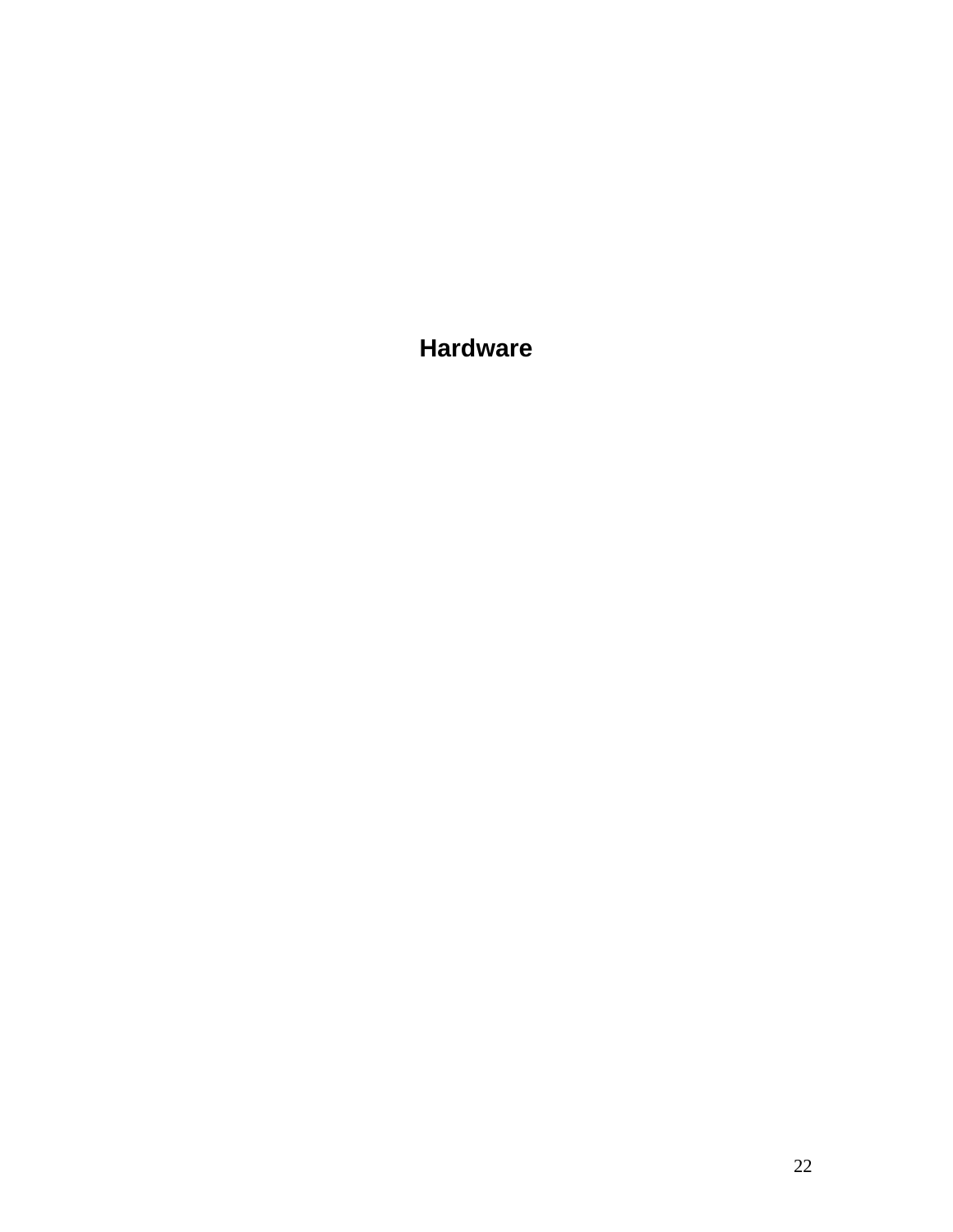# NJ HMIS Collaborative Hardware Technical Specifications

**The following information are for those agencies looking to purchase new hardware. These are not hardware requirements for using AWARDS. The AWARDS application is a web base system, which does not load any software onto your local machines. If your current system has Internet access you will be able to access AWARDS.** 

1. Minimum Recommendations for computer equipment/software.

PIII w/256k RAM Microsoft Windows 98 or above with IE Browser Communication Ethernet RJ45 connection - Cable/DSL Or Phone Line - RJ11 connection 10 Gig Hard drive (not required for AWARDS, for agency use only) CD-ROM Drive

2. Recommended software for your local desktop computers. This software is not required for AWARDS, but would help protect your local computers.

 Antivirus Spy ware or Spam Blocker

3. Recommended software for your local servers. This software is not required for AWARDS, but would help protect your servers. Antivirus Firewall Spy ware or Spam Blocker

(Look to Techsoup.com for non-profit costs on software.)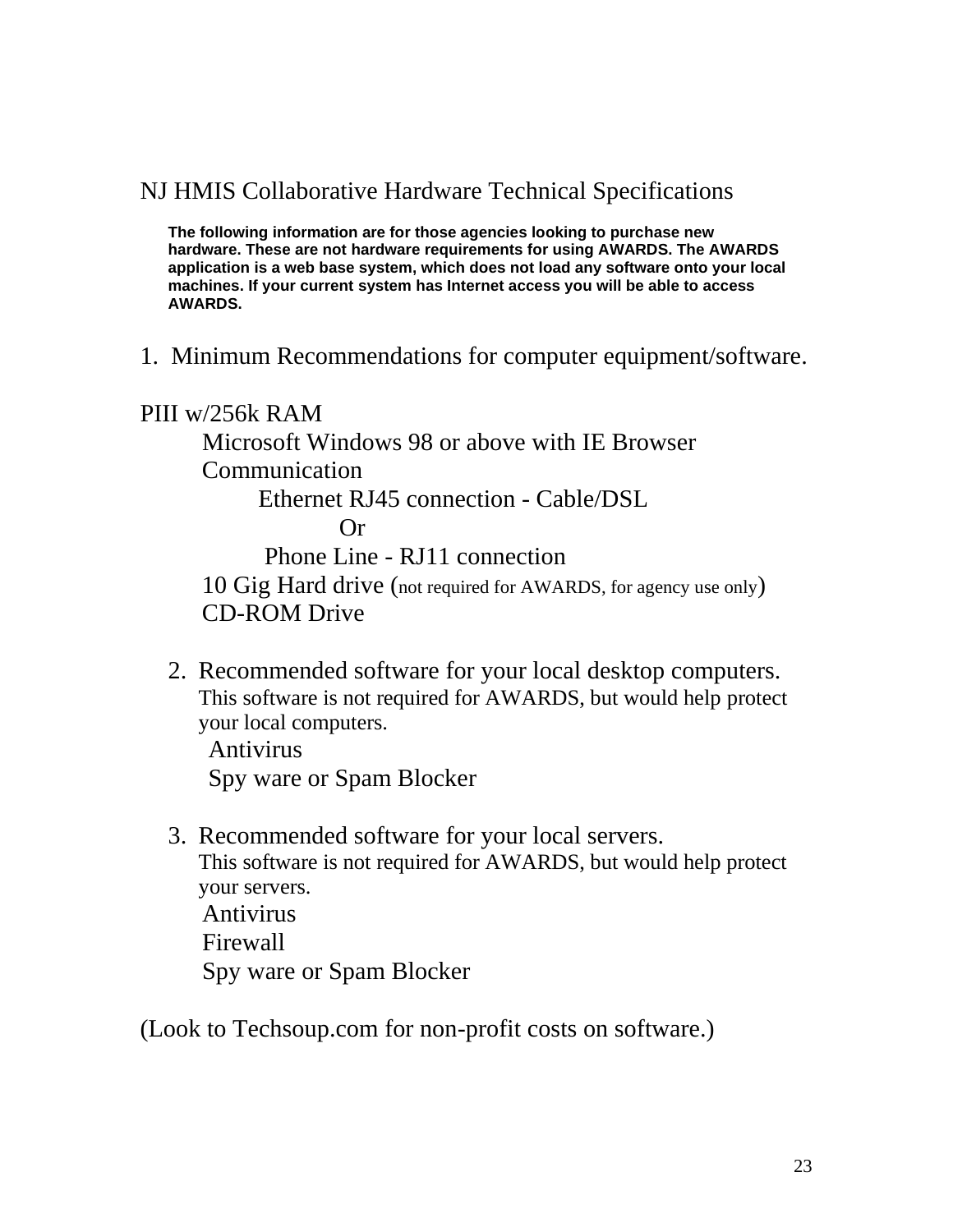### **a. Participating Agency Hardware/Software Requirements**

New Jersey's HMIS implementation will require agencies to have a minimum of one Personal Computer ("PC hardware") with Internet connectivity, preferably high-speed – cable, broadband, etc. ("communication hardware"); and one printer ("print hardware"). For the purposes of this document, "HMIS Hardware" refers to all of the above three categories of hardware.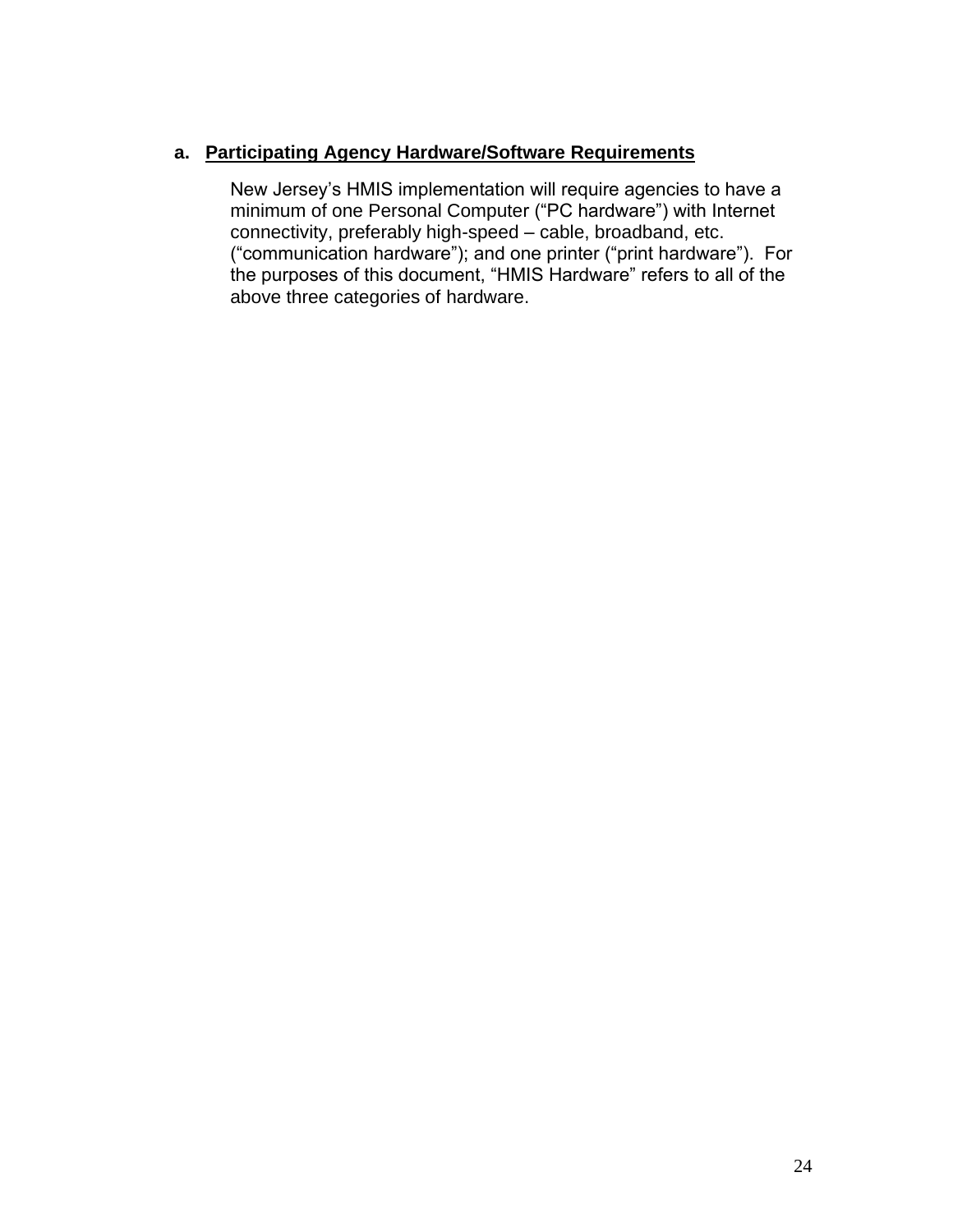### **b. Participating Agency Technical Support Requirements**

Participating agencies are responsible for providing their own technical support for all hardware and software systems used to connect to HMIS.

- Ongoing maintenance and support of Personal Computer and Printer hardware will also be the responsibility of the agency.
- Personal Computer and Printer hardware support will be limited to product warranty directly from the manufacturer. Agencies agree to deal directly with manufacturer(s) during product warranty periods.
- New Jersey's HMIS Implementation is not responsible for any hardware or software upgrades, replacements, or warranty. Agencies will be required to ensure that the supplied hardware continue to meet the minimum standards prescribed by the HMIS application vendor.
- Communication and Internet connection difficulties will be managed between the agencies and the appropriate Internet Service Provider selected by that agency.
- The HMIS Help Desk will provide troubleshooting and problem analysis/triage related to HMIS application usage. If any difficulty is traced to agency hardware or agency Internet connection, the HMIS Help Desk will not be obligated to interface directly with any hardware manufacturer and/or ISP. The HMIS Help Desk will attempt to continue to support and assist the agencies until resolution of the issue/problem, but the primary responsible entity for resolving hardware and Internet communication problems will be the agency. The HMIS Help Desk will be the primary responsible entity for resolving application-specific HMIS problems.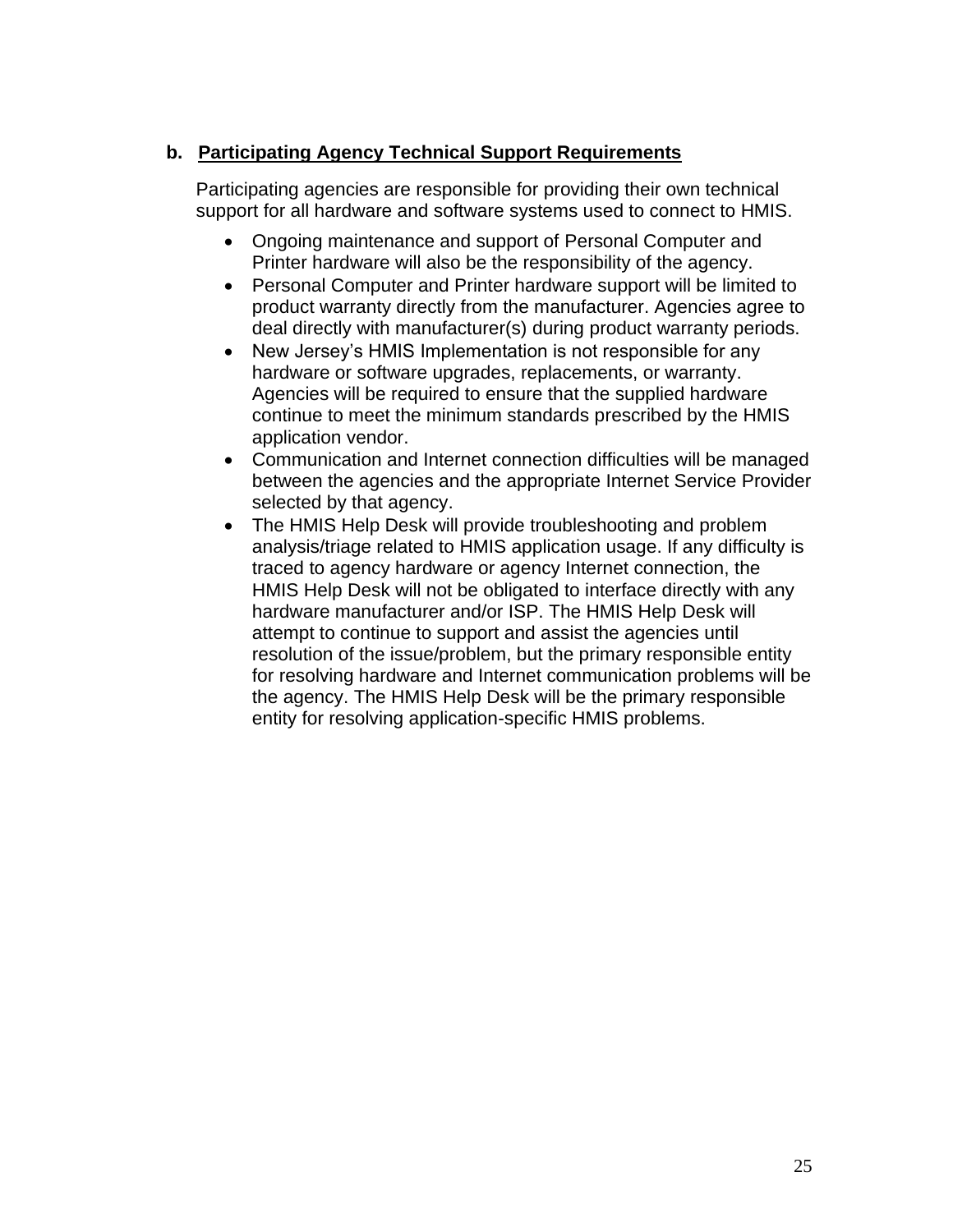**New Jersey HMIS Required Data Elements**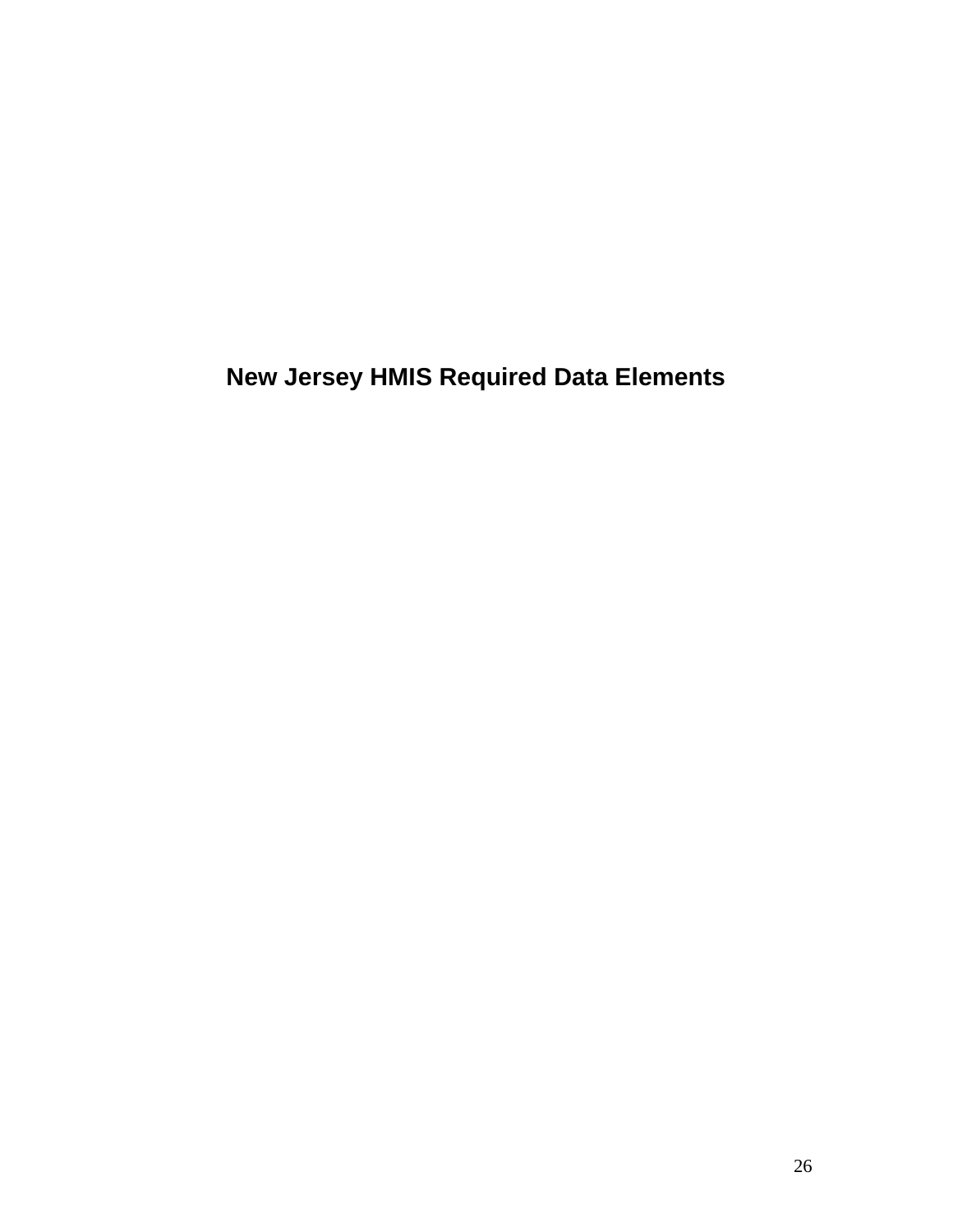### **a. Required Data Collection**

Each agency will be required to collect all data elements as listed below. An agency is responsible for what data they enter into HMIS beyond the HUD HMIS Required Data Elements.

### **UNIVERSAL DATA ELEMENTS**

- \* Name
- \* Social Security number
- \* Date of birth
- \* Ethnicity and race
- \* Gender
- \* Veteran status
- \* Disabling condition
- \* Residence prior to program entry
- \* Zip code of last permanent address
- \* Program entry date
- \* Program exit date

#### **Program-Specific Data Elements**:

- \* Income and sources
- \* Non-cash benefits
- \* Physical disability
- \* Developmental disability
- \* HIV/AIDS
- \* Mental health
- \* Substance abuse
- \* Domestic violence
- \* Services received
- \* Destination
- \* Reasons for leaving
- \* Employment
- \* Education
- \* General health status
- \* Pregnancy status
- \* Veterans' information
- \* Children's education

Details about each of these categories may be read in HUD's Federal Register Final Notice FR 4848-N-02 dated July 30, 2004. The relevant pages are 45905-45927.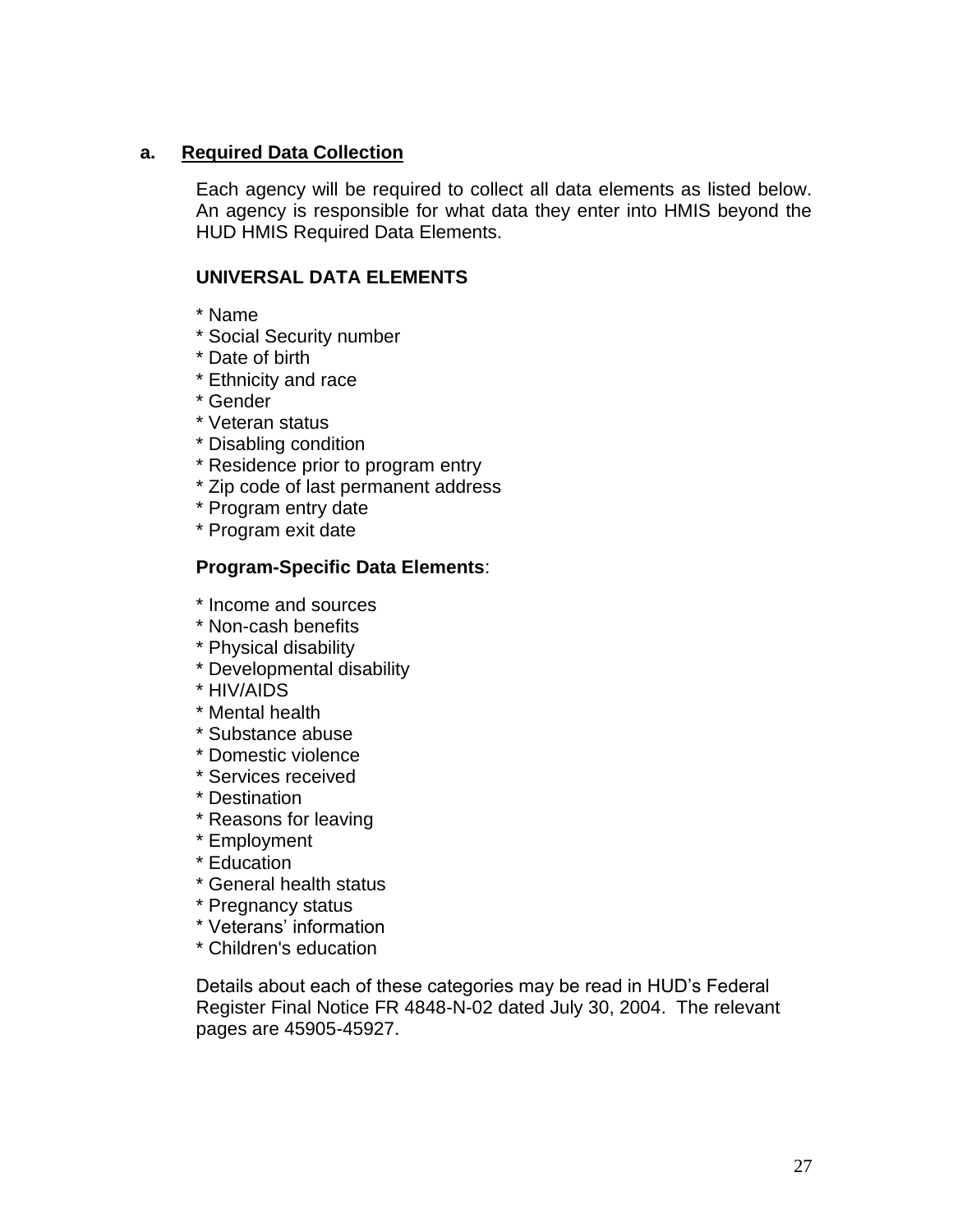### **LISTING OF AWARDS INTAKE SCREEN ELEMENTS AND THEIR REQUIRED RESPONSES:**

 **(All required elements have an Asterisk next to them)**

Intake Date: (MM/DD/YY) Shelter Bed: Primary Worker Referred by: First Name\*: Middle Name: Last Name\*: Suffix: Alias: Birth Date\*: (MM/DD/YY) Social Security #\*: (999-99-9999 if unknown) SSN Data Quality\*: 1 = Full SSN reported. 2 = Partial SSN reported. 3 = Don't know or don't have SSN.  $4 = Refused$ . Gender\*: Male Female Trans-Male Trans-Female **Ethnicity\*:** 0 = Non-Hispanic/Latino. 1 = Hispanic/Latino. **Race\*:** (multiple choices) 1 = American Indian or Alaska Native.  $2 = Asian.$ 3 = Black or African-American. 4 = Native Hawaiian or Other Pacific Islander 5 = White **Chronically Homeless\*:** Yes No Date Left Last Permanent Residence: **Zip Code of Last Permanent Address\*: Zip Code Data Quality\*:** 1 = Full Zip Code Recorded. 8 = Don't Know. 9 = Refused. **Residence Prior to Program Entry\*:** 1 = Emergency shelter (including a youth shelter, or hotel, motel, or campground paid for with emergency shelter voucher). 2 = Transitional housing for homeless persons (including homeless youth).

- 3 = Permanent housing for formerly homeless persons (such as SHP, S+C, or SRO Mod Rehab).
- 4 = Psychiatric hospital or other psychiatric facility.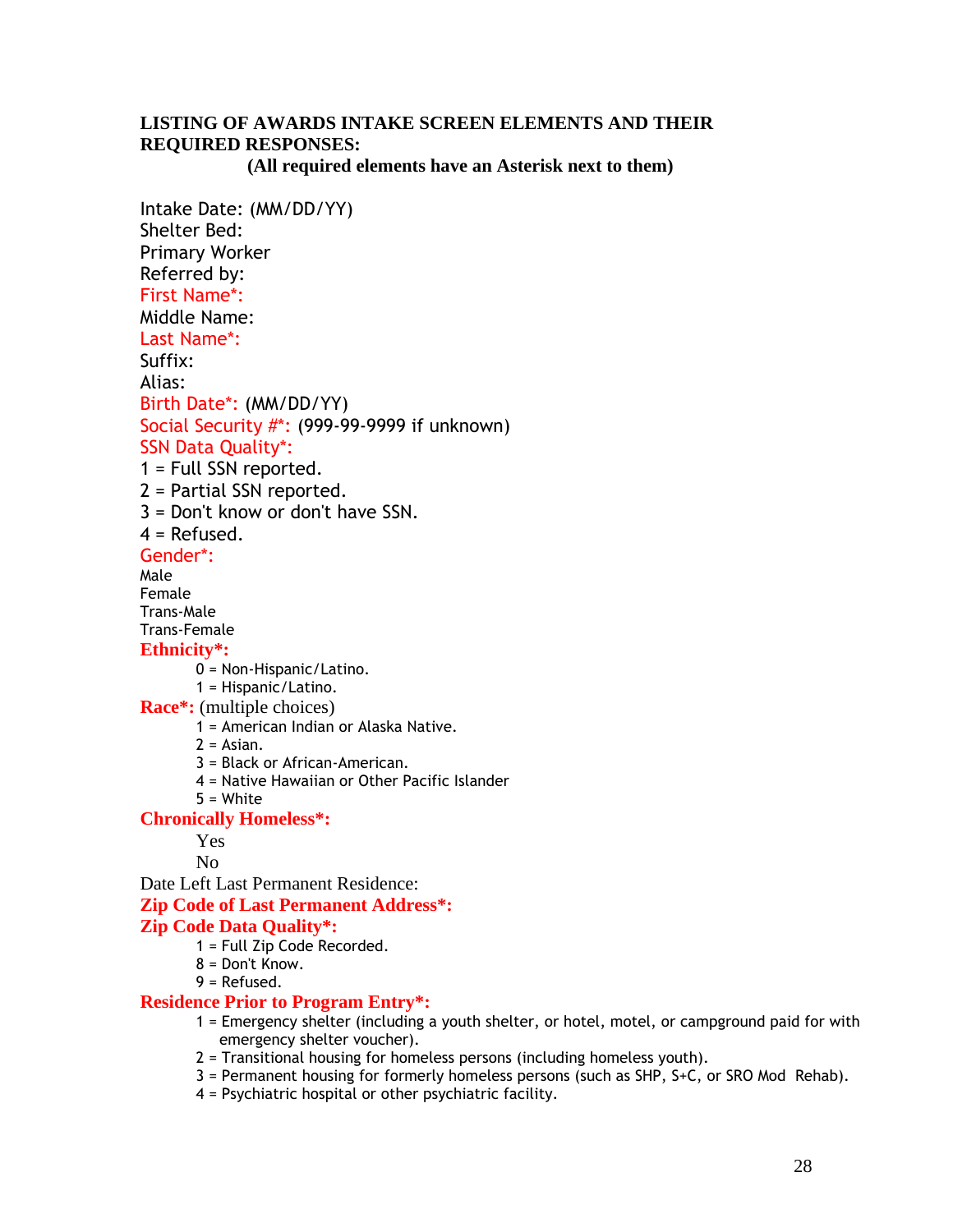- 5 = Substance abuse treatment facility or detox center.
- 6 = Hospital (non-psychiatric).
- 7 = Jail, prison or juvenile detention facility.
- 8 = Room, apartment, or house that you rent.
- 9 = Apartment or house that you own.
- 10 = Staying or living in a family member's room, apartment, or house.
- 11 = Staying or living in a friend's room, apartment, or house.
- 12 = Hotel or motel paid for without emergency shelter voucher.
- 13 = Foster care home or foster care group home.
- 14 = Place not meant for habitation (e.g., a vehicle, an abandoned building, bus/train/subway station/airport or anywhere outside).
- $15 =$ Other.
- $16 =$  Don't Know.
- 17 = Refused.

#### **Length of Stay at Previous Residence\*:**

- 1 = One week or less.
- 2 = More than one week, but less than one month.
- 3 = One to three months.
- 4 = More than three months, but less than one year.
- 5 = One year or longer.

#### **Marital Status\*:**

Single Married

Common Law

Divorced

Separated

Remarried

Widow(er)

#### **Individual/family Type\*:**

Individual Male Individual Female Individual Male Youth  $(< 18)$ Individual Female Youth  $(< 18)$ Single Parent Family - Male Head Single Parent Family - Female Head Single Parent Family - Youth Head Two Parent Family - Adult Two Parent Family - Youth Adult Couple without Children

#### **# of Children\***: 0-9 (if greater than zero, age and gender for each child)

**Income Sources<sup>\*</sup>:** (check all appropriate sources and enter dollar amount)

- 1 = Earned Income
- 2 = Unemployment Insurance
- 3 = Supplemental Security Income or SSI
- 4 = Social Security Disability Income (SSDI).
- 5 = A veteran's disability payment
- 6 = Private disability insurance
- 7 = Worker's compensation
- 8 = Temporary Assistance for Needy Families (TANF)
- 9 = General Assistance (GA) (or use local program name).
- 10 = Retirement income from Social Security
- 11 = Veteran's pension
- 12 = Pension from a former job
- 13 = Child support
- 14 = Alimony or other spousal support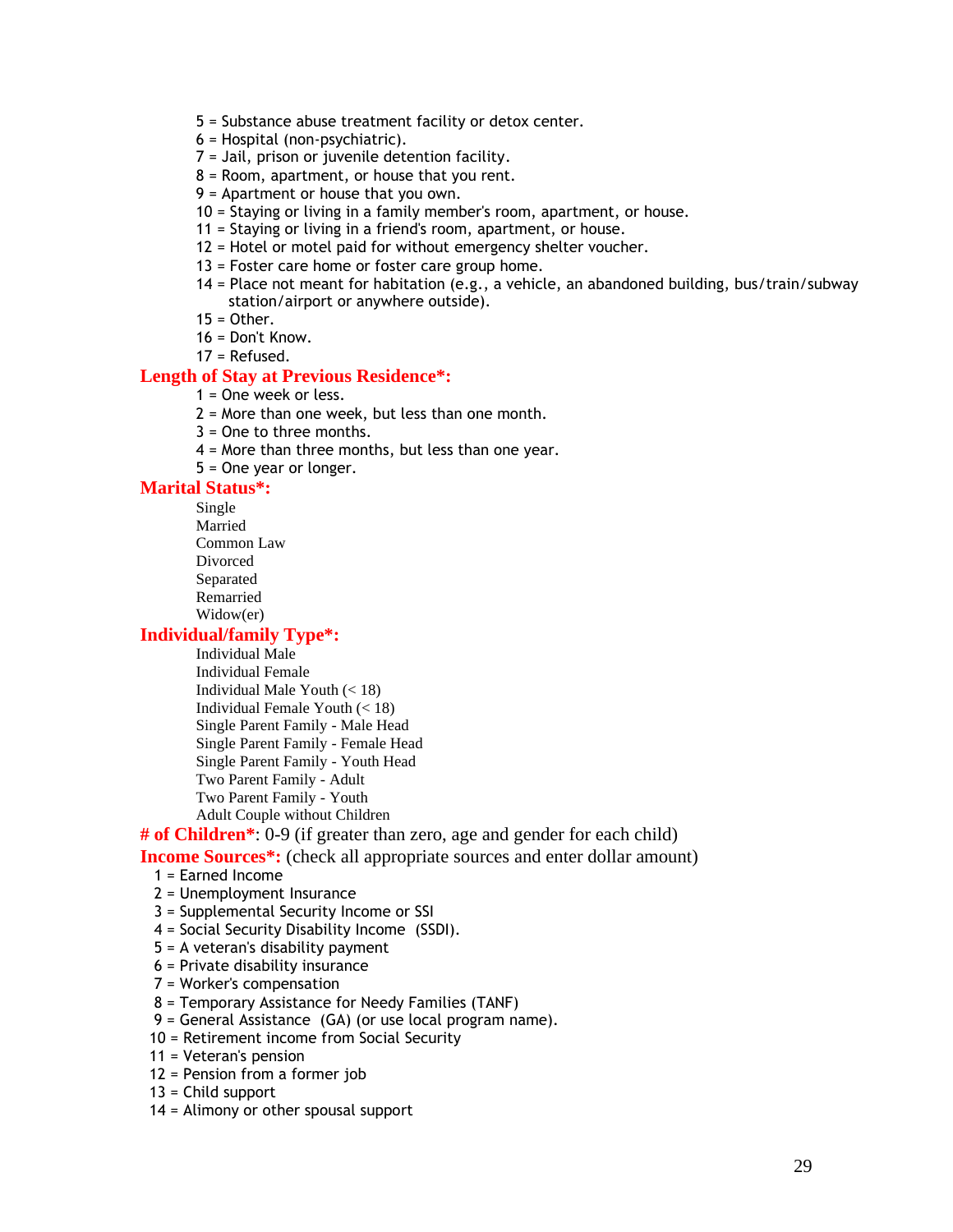15 = Other source

16 = No financial resources.

Non-Cash Benefits:

- 1 = Food stamps or money for food on a benefits card
- 2 = MEDICAID health insurance program (or use local name)
- 3 = MEDICARE health insurance program (or use local name)
- 4 = State Children's Health Insurance Program (or use local name)
- 5 = Special Supplemental Nutrition Program for Women, Infants, and Children (WIC)
- 6 = Veteran's Administration (VA) Medical Services
- 7 = TANF Child Care services (or use local name)
- 8 = TANF transportation services (or use local name)
- 9 = Other TANF-funded services (or use local name)

10 = Section 8, public housing, or other rental assistance

11 = Other source

#### **Disabling Condition\*:**

Yes

No

Don't Know

General Health:

- 1 = Excellent
- 2 = Very good
- $3 = Good$
- $4 = Fair$
- $5 = Poor$
- 8 = Don't Know

#### **Currently Pregnant\*:**

Yes

No

(If Yes, Due date: MM/DD/YY)

Special Needs: (Check all that apply)

Mental Illness Alcohol Abuse

Drug Abuse

HIV/AIDS

- Mental Retardation/Development Disability
- Domestic Violence

Other: (specify)

If Yes to Mental Illness: Expected to be of long-continued and indefinite duration and substantially impairs ability to live independently: Yes

No

If Yes to Drug/Alcohol Abuse:

Expected to be of long-continued and indefinite duration and substantially impairs ability to live independently:

Yes

No

If Yes to Domestic Violence, when did experience occur:

1 = Within the past three months

 $2$  = Three to six months ago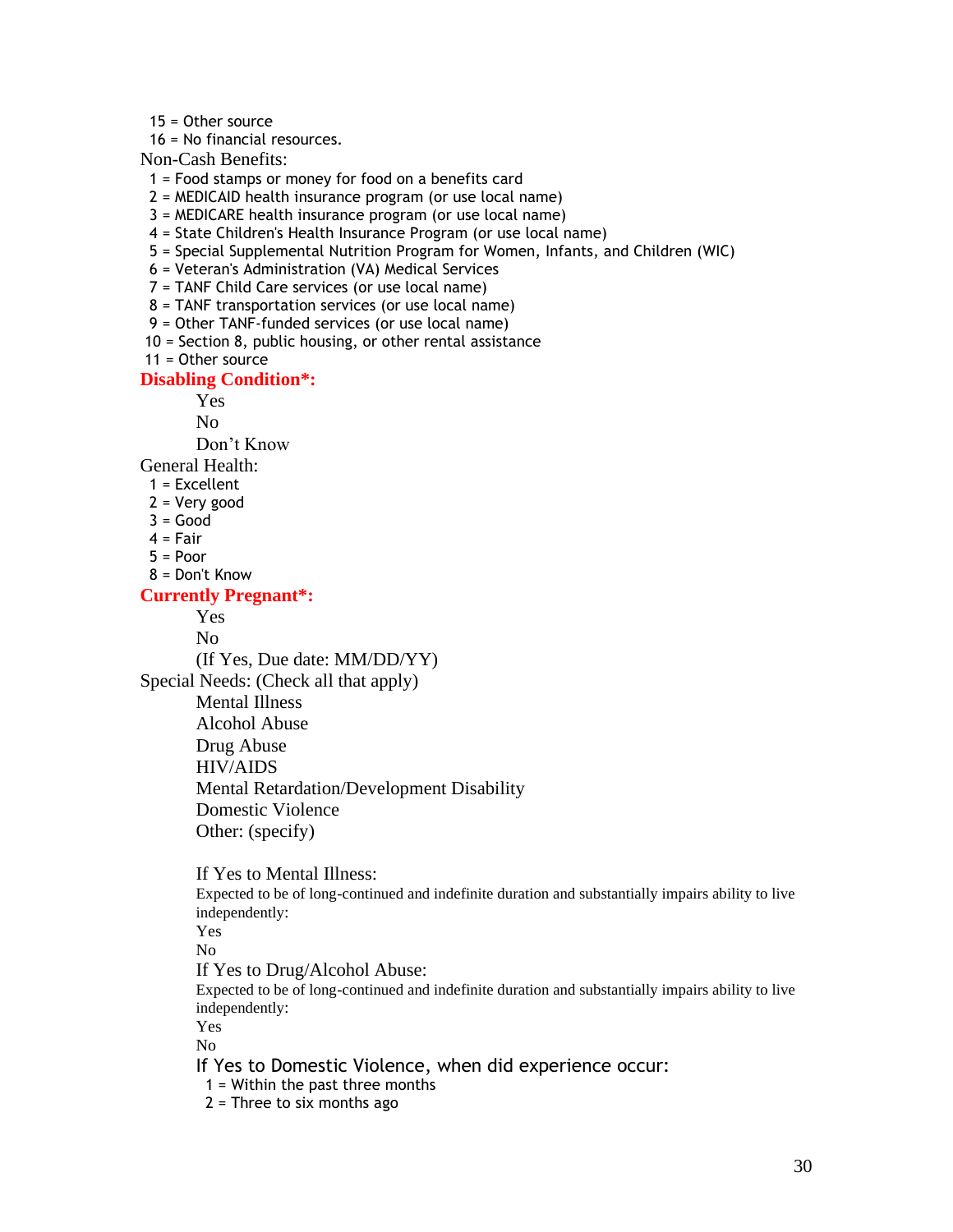3 = From six to twelve months ago  $4$  = More than a year ago 8 = Don't know 9 = Refused **Employment Status\*:** Yes No # of Hours worked in the past week: (#) Employment Tenure:  $1 = Permannent$  2 = Temporary  $3 =$  Seasonal Looking for Work (if not currently employed): Yes No **Highest Level of School Completed\*:** 0 = No schooling completed 1 = Nursery school to 4th grade **INTAKE SCREEN ELEMENTS continued** 2 = 5th grade or 6th grade 3 = 7th grade or 8th grade  $4 = 9th$  grade  $5 = 10$ th grade  $6 = 11$ th grade 7 = 12th grade, No diploma 8 = High school diploma  $9 = GED$ 10 = Post-secondary school **Current Student\*:** Yes No Post-Secondary Degree **\*: None Bachelors Associates Masters Doctorate Other graduate/professional degree Received vocational training or apprenticeship certificate\*:** Yes No **Veteran's Status\*:** Yes No Don't Know Refused Birth Place:

Citizen:

US Citizen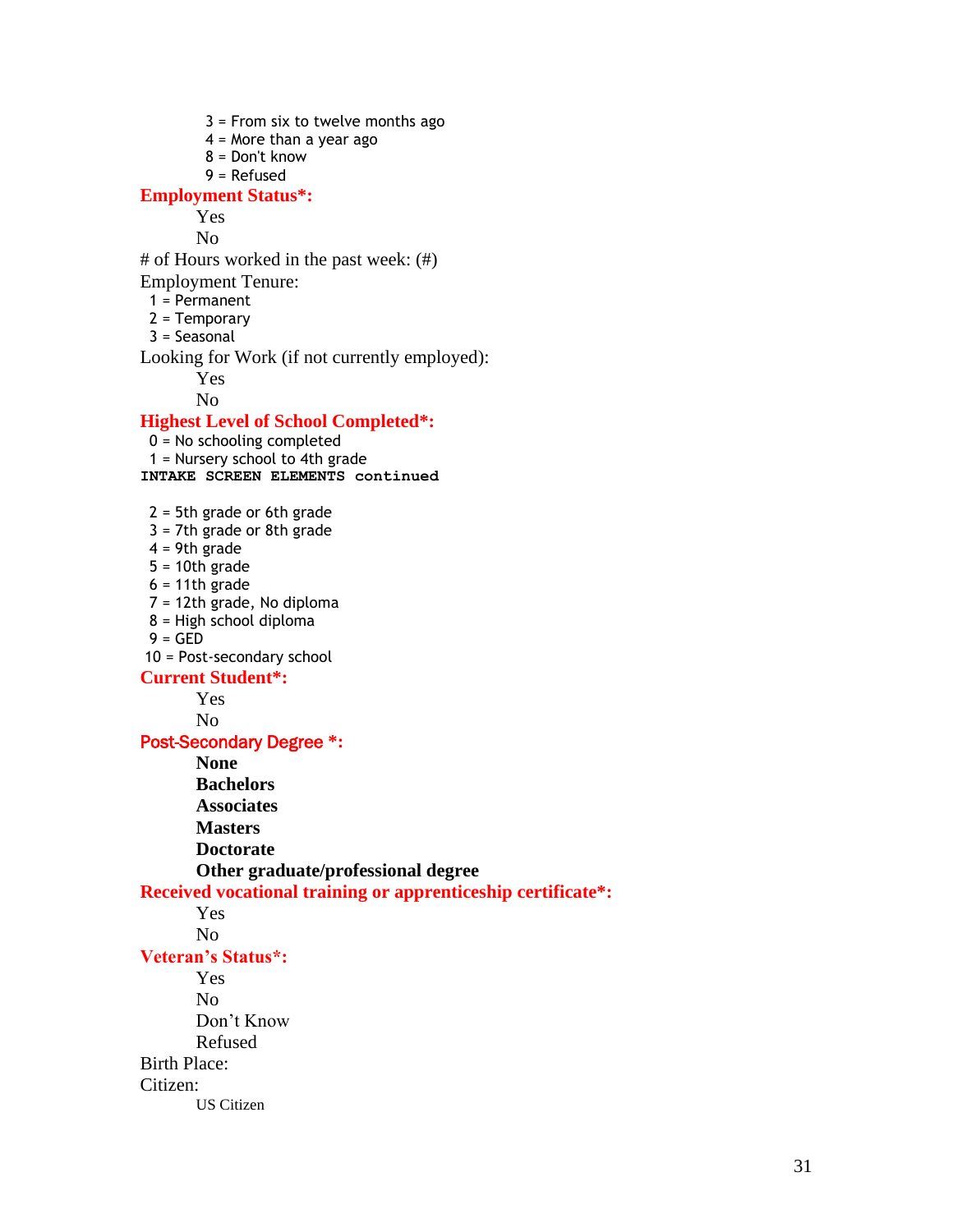Registered Alien Undocumented Alien Alien Registration: Homeless Cause Homeless Duration: **Previous Living Situation\*:** Rental Housing **Streets** Correctional Psychiatric Facility Emergency Shelter Transitional Housing With Family or Friends Treatment Facility **Others** Own Home Primary Language: English Spanish French Chinese Arabic Hebrew Hindi Russian Sign Language Other Creole Gree k Italian Japanese Vietnamese Braille Services Sought: (check all that apply) Shelter/Housing Drug Treatment Mental Health Care Medical Care Legal Aid - CRJS/Civil Legal Aid – immigration Emergency Contact Address Relation: Grandparent Parent Stepparent Sibling Guardian Uncle Aunt Spouse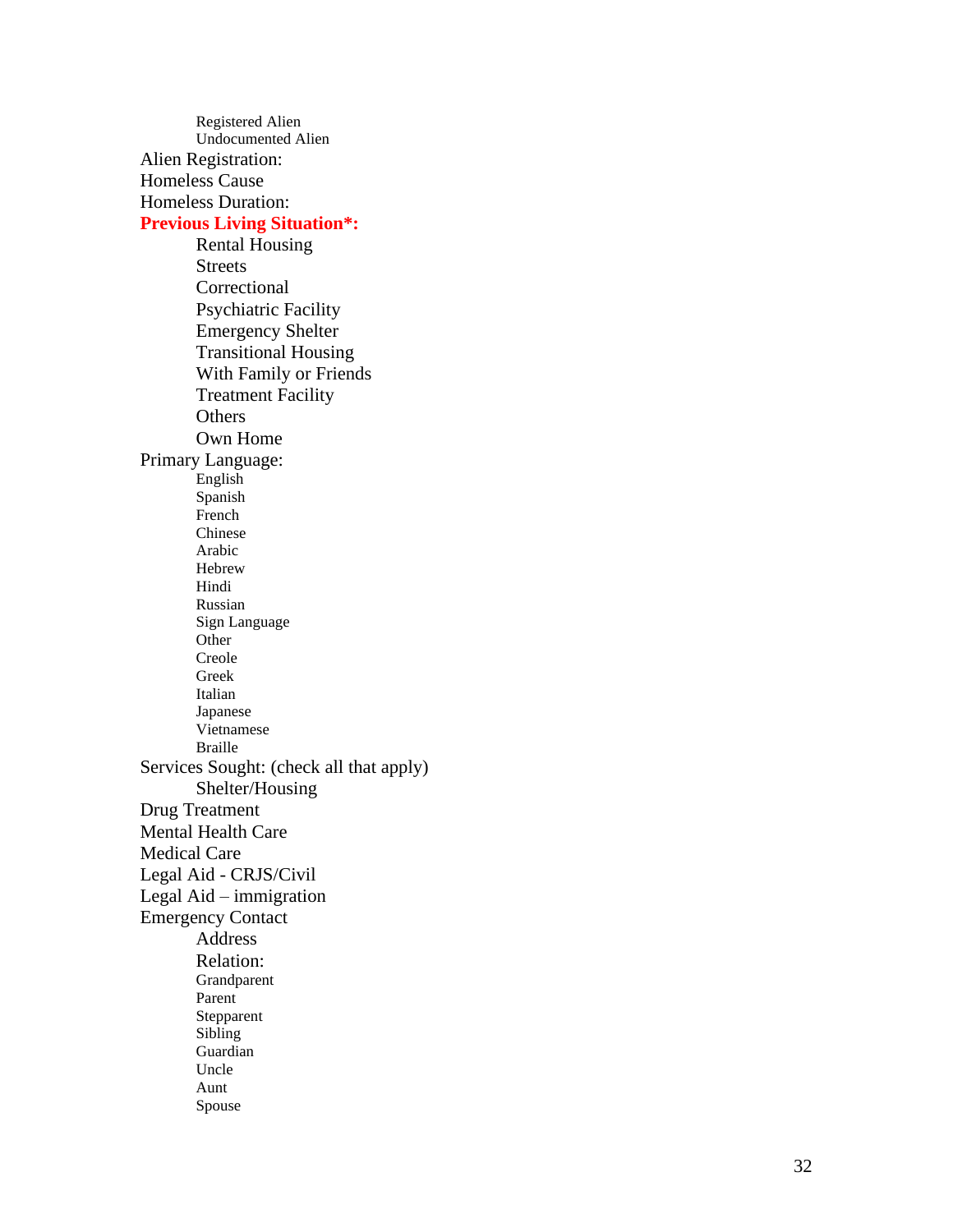In-Law Cousin Friend Provider

Phone: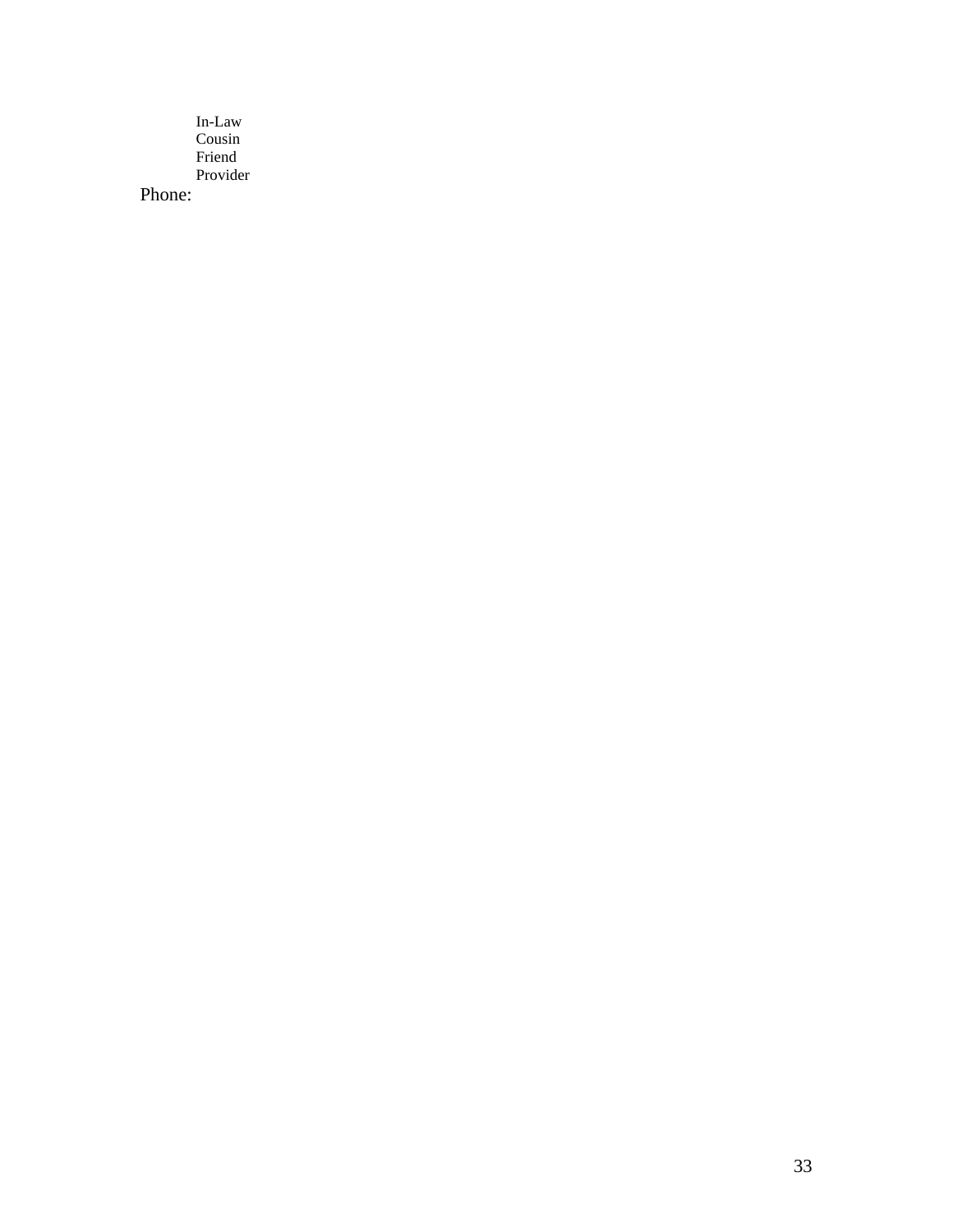#### **LISTING OF AWARDS DISCHARGE SCREEN ELEMENTS AND THEIR REQUIRED RESPONSES:**

 **(All required elements have an Asterisk next to them)**

*Resident: (displayed) Gender: (displayed)*

*Birth Date: (displayed)*

*Admission: (displayed)* 

*Address: (displayed)*

*Referral Source: (displayed)*

**Discharge Date\*:** (MM/DD/YY)

#### **Reason for Discharge\*:**

Left for a housing opportunity before completing the program. Completed program. Non-payment of rent/occupancy charge Non-compliance with project Criminal activity / destruction of property / violence Reach maximum time allowed in project Needs could not be met by project Disagreement with rules/persons Death **Other** Unknown/disappeared

**Monthly Income At Discharges:** (Displayed from income choices below)

**Income Sources<sup>\*</sup>:** (check all appropriate sources and enter dollar amount)

- $1 =$  Earned Income
- 2 = Unemployment Insurance
- 3 = Supplemental Security Income or SSI
- 4 = Social Security Disability Income (SSDI).
- 5 = A veteran's disability payment
- 6 = Private disability insurance
- 7 = Worker's compensation
- 8 = Temporary Assistance for Needy Families (TANF)
- 9 = General Assistance (GA) (or use local program name).
- 10 = Retirement income from Social Security
- 11 = Veteran's pension
- 12 = Pension from a former job
- 13 = Child support
- 14 = Alimony or other spousal support
- 15 = Other source
- $16 = \text{None}$ .

Non-Cash Benefits:

- 1 = Food stamps or money for food on a benefits card
- 2 = MEDICAID health insurance program (or use local name)
- 3 = MEDICARE health insurance program (or use local name)
- 4 = State Children's Health Insurance Program (or use local name)
- 5 = Special Supplemental Nutrition Program for Women, Infants, and Children (WIC)
- 6 = Veteran's Administration (VA) Medical Services
- 7 = TANF Child Care services (or use local name)
- 8 = TANF transportation services (or use local name)
- 9 = Other TANF-funded services (or use local name)
- 10 = Section 8, public housing, or other rental assistance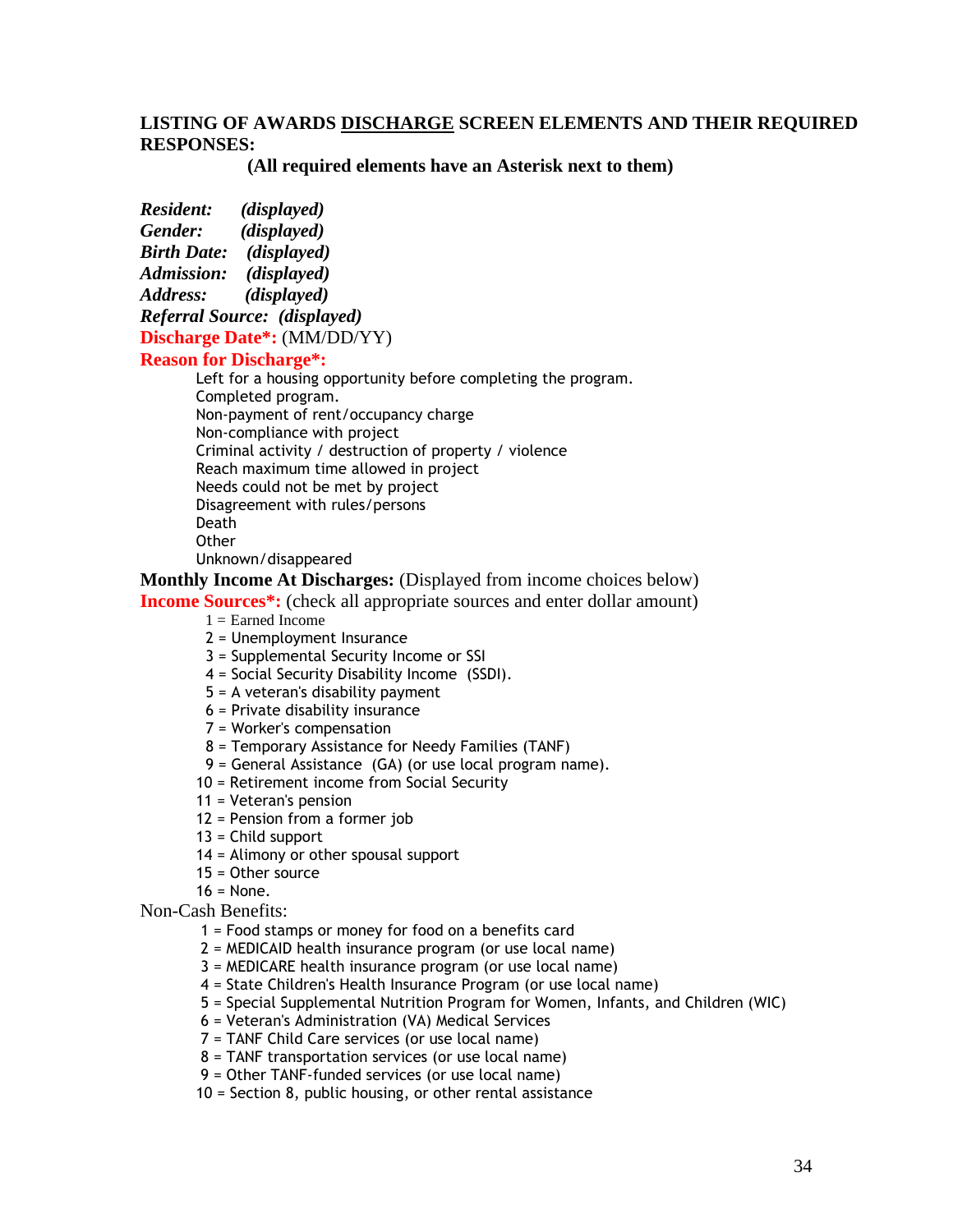#### 11 = Other source

#### **New Residence Setting\*:**

- 1 = Emergency shelter (including a youth shelter, or hotel, motel, or campground paid for with emergency shelter voucher).
- 2 = Transitional housing for homeless persons (including homeless youth).
- 3 = Permanent housing for formerly homeless persons (such as SHP, S+C, or SRO Mod Rehab).
- 4 = Psychiatric hospital or other psychiatric facility.
- 5 = Substance abuse treatment facility or detox center.
- 6 = Hospital (non-psychiatric).
- 7 = Jail, prison or juvenile detention facility.
- 8 = Room, apartment, or house that you rent.
- 9 = Apartment or house that you own.
- 10 = Staying or living in a family member's room, apartment, or house.
- 11 = Staying or living in a friend's room, apartment, or house.
- 12 = Hotel or motel paid for without emergency shelter voucher.
- 13 = Foster care home or foster care group home.
- 14 = Place not meant for habitation (e.g., a vehicle, an abandoned building, bus/train/subway station/airport or anywhere outside).
- $15 =$ Other.
- 16 = Don't Know.
- 17 = Refused.

#### **Destination Tenure\*:**

- 1 = Permanent
- 2 = Temporary
- 3 = Don't Know
- 4 = Refused.

#### **Destination Subsidy Type\*:**

- $1 = \text{None}$
- 2 = Public Housing
- 3 = Section 8
- $4 = S + C$
- 5 = HOME Program
- 6 = HOPWA Program
- 7 = Other Housing Subsidy
- 8 = Don't Know
- 9 = Refused.

#### **New Residence County\*:**

- 01 Atlantic
- 02 Bergen
- 03 Burlington
- 04 Camden
- 05 Cape May
- 06 Cumberland
- 07 Essex
- 08 Gloucester
- 09 Hudson
- 10 Hunterdon
- 11 Mercer
- 12 Middlesex
- 13 Monmouth
- 14 Morris
- 15 Ocean
- 16 Passaic
- 17 Salem
- 18 Somerset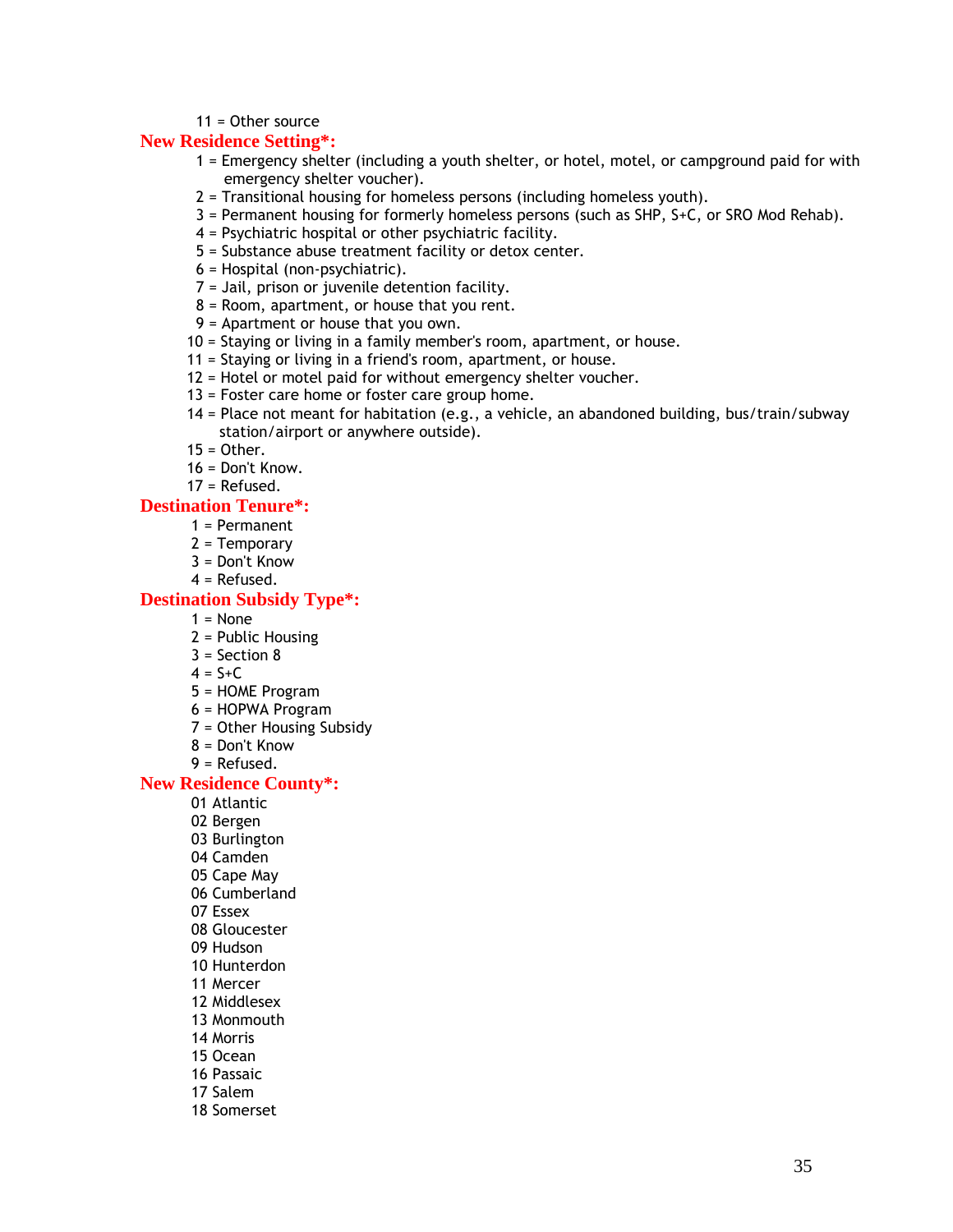19 Sussex 20 Union 21 Warren 70 NJ-Unknown 80 USA Not NJ 90 Non USA 99 Unkown **Discharge To: Anonymous Summary: Discharge Notes: Service Charge: Discharge Summary: Alerts:** *Known Medical Problems: (Displayed) Counselor: (Displayed) Supervisor: (Displayed)*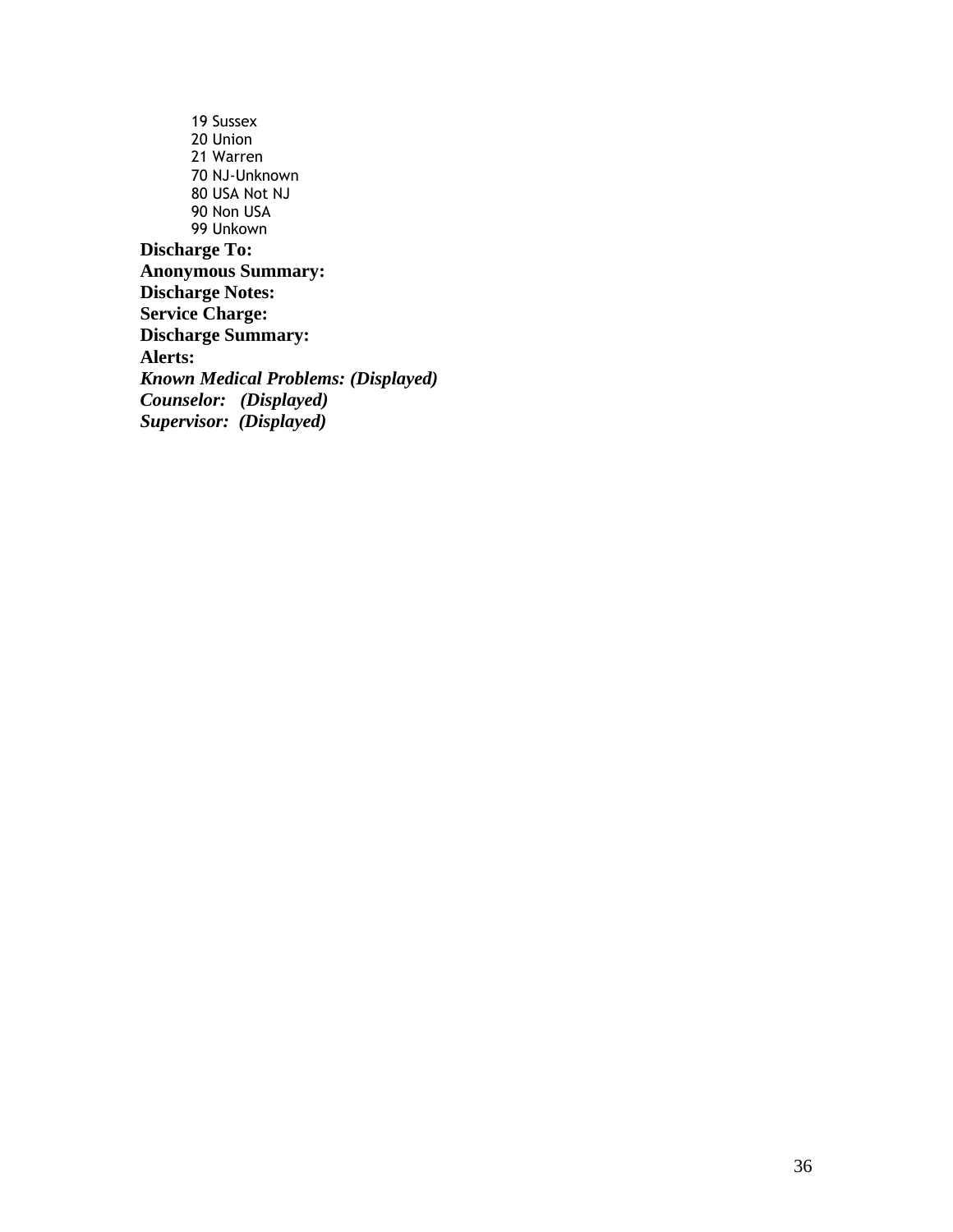# **b. Appropriate Data Collection**

An agency is responsible for what data they enter into HMIS beyond the HUD HMIS Required Data Elements.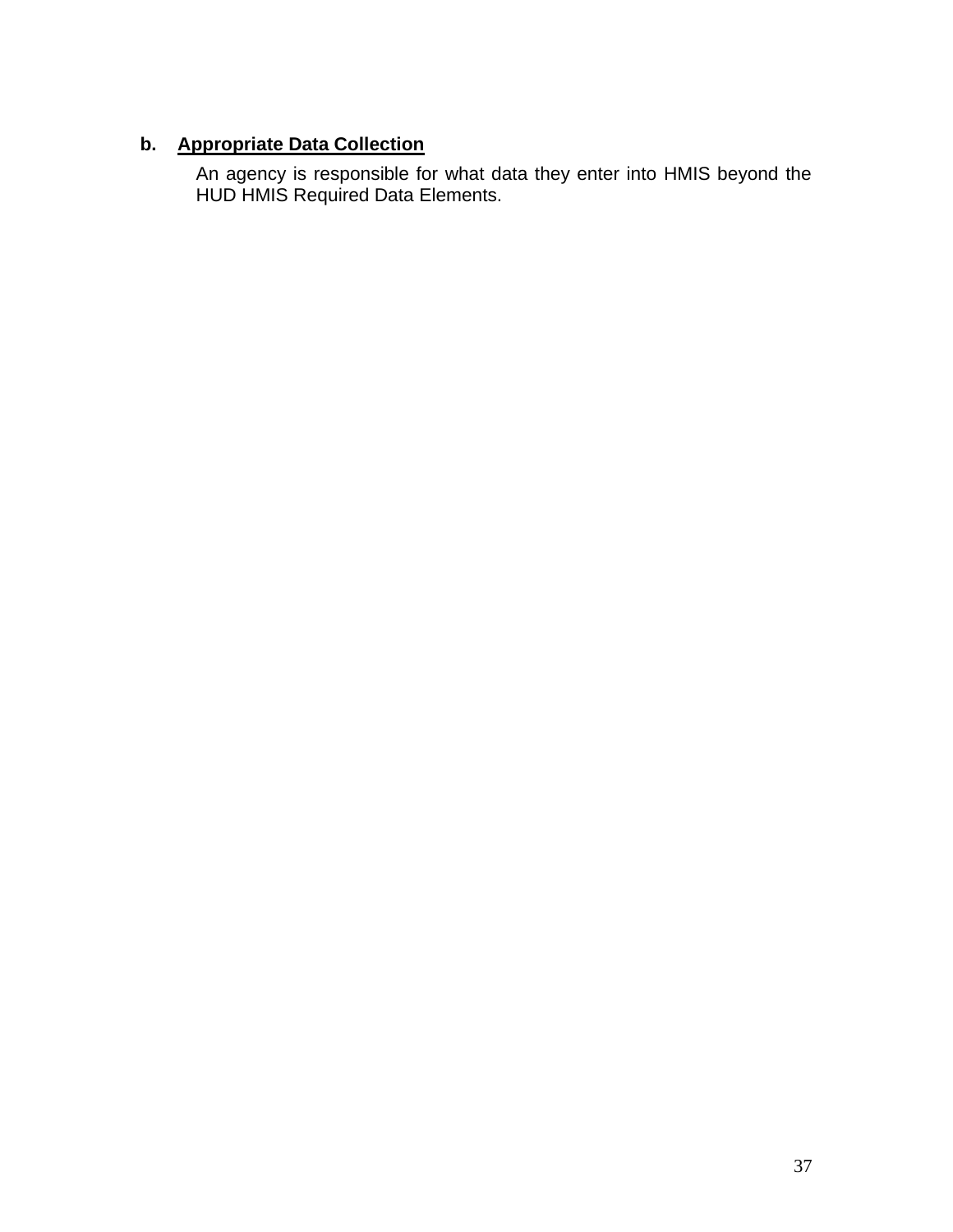**Quality Control**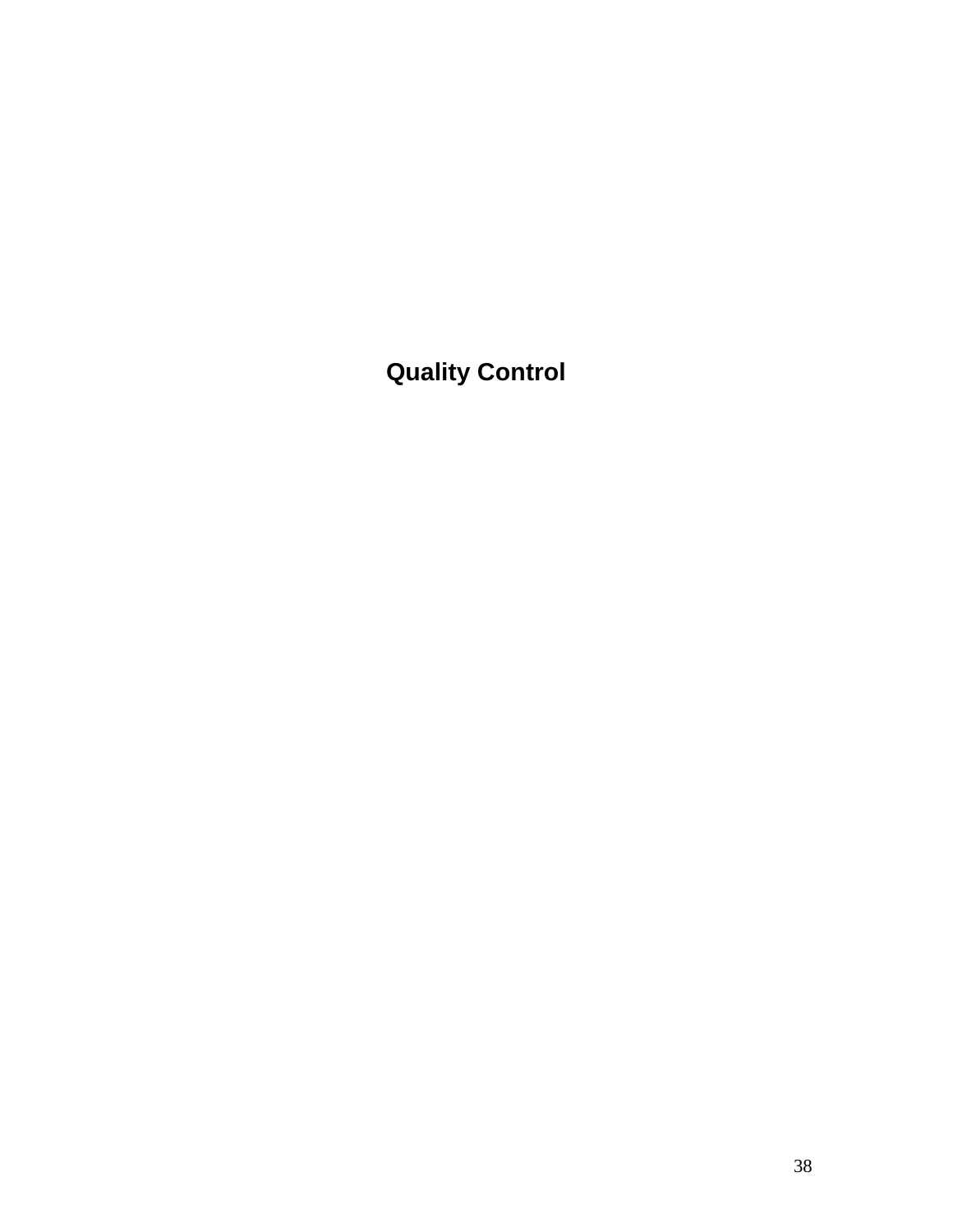### **a. Data Integrity**

HMIS users at the agencies are responsible for the accuracy, correctness, and timeliness of their data entry and are responsible for ensuring that the HUD HMIS Required Data Elements are being collected.

Site Administrators are responsible for monitoring the integrity of data being entered into the NJ HMIS system.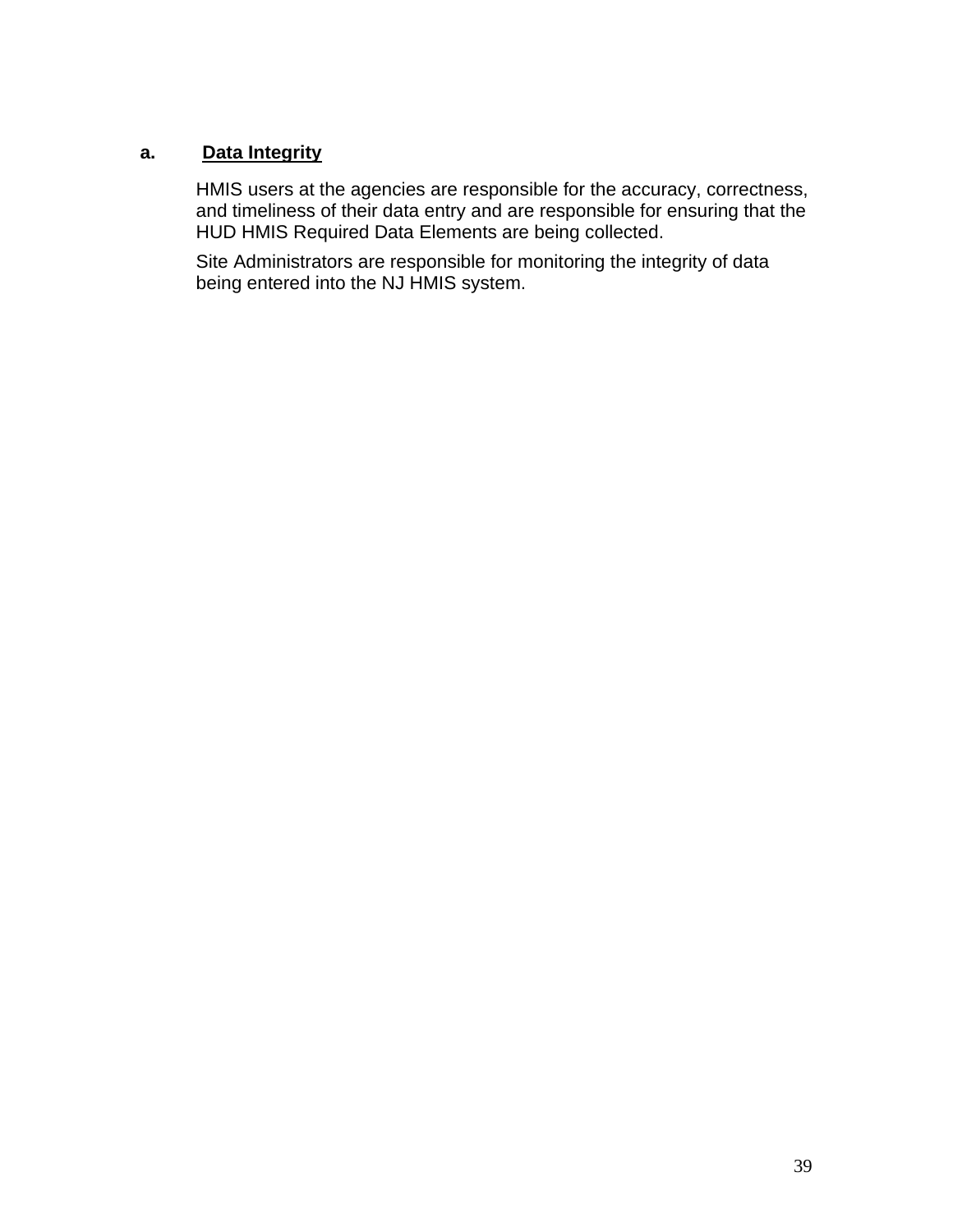### **b. Data Integrity Expectations**

Data entry into AWARDS must take place, at minimum, on a weekly basis.

• Data from across agencies will be synchronized on a weekly basis for reporting purposes.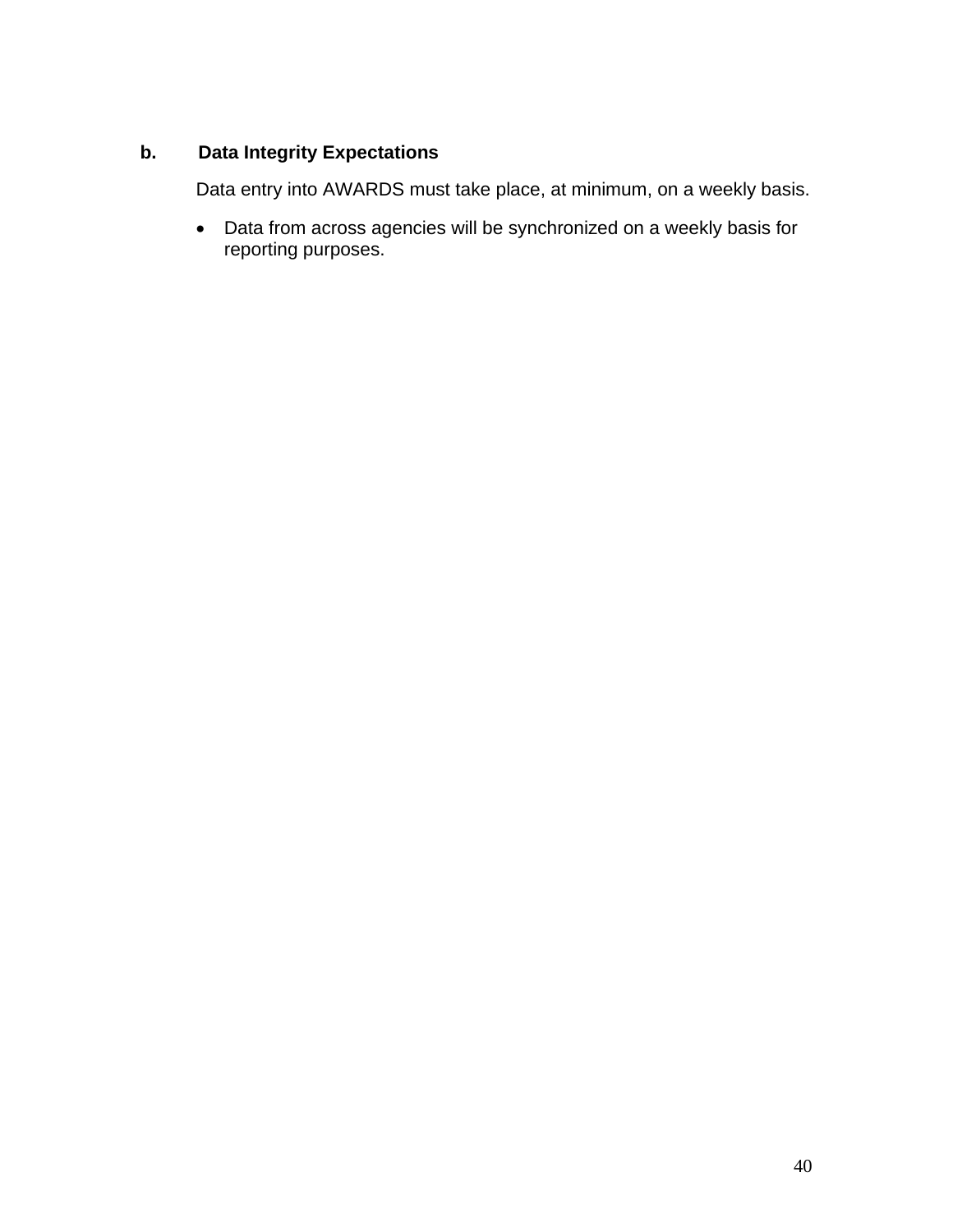**Data Retrieval**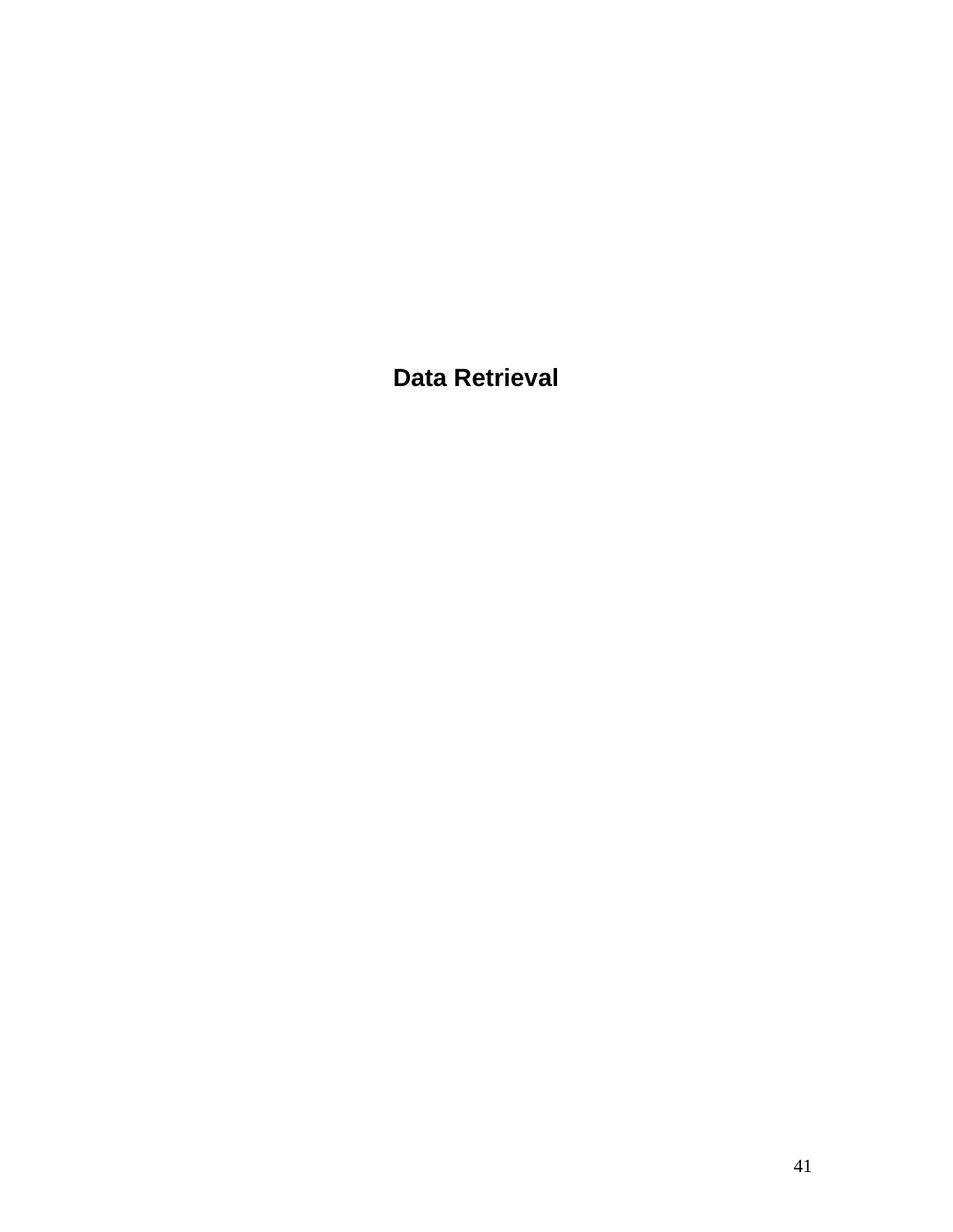### **a. Participating Agencies**

- Interagency and inter-program data will be integrated under HMIS.
- While agencies are required to report a minimum data set on a regular basis, sharing of HMIS data among providers within the CoC is encouraged, but not required and is at the discretion of each client.
- Access to interagency identifiable information will only occur as authorized under state and/or federal statutes or via a Release of Information form signed by the client. Sharing data to determine service needs would therefore be facilitated.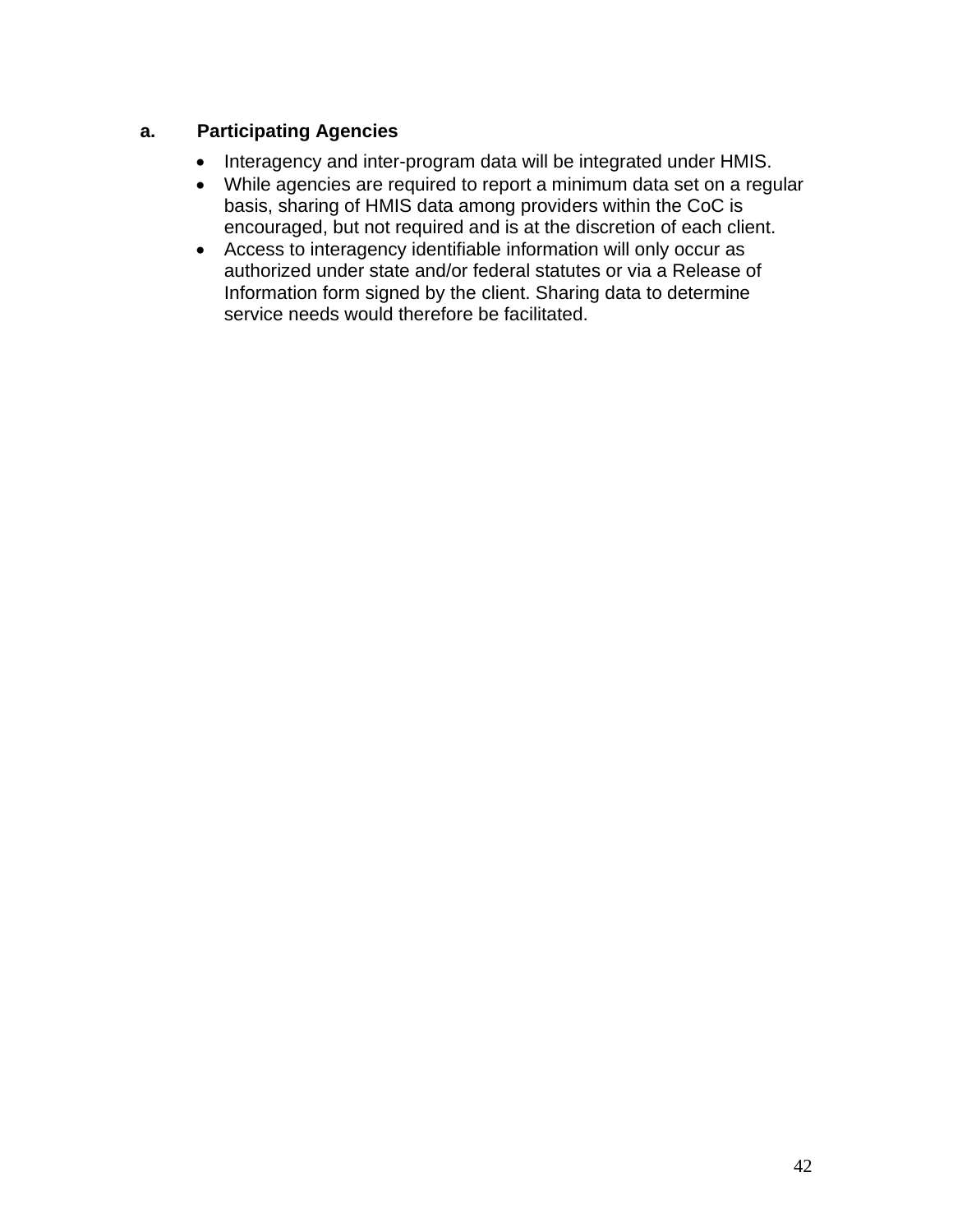### **b. HMIS Software Provider**

The HMIS Software Provider does have access to individual and aggregate data contained within the HMIS. They will be responsible for addressing and resolving all issues that cannot be resolved at the local level.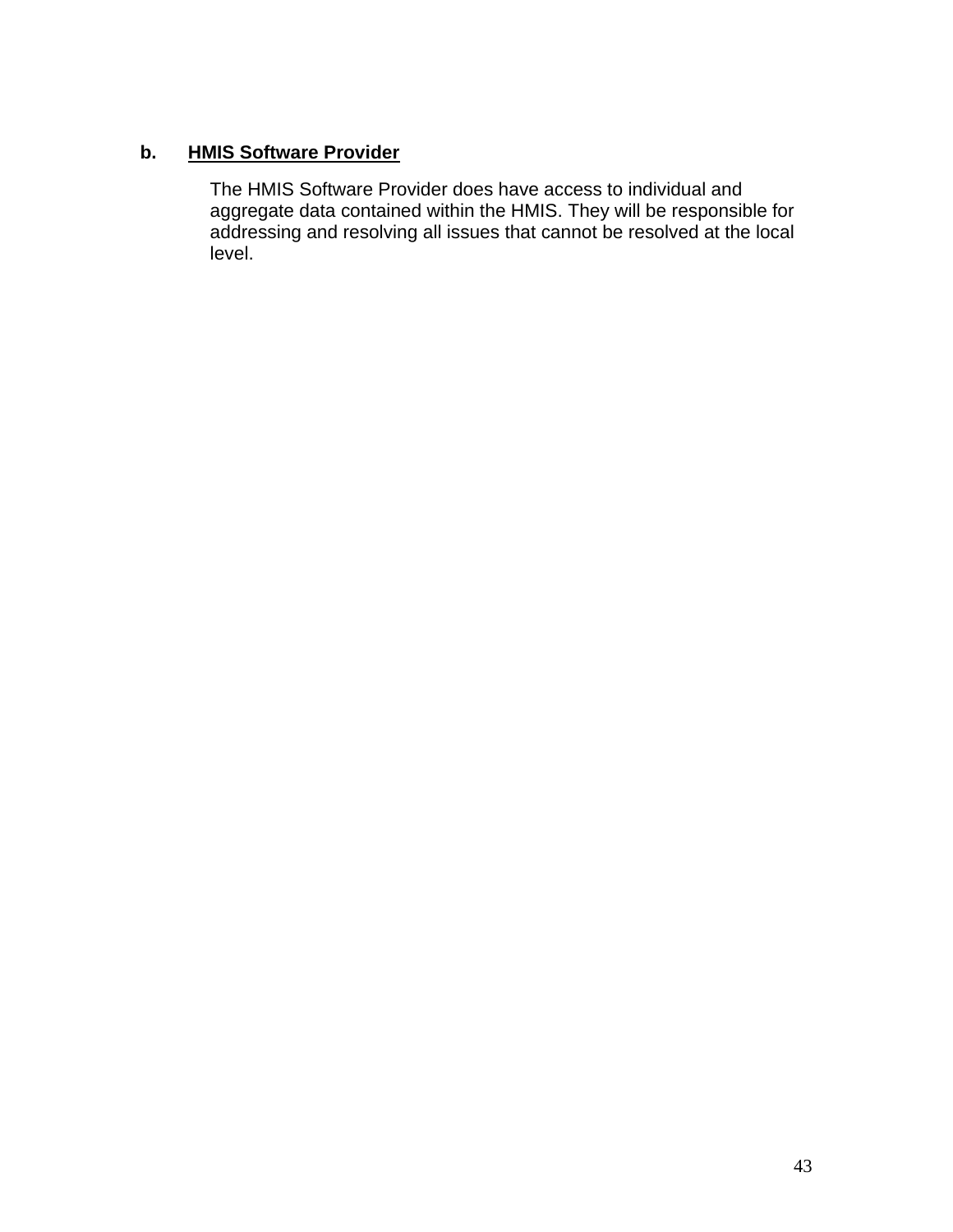# **c. General Public**

The general public has a right to request non-identifiable aggregate data related to homelessness.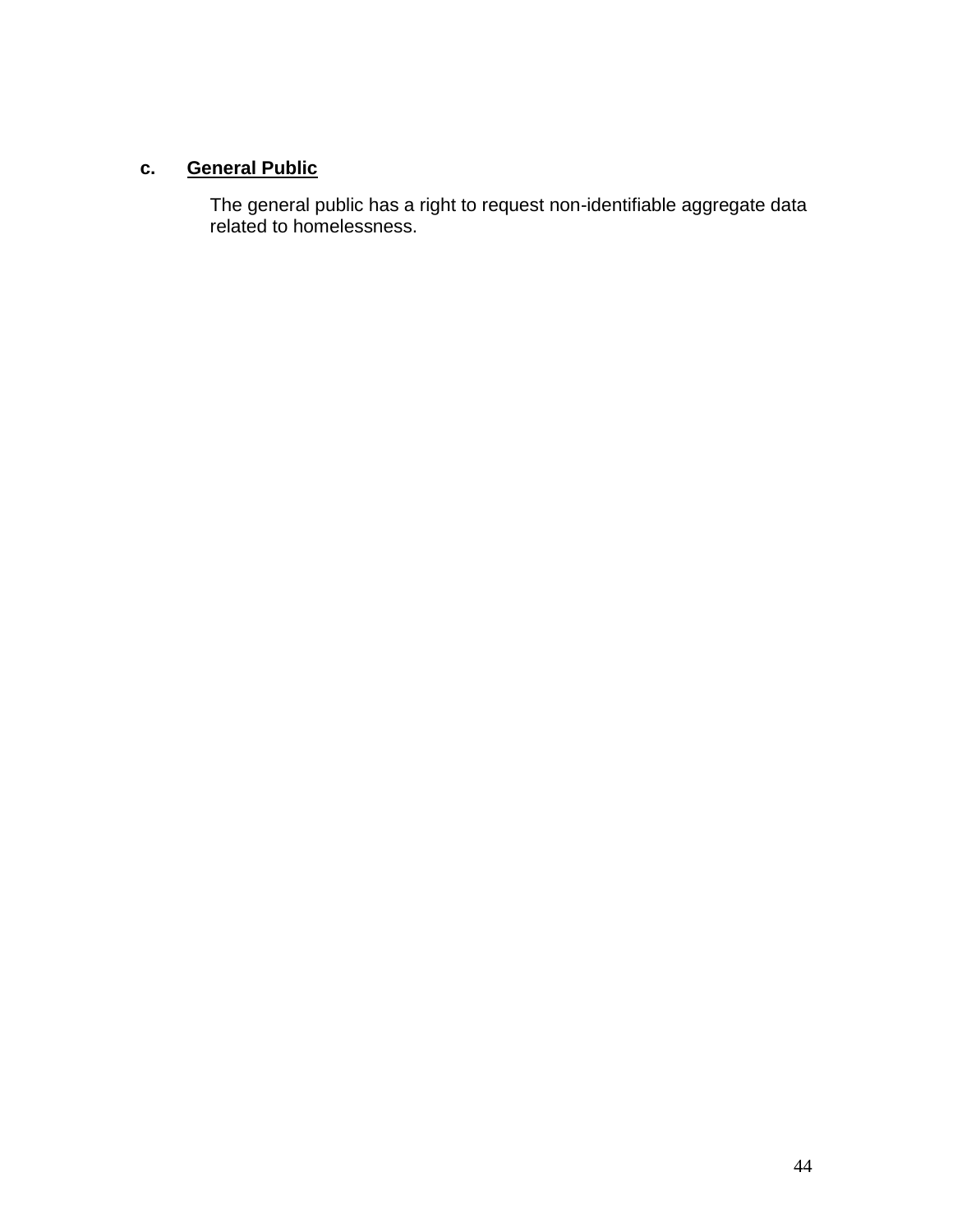**User Licenses**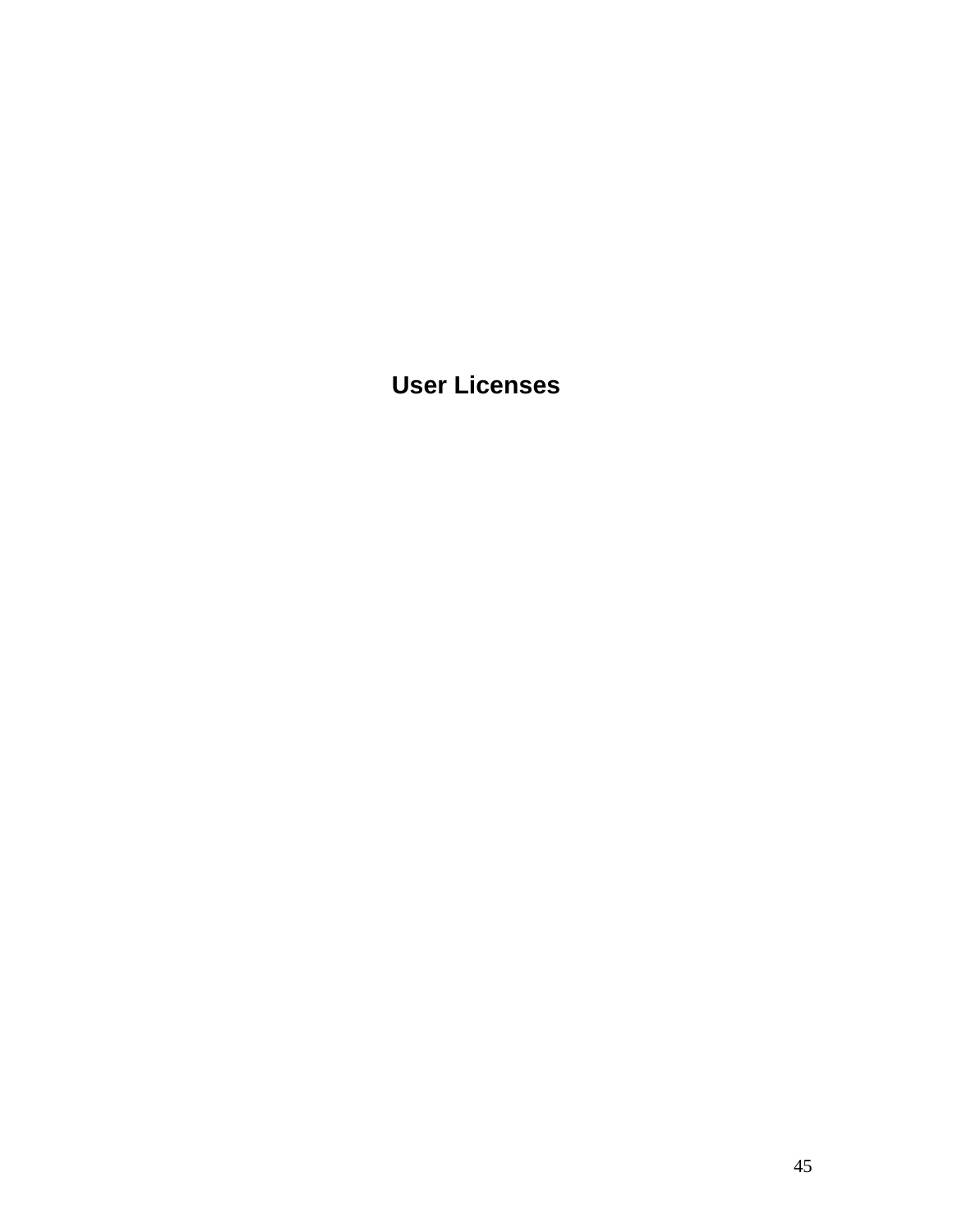### **a. Software Licenses**

.

- Each agency will receive one user license per user for users to access the NJ HMIS system via the Internet.
- The Site Administrator will be responsible for tracking and reporting on utilization of user licenses. Unused licenses must be reported to the System Administrator.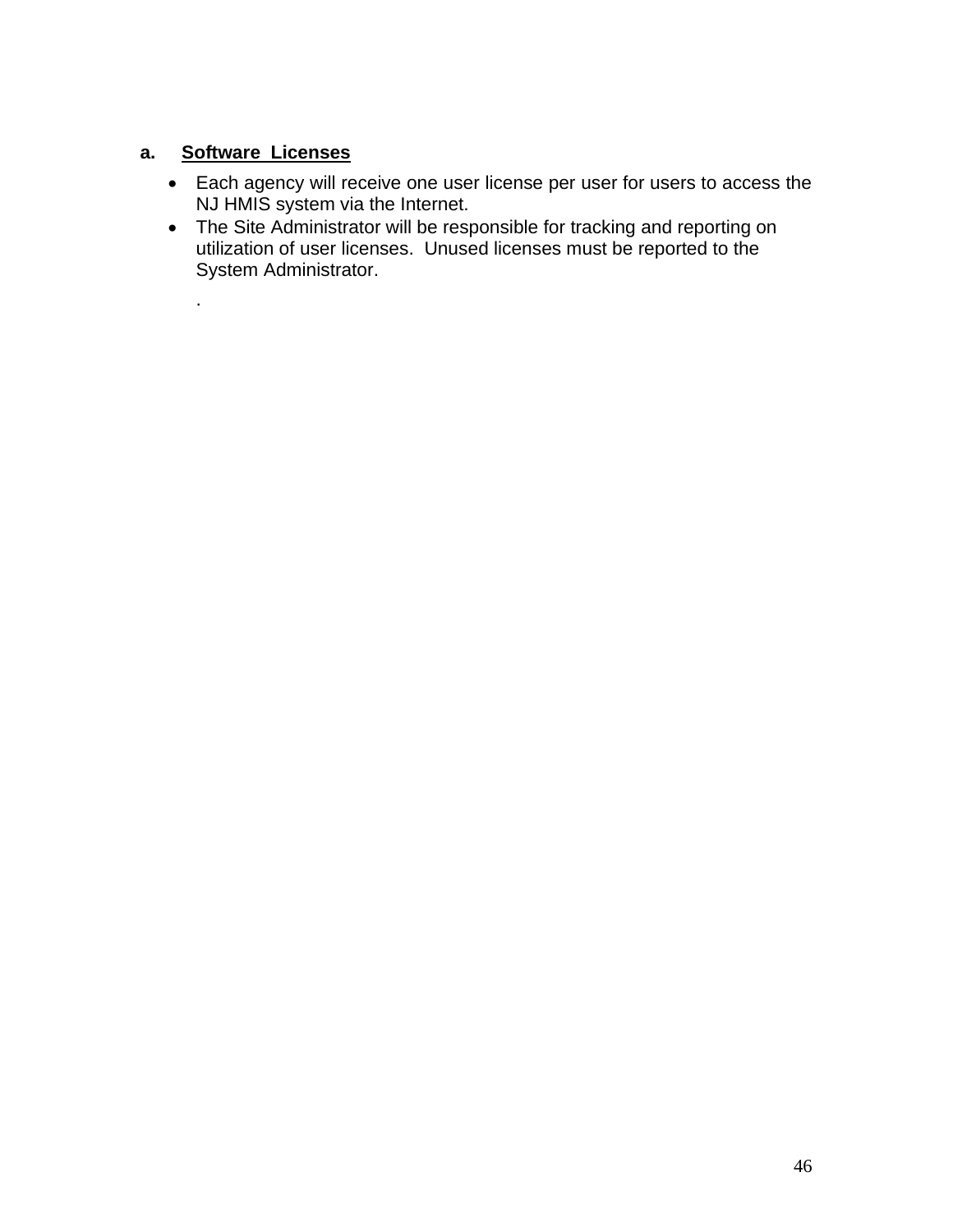**Data Loading**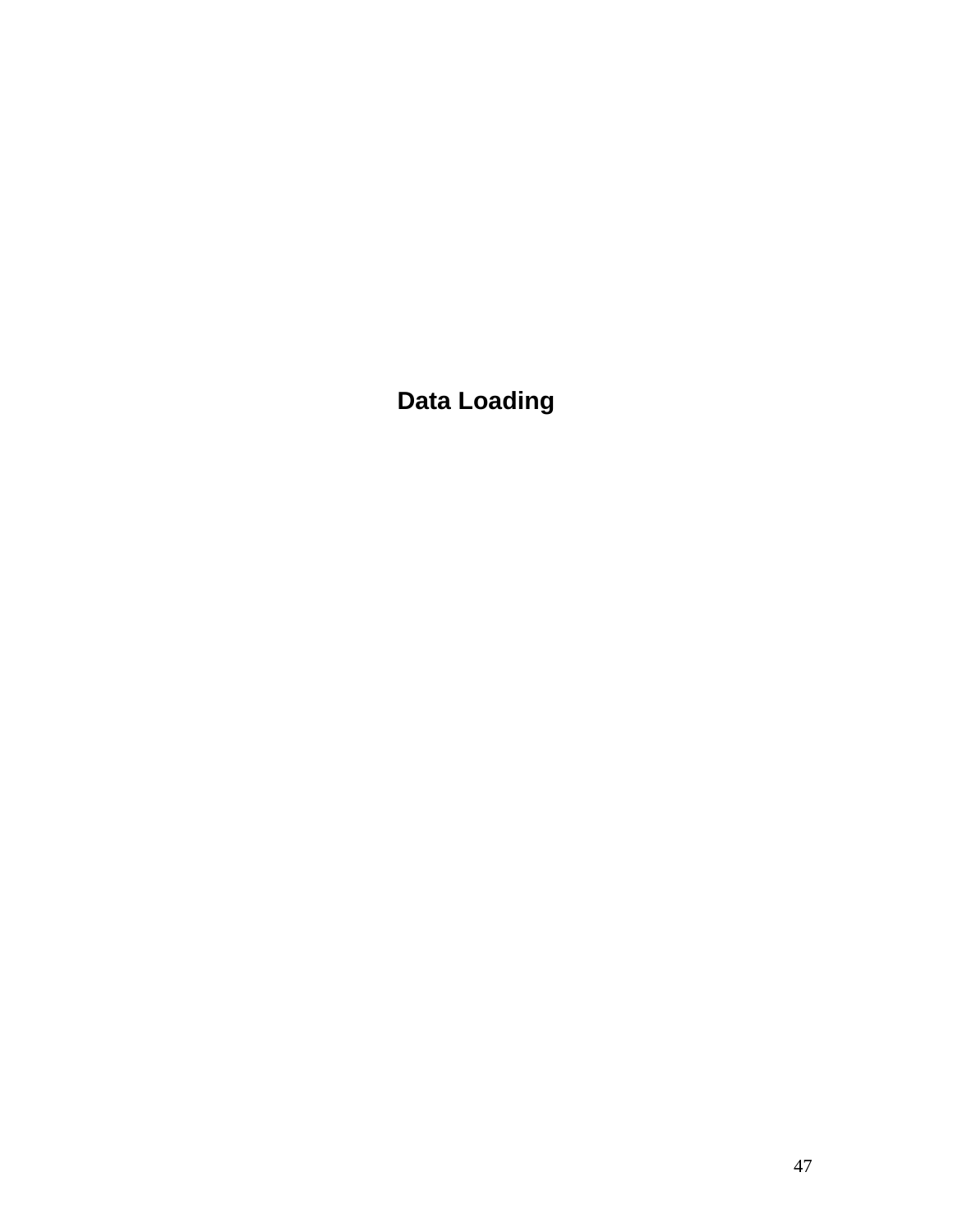### **a. Client Data**

- NJHMIS provides for the loading and sharing of client information.
- Historical client information, if possible and existing on a legacy MIS system, will initially be migrated to NJHMIS on a one time basis.
- Client data in Foothold Technology AWARDS will be available real-time, assuming that agency data is entered real-time.
- NJHMIS will provide a mechanism to load client data from existing agency MIS systems (i.e., any large scale third or fourth generation database systems) into the NJHMIS system.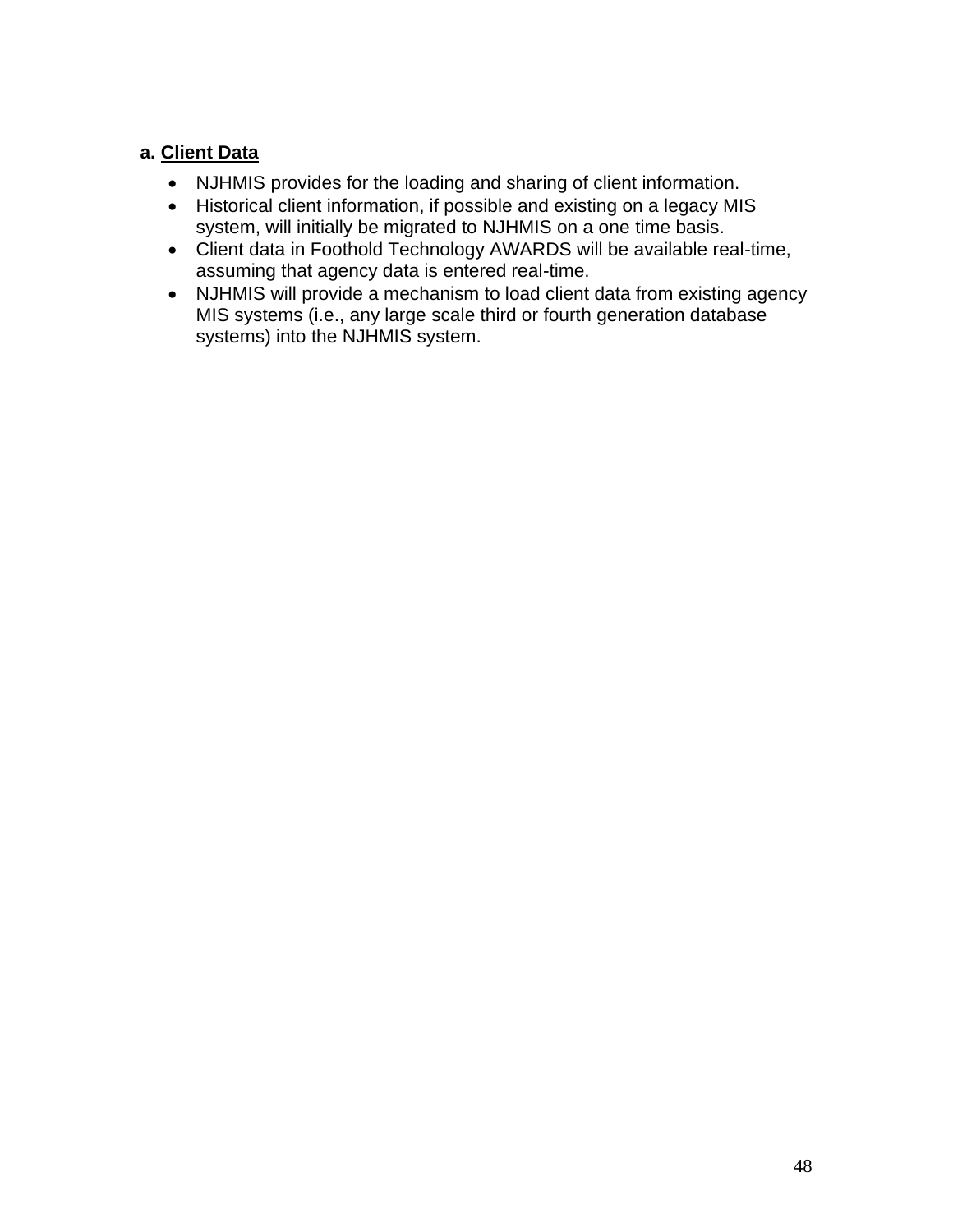### **b. Schedule of Data Loads**

- NJHMIS data loads will take place weekly.
- NJHMIS users with data sources other than Foothold Technology AWARDS are encouraged to upload data weekly. However, every agency must upload their data by final business day of each month.
- Although data loads take place weekly, agencies can enter data into NJHMIS in real-time.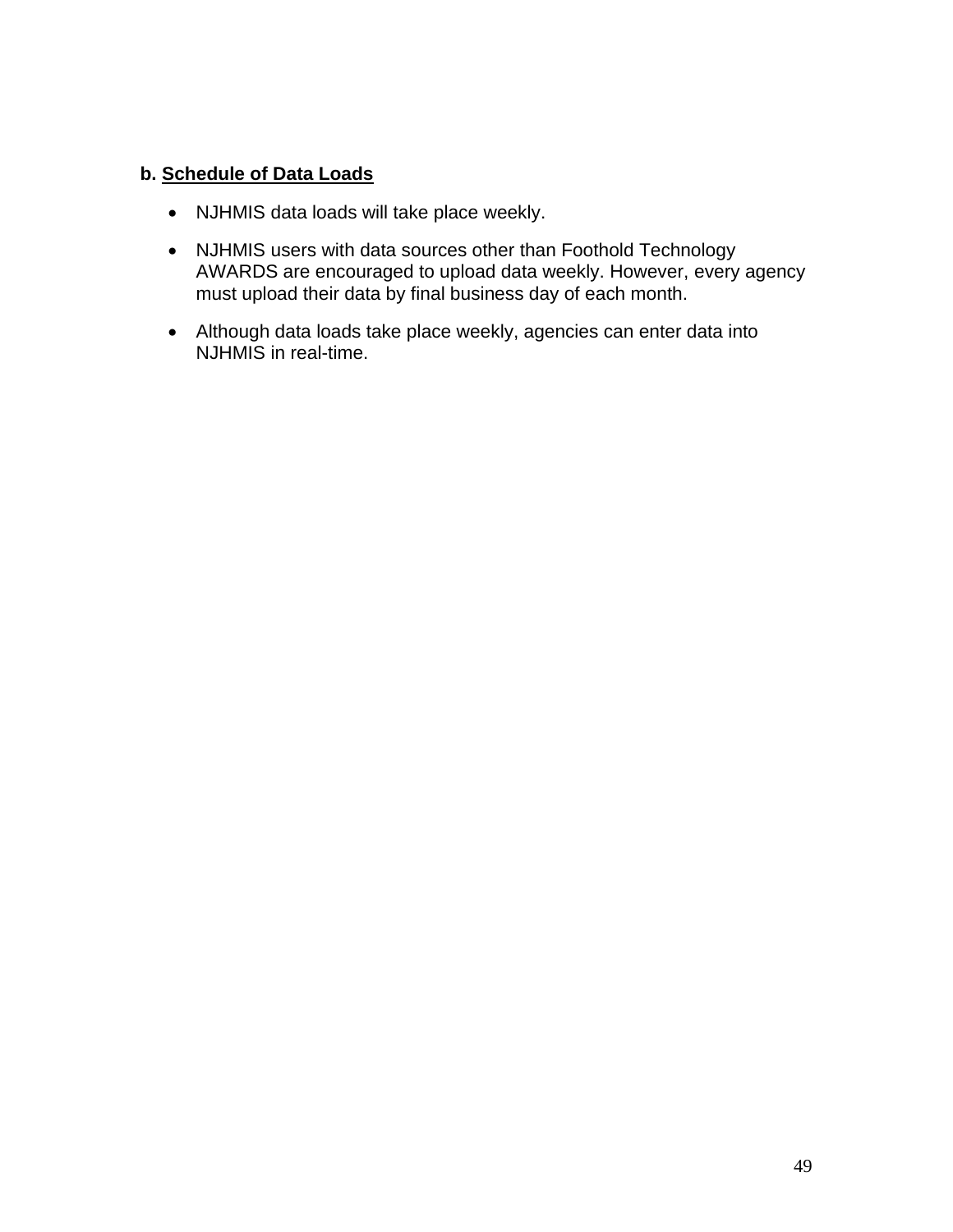**Training**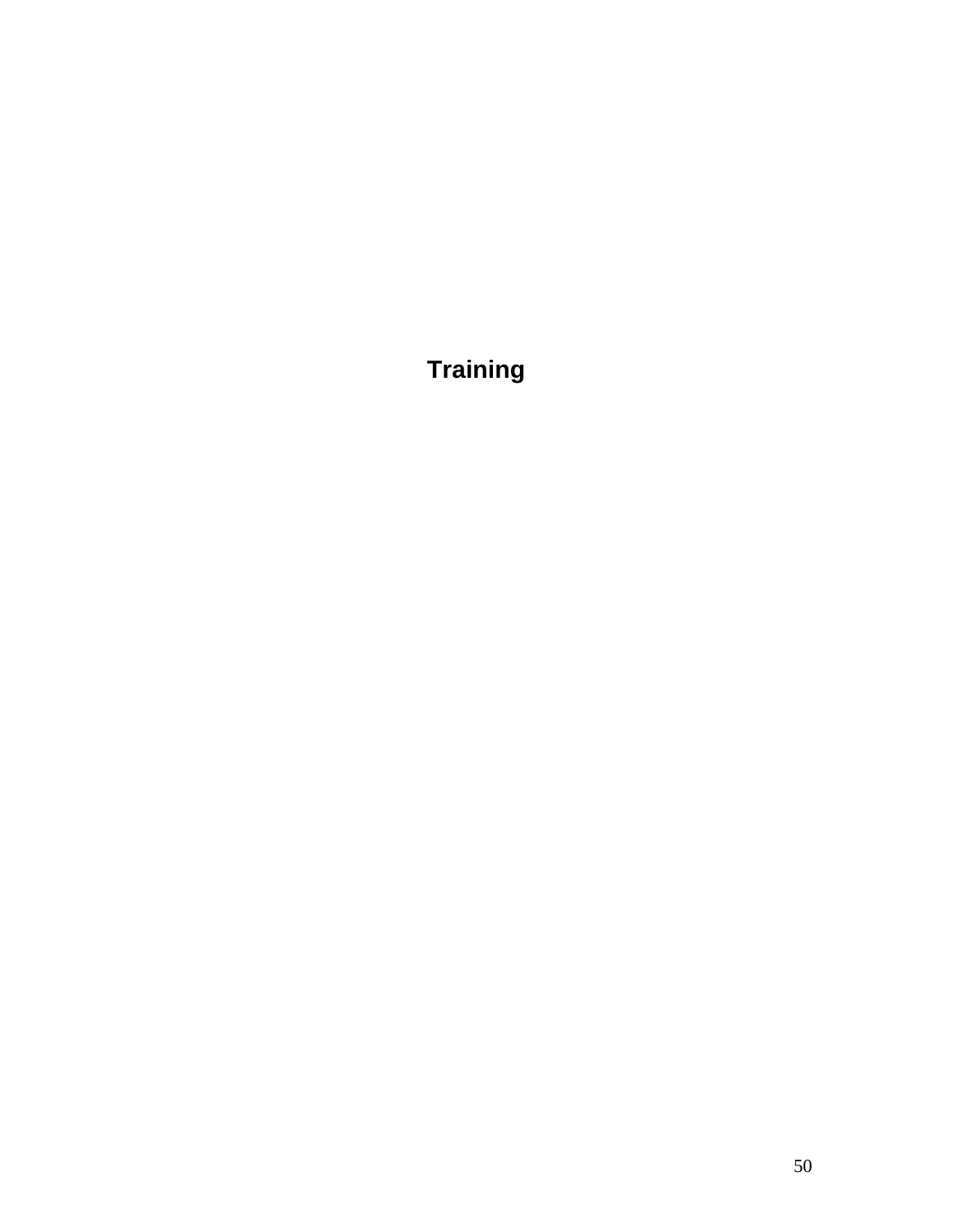### **a. HMIS Train-the-Trainer**

- Train-the-Trainer is a concept whereby someone is trained on how to teach others to complete a certain task.
- The person charged with this responsibility of train the trainer for your facility will be given the security level of "HMIS Site Administrator".
- The HMIS Train-the-Trainer will be responsible for training all End Users for his/her respective agency.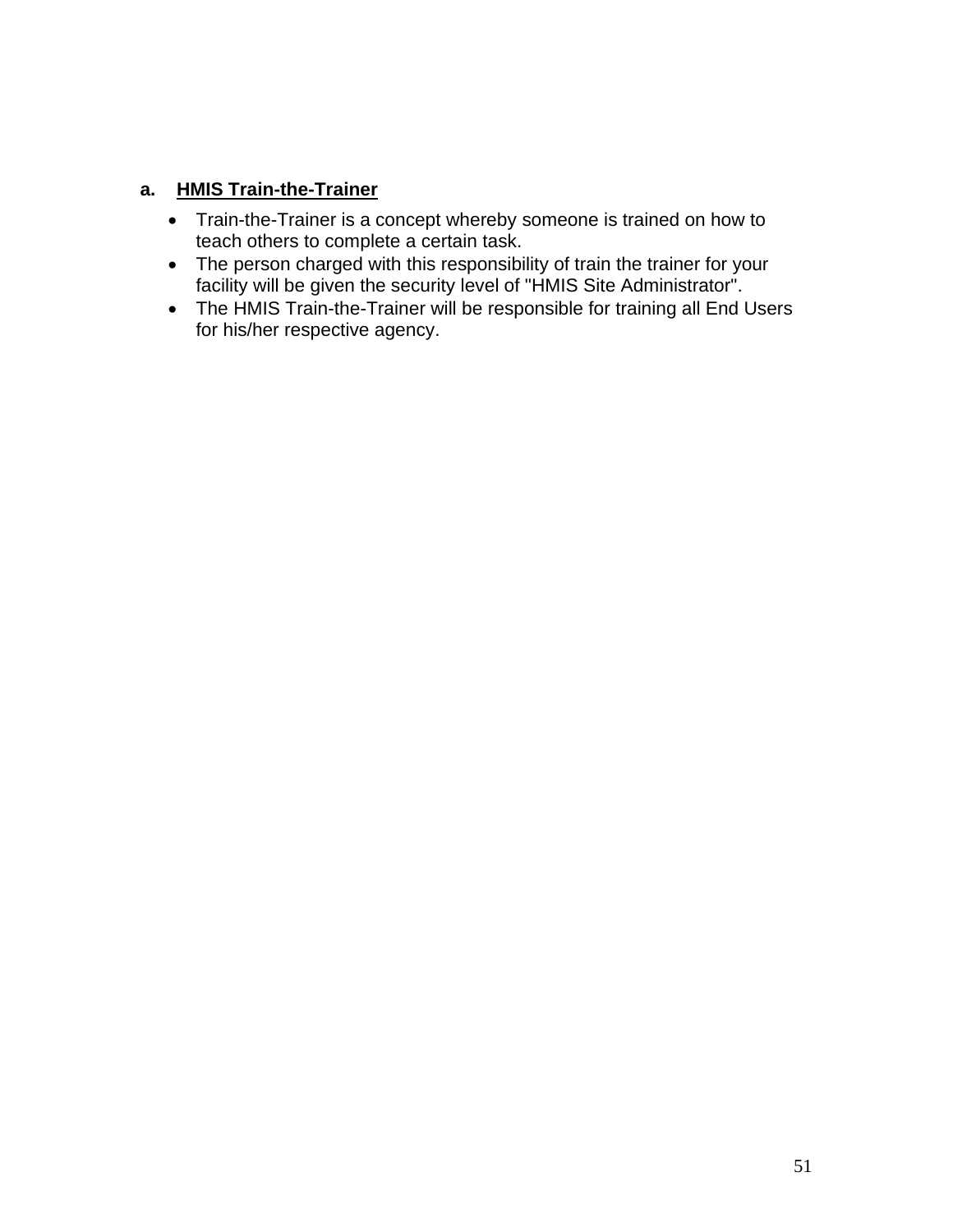### **b. Ongoing HMIS Training**

- The HMIS Site Administrator will be provided with necessary training, a written course outline, and available training materials. NJ HMIS Collaborative will provide periodic refresher courses for Site Administrators.
- If an end user leaves an agency, the HMIS Site Administrator is responsible for ensuring that the new person will be trained.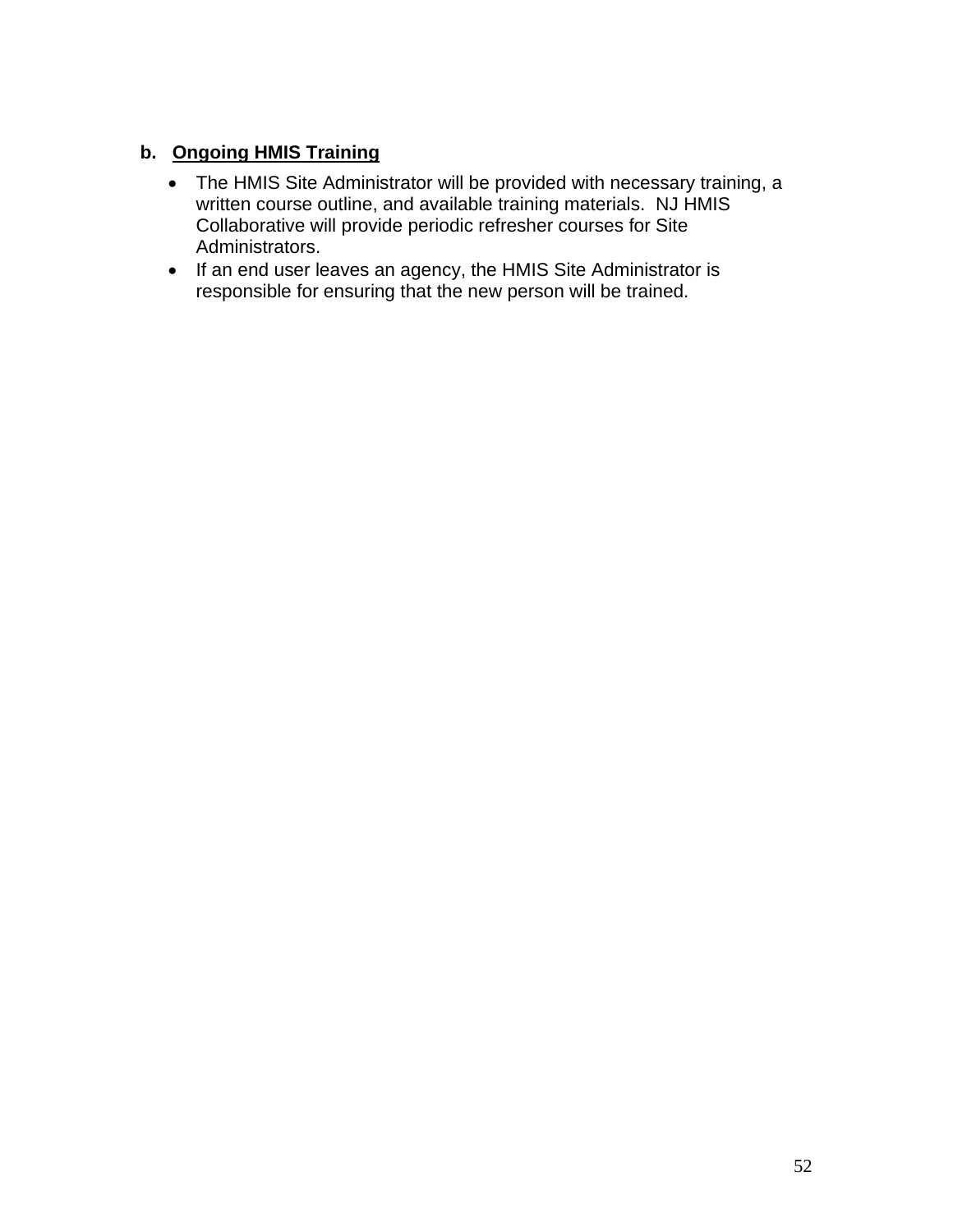# **c. Training Materials for Future Releases**

The HMIS Site Administrator will be provided with necessary training, a written course outline and available training materials.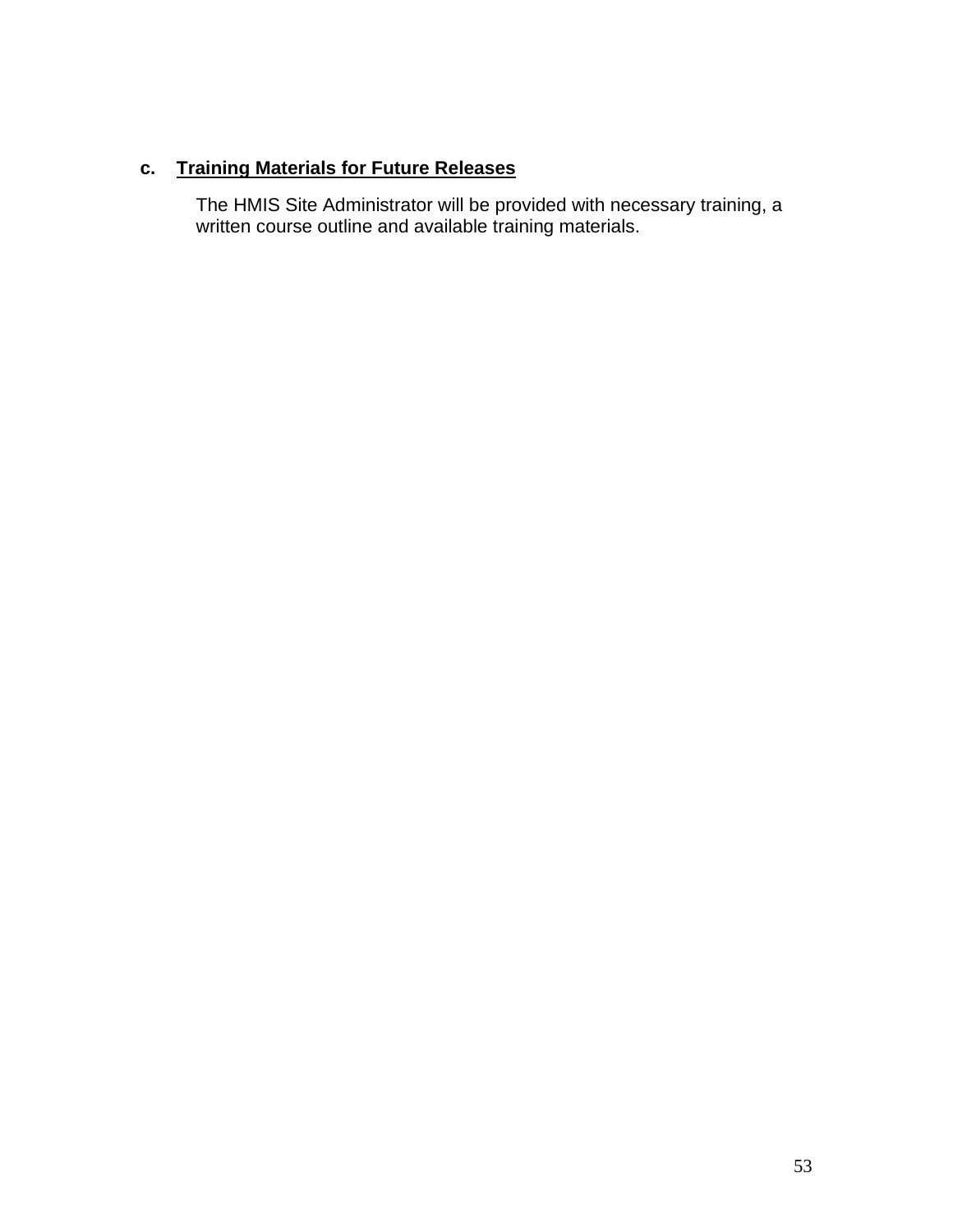**APPENDIX: Roles and Responsibilities**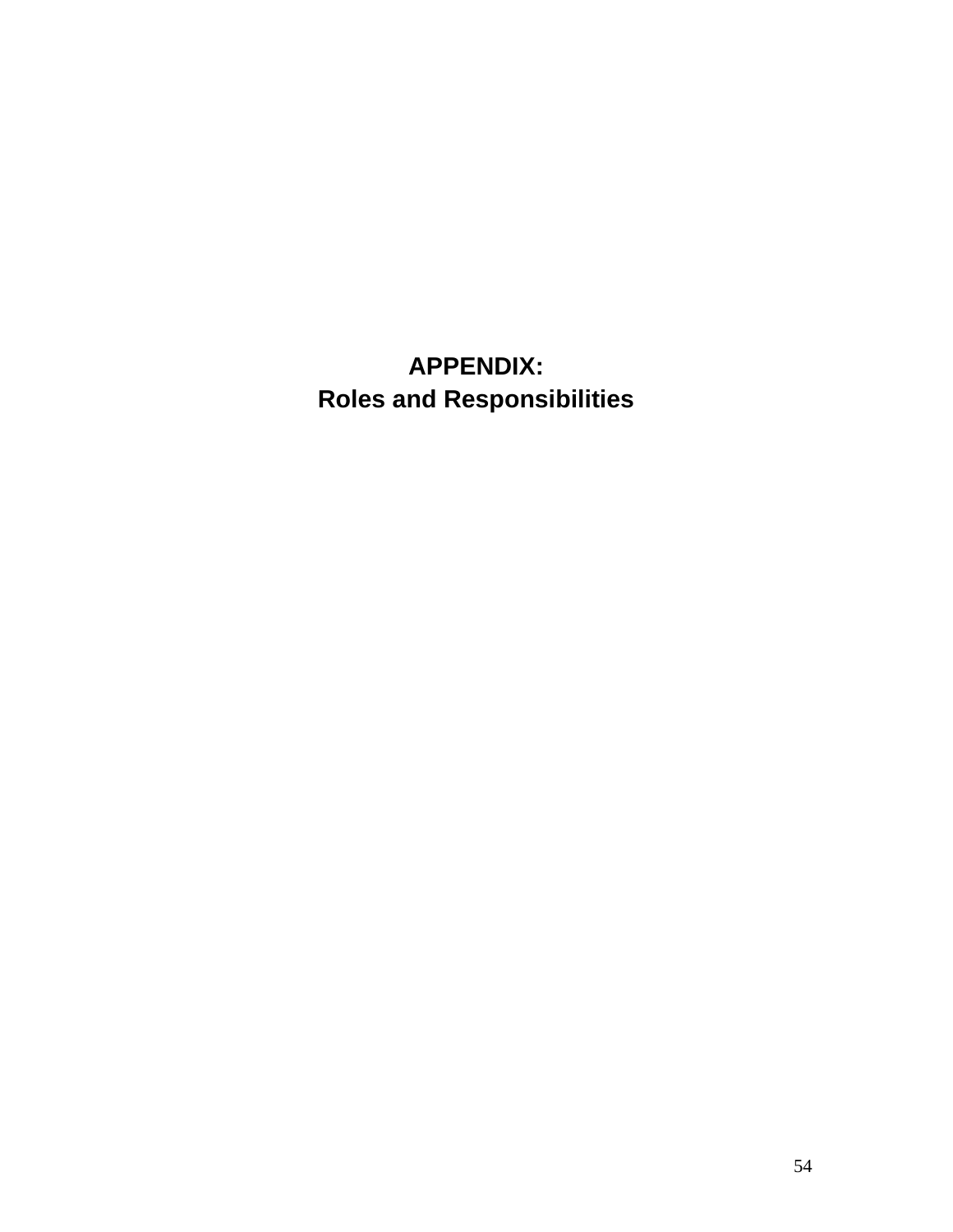### **a. System Administrator**

- As the lead agency, the New Jersey Housing Mortgage Finance Agency (NJ HMFA) will employ the System Administrator for the purpose of coordinating access control requirements for all AWARDS users. The System Administrator will be a member of the Advisory Council, Steering Committee, and any subcommittees.
- NJ HMFA will ensure that a backup to the System Administrator is in place, in order to ensure that there is no interruption of service when the primary representative is away or unavailable to assist users.

- Ensure that the Site Administrator has proper access level to the system.
- Chair the Advisory Council and reporting relevant issues to the Steering Committee.
- Implement decisions made by the Steering Committee.
- Assist Site Administrators with access problems, including:
	- o Reissue passwords when the Site Administrator or user forgets their password.
	- o Assist Site Administrators with questions and/or problems with the system.
- Delete access when Site Administrators are terminated or when they leave an agency.
- Ensure that users are aware of security requirements and policies and procedures.
- Inform Site Administrators when either the AWARDS data entry portal or the reporting portal is out of service.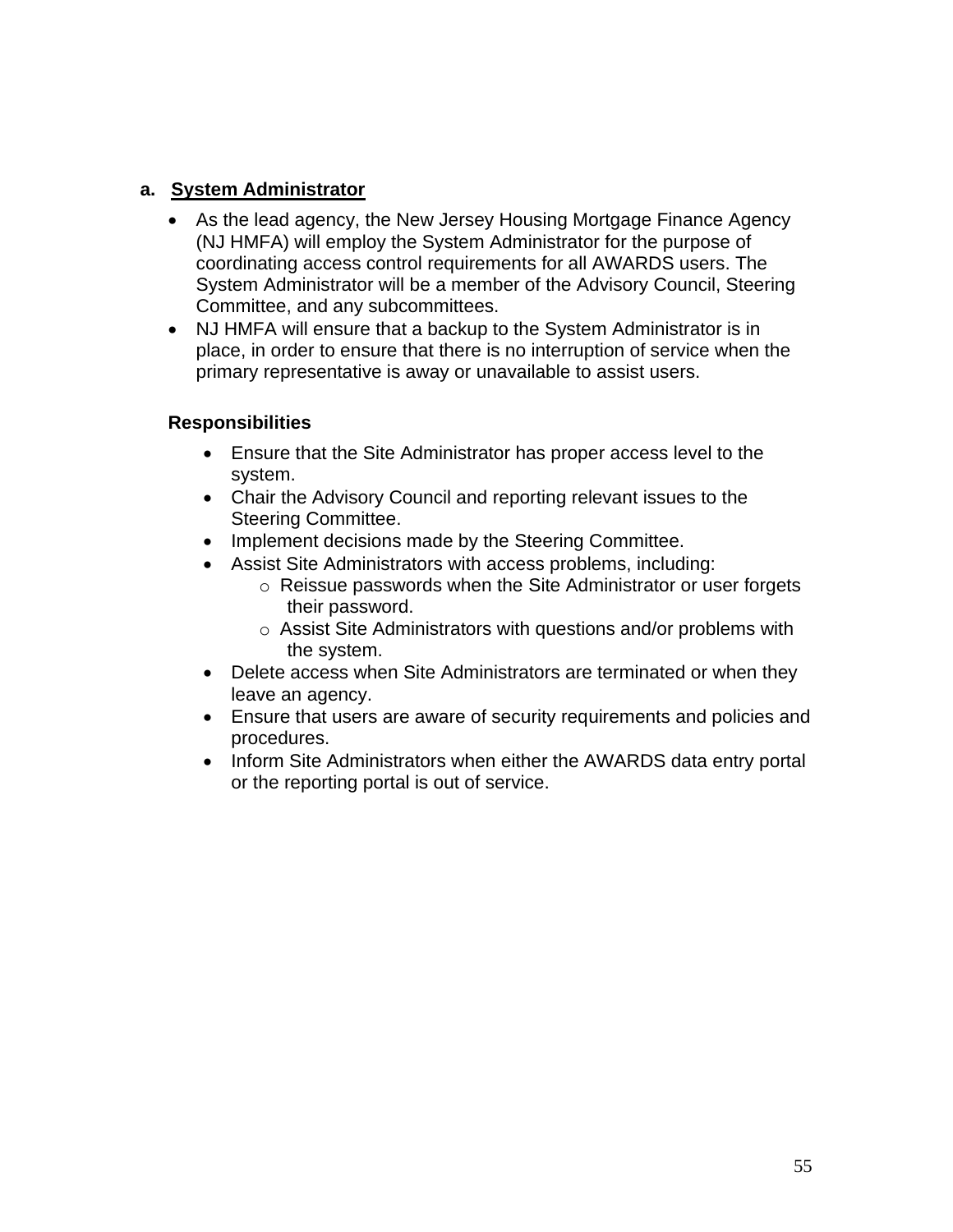### **b. HMIS Technical Assistant**

- The lead agency (NJ HMFA) will employ the Technical Assistant.
- This person will report to the System Administrator / HMIS Project Manager.
- The Technical Assistant will be a member of the Advisory Council and will serve, as backup to the System Administrator to ensure that there is no interruption of service when the primary representative is away or unavailable to assist users.
- Will act as a liaison between NJ HMFA and the CoC HMIS subcommittees.

- Ensure that the Site Administrator has proper access level to the system.
- Chair the Advisory Council and reporting relevant issues to the Steering Committee.
- Assist Site Administrators with access problems, including:
	- o Reissue passwords when the Site Administrator or user forgets their password.
	- o Assist Site Administrators with questions and/or problems with the system.
- Delete access when Site Administrators are terminated or when they leave an agency.
- Ensure that users are aware of security requirements and policies and procedures.
- Inform Site Administrators when either the AWARDS data entry portal or the reporting portal is out of service.
- Responsible for providing HMIS training to Site Administrators and end users.
- Provide second-level help desk support. If required, communicate issues to the AWARDS technical staff for resolution.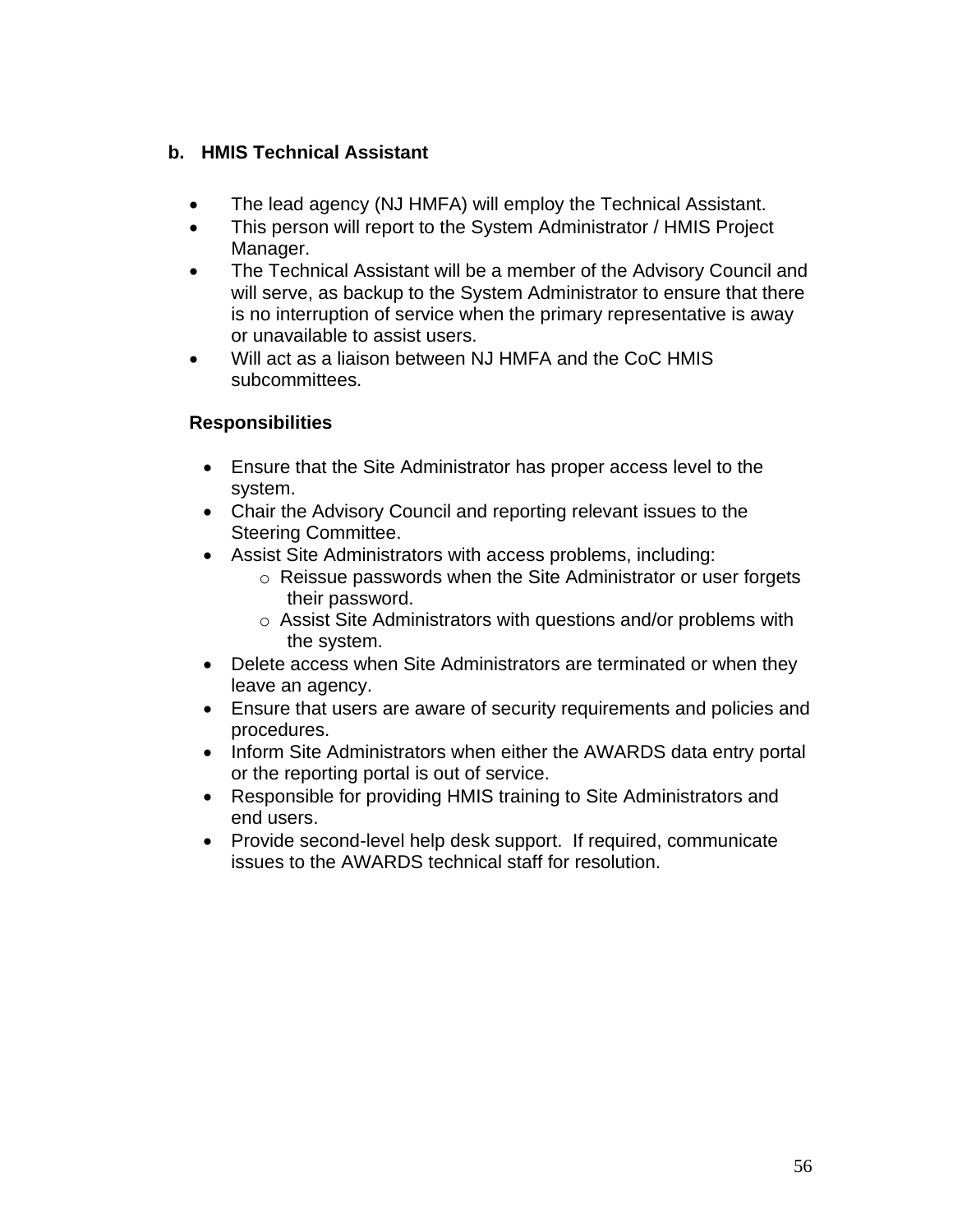### **c. System Administrative Assistant**

The lead agency (NJ HMFA) will employ the Program Administrative Assistant with the purpose of coordinating and disseminating information to all AWARDS users. This person will report to the System Administrator / HMIS Project Manager.

- Take minutes at all NJ HMIS meetings and distributing the minutes to the appropriate people.
- First-level help desk support. This includes:
	- o Answering the help desk 800 number
		- o Documenting and distributing help desk related issues
		- o Escalating help desk issues if unresolved
- Disseminate any NJ HMIS-related documents or information.
- Coordinate and scheduling meetings and trainings.
- Perform other duties as required.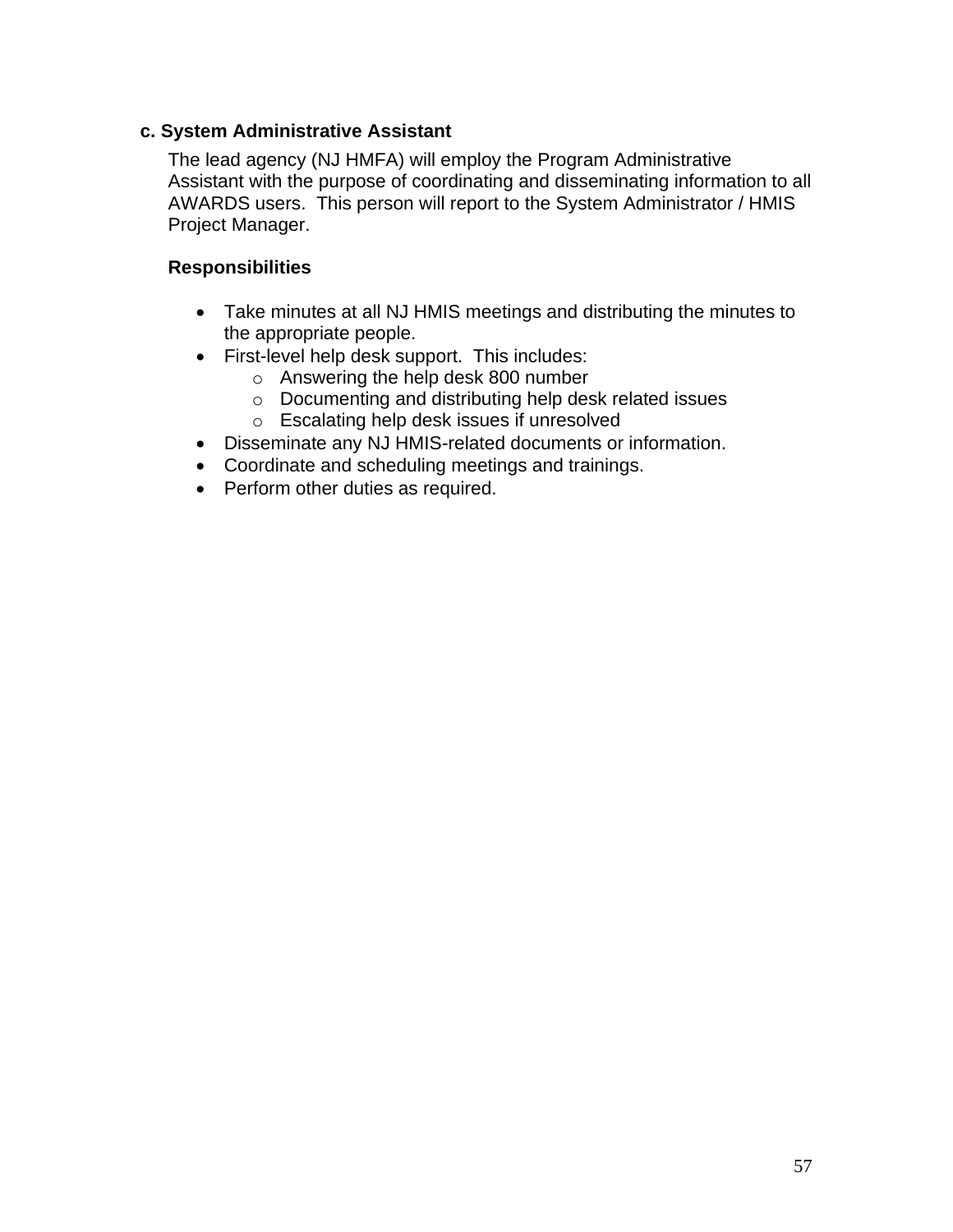### **d. Site Administrator**

- A Site Administrator will be designated by each provider for the purpose of coordinating access control requirements for users within their agency only.
- It is recommended that a backup to the Site Administrator be designated in order to ensure that there is no interruption of service when the primary representative is away or unavailable to assist users.

- Coordinate access control requirements for users within their agency.
- Assist users with access problems, including:
	- o Contacting the System Administrator on behalf of users who forget their password
	- o Helping new users with logon procedures
- Inform the System Administrator when any of their users leave the agency.
- Assign the user access level.
- Delete access when users are terminated or when they leave the agency.
- Train all users within their agency to use the A.W.A.R.D.S system. The training should include any manuals, guidelines and other documents provided to them at their Train-the-Trainer sessions.
- Ensure that users are aware of security requirements, policies, and procedures.
- Periodically run and review audit reports to ensure appropriate privacy and data access policies are being followed by staff. Site Administrators can produce audit reports that report AWARDS user activity by user ID, time, date, and what client records were added, changed, or deleted.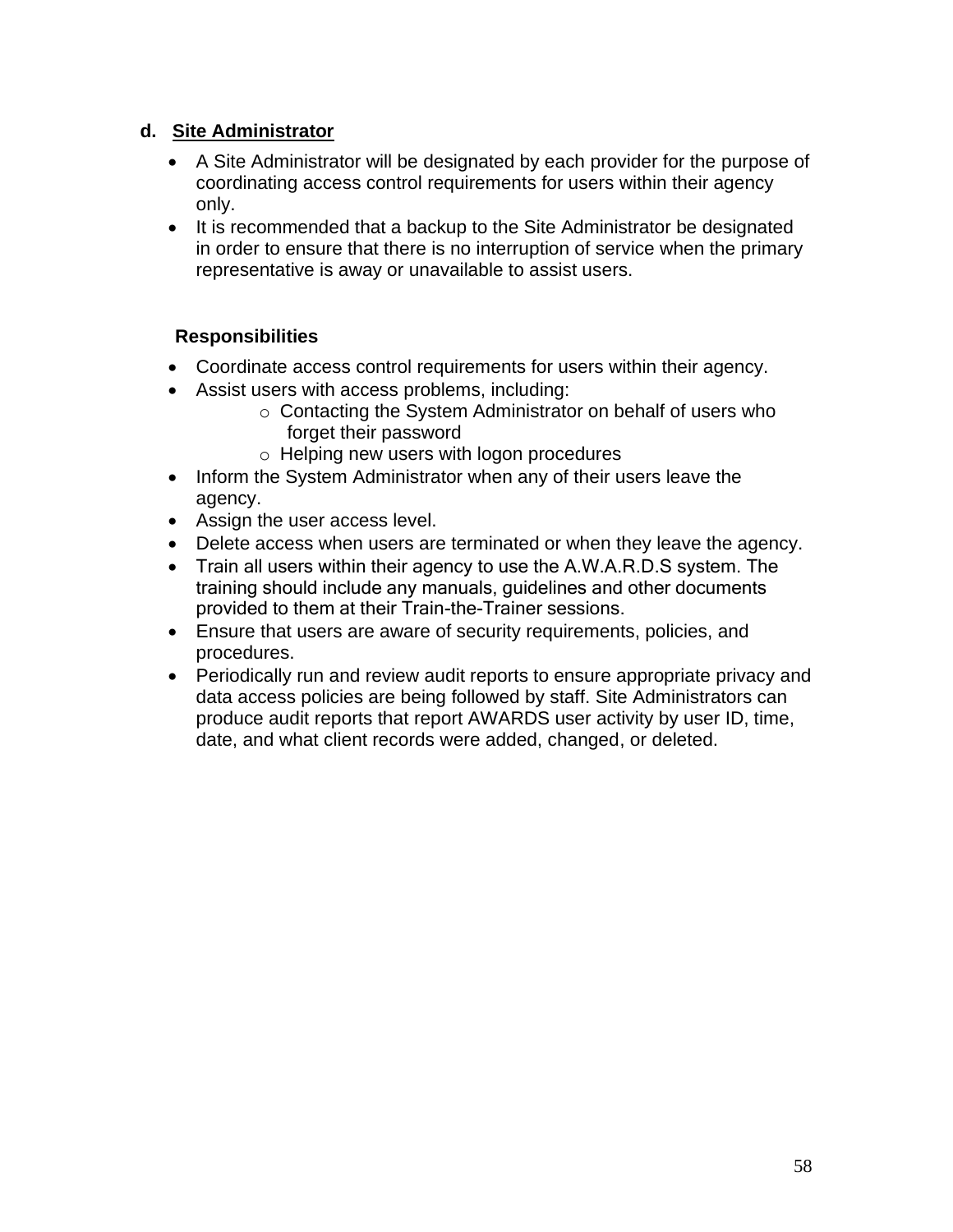### **e. Participating Agencies**

Participating Agencies agree to use the NJHMIS for the purpose of homeless client intake and agree to collect the HUD-mandated minimum data set and enter this information into the NJHMIS system. The NJHMIS system may also be used for case management.

- All participating agencies agree to abide by all policies and procedures outlined in this manual.
- All participating agencies agree to keep abreast of all AWARDS updates and all policy changes.
- Each agency will be responsible for identifying and approving their respective agency users.
- Each participating agency will be responsible for entering client data, following up on referrals, and running reports.
- All participating agencies are responsible for payment of their annual user fee to NJ HMFA.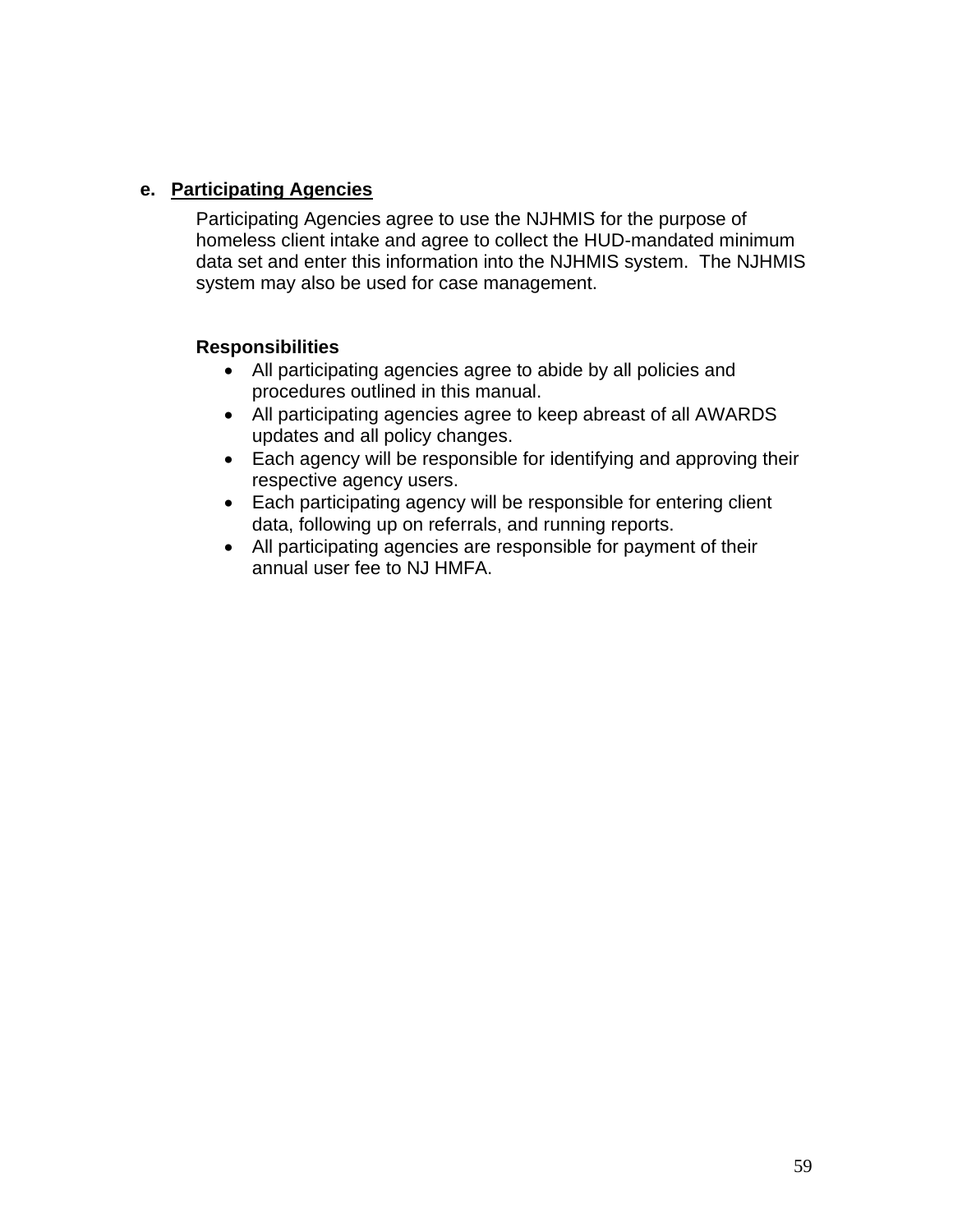### **f. NJ HMIS Steering Committee**

• The NJ HMIS Steering Committee is responsible for HMIS-related policies and procedures, and for reviewing recommendations for approval from the NJ HMIS Advisory Council.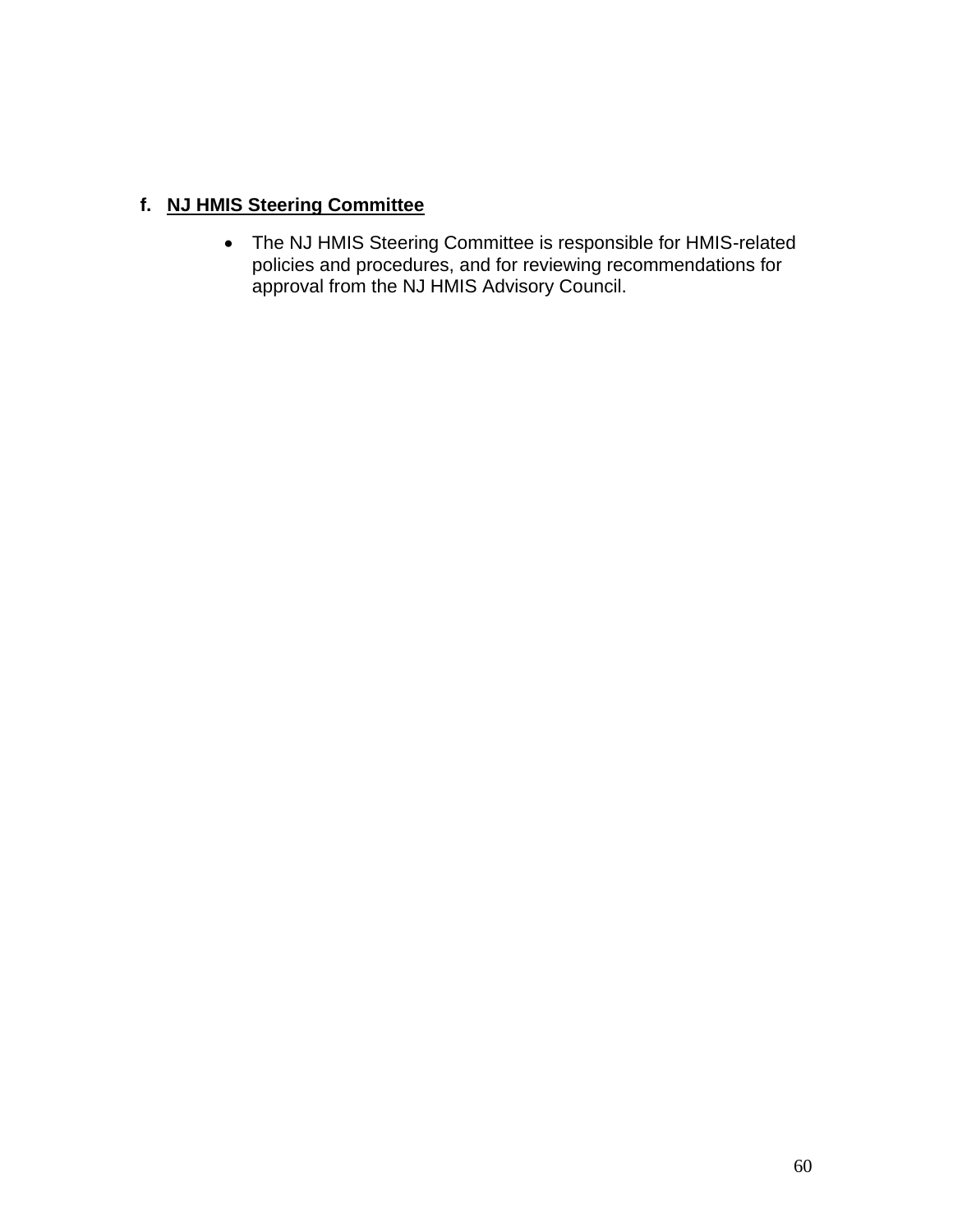### **g. NJ HMIS Advisory Council**

The NJHMIS Advisory Council will meet quarterly to discuss recommendations for system-wide changes in HMIS functionality and systemflow. The NJHMIS Project Manager will chair the Advisory Council.

The Advisory Council includes the following standing committees:

- Support Fund
- Training
- Policies and Procedures
- Data, Quality Assurance, and Outcome Measures
- Technology

### **Support Fund Committee-Chair-Purpose:**

To develop criteria for the request of technology support funds by service providers participating in the Collaborative.

This criteria, would include specifics pertaining to, for example but not limited to, organization size and budget, technical capacity, funding limits, type of technology eligible for funding, frequency of which funds can be requested, obligation to collaborative for assistance. In addition, this committee will be charged with researching and providing information on funding/charitable resources interested in building the technological capacity of non-profit organization, making this information accessible to ALL provider agencies within the Collaborative.

**Training Committee-Chair-Purpose:**

Develop and provide a training strategy using Beta implementation as a baseline, providing recommendations for amendments and improvements for the remaining phases of implementation**.** 

To maintain a pulse on the training needs of end users at the local level. This committee could develop a mechanism by which to regularly assess end users and executive agency staff's satisfaction with training provisions and make recommendations based on findings. Should work in concert with TA staff.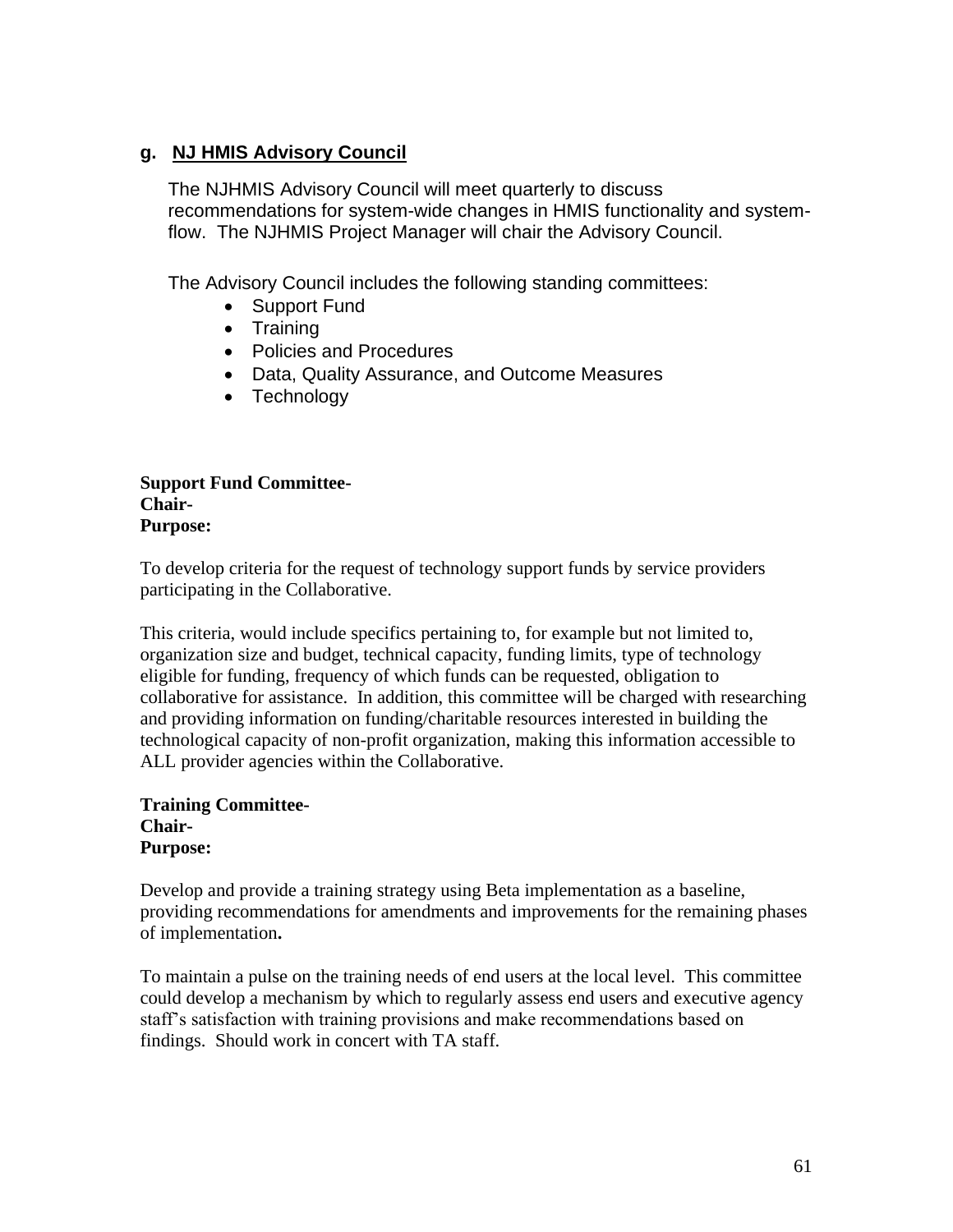#### **Policy and Procedures Committee Chair-Purpose:**

Assess policy and procedures applied during the Beta phase, provide qualitative feedback on issues raised by the community users, what worked, what didn't, recommendations for changes.

This committee's charge is to make sure the policies and procedures of the HMIS Collaborative are not in direct conflict with local service provider agency's protocols, policies, and/or practices and that the same holds true with those of participating agencies in respect to HMIS and the HMIS Collaborative. This committee shall identify such conflicts and bring them forward for review and recommend resolution. This committee may find a need to develop a mechanism to identify areas of possible conflict and how to monitor for those as time moves forward. Will work with HMIS staff in policy changes made at the federal level (HUD) on HMIS, specifically when the changes will impact the providers at the local level.

#### **Data, Quality Assurance, and Outcome Measures Chair-Purpose:**

To gather feedback from end users during pilot phase to establish a consensus for needed and/or desired customizations.

To keep abreast of data standards and changes required by HUD in regard to HMIS. To assess issues at the local level that impact data collection and quality. Make recommendations based on assessments. To review outcome measures being used by other HMIS communities to date, determine what outcomes the NJ State HMIS Collaborative would usefully measure.

#### **Technology Chair-Purpose:**

To develop technical specification criteria to be used in conjunction with the criteria for need (established by the Support Committee), to determine technical purchases by local agencies with funds granted by the Collaborative Support Fund.

Develop an assessment tool for the evaluation of HMIS technical infrastructure. Evaluate issues regarding the importation and exportation of data.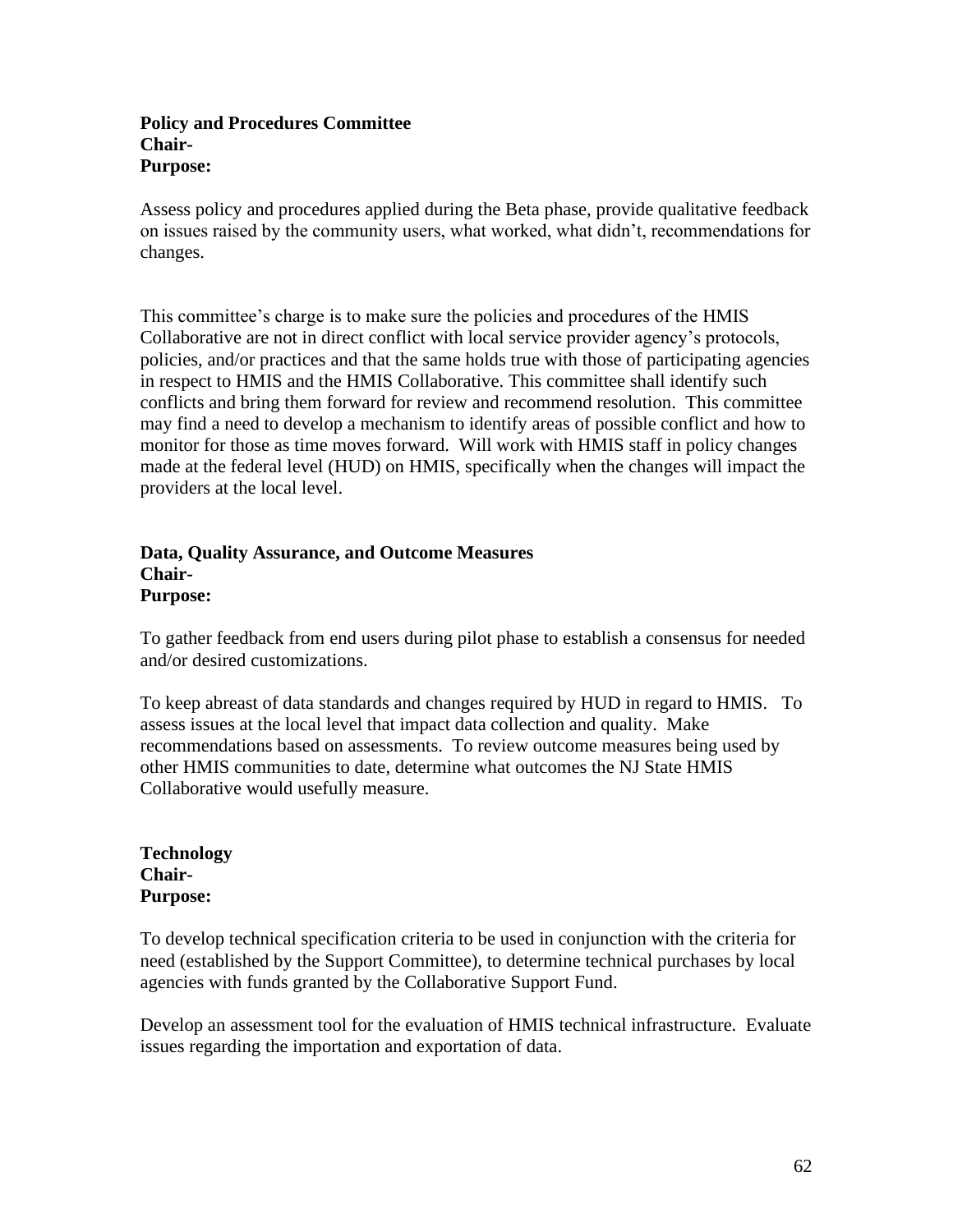### **h. HMIS User**

NJ HMIS users are those individuals who work in Participating Agencies.

- Each user will be responsible for complying with all the policies and procedures outlined in this manual.
- Each user will be responsible for using the NJ HMIS in an appropriate and ethical manner.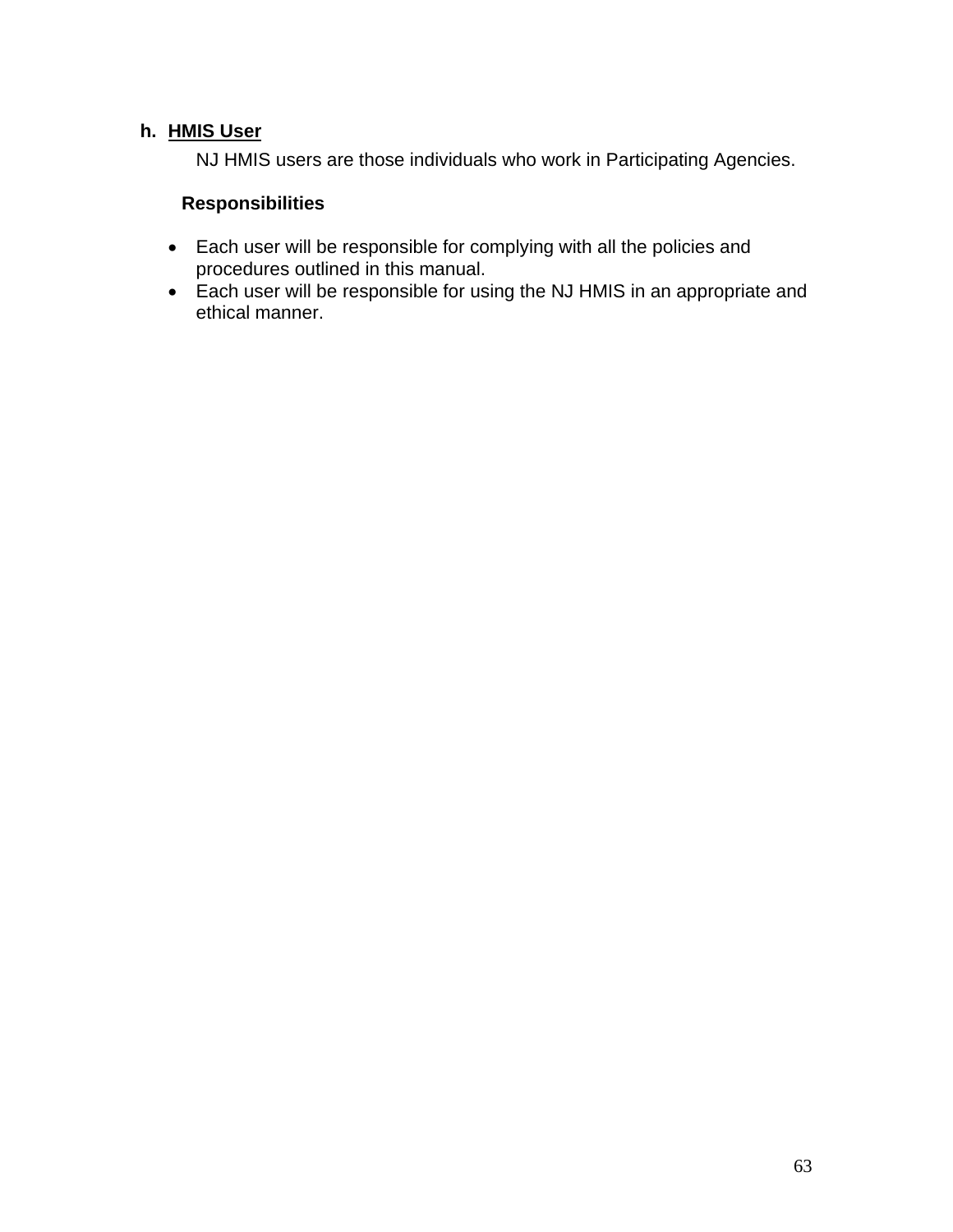### **i. HMIS User Access Levels**

Determination of HMIS user access levels will be based on each user's job function as it is related to AWARDS's data entry and retrieval schema. The following access levels are available in AWARDS. All levels are not required. Levels should be used based on each agencies organization structure.

| <b>Access Level</b>                                              | <b>Description</b>                                                                                                                                                                                                                                                                                                                                                                                                                                                       |
|------------------------------------------------------------------|--------------------------------------------------------------------------------------------------------------------------------------------------------------------------------------------------------------------------------------------------------------------------------------------------------------------------------------------------------------------------------------------------------------------------------------------------------------------------|
| <b>HMIS Project</b><br>Manager<br>(CoC Executive Officer)        | Access is generally limited to the de-identified<br>database. This role allows the user to search the<br>de-identified database of area agencies and<br>programs to view or produce reports of the<br>aggregated data. Sometimes the HMIS Project<br>Manager may have to access the identifiable<br>database for support purpose.                                                                                                                                        |
| <b>Technical</b><br>Assistant/Trainer<br>(CoC Executive Officer) | The same access rights as HMIS Project Manager,<br>however, this person is considered a system-wide<br>Support person and will have access to client level<br>data to facilitate supporting agency problems.                                                                                                                                                                                                                                                             |
| Volunteer<br>(Direct Care Staff)                                 | Access is limited to service records within an<br>agency. A volunteer can view or edit basic<br>demographic information about clients (the profile<br>screen), but is restricted from viewing detailed<br>assessments. A volunteer can enter new client<br>records; make referrals, or check-in/out a client<br>from a shelter. Normally, this access level allows a<br>volunteer to complete the intake and then refer the<br>client to agency staff or a case manager. |
| <b>Agency Clerical Staff</b><br>(Direct Care Staff)              | Agency staff has full access to service records and<br>access to most functions in AWARDS. However,<br>Agency Staff can only access basic demographic<br>data on clients (profile screen). All other screens<br>are restricted, including assessments and case<br>plan records.                                                                                                                                                                                          |
| Case Manager<br>(Direct Care Staff)                              | Case Managers have access to all features,<br>excluding administrative functions. They have<br>access to all screens within AWARDS, including<br>assessments and service records. There is full<br>reporting access.                                                                                                                                                                                                                                                     |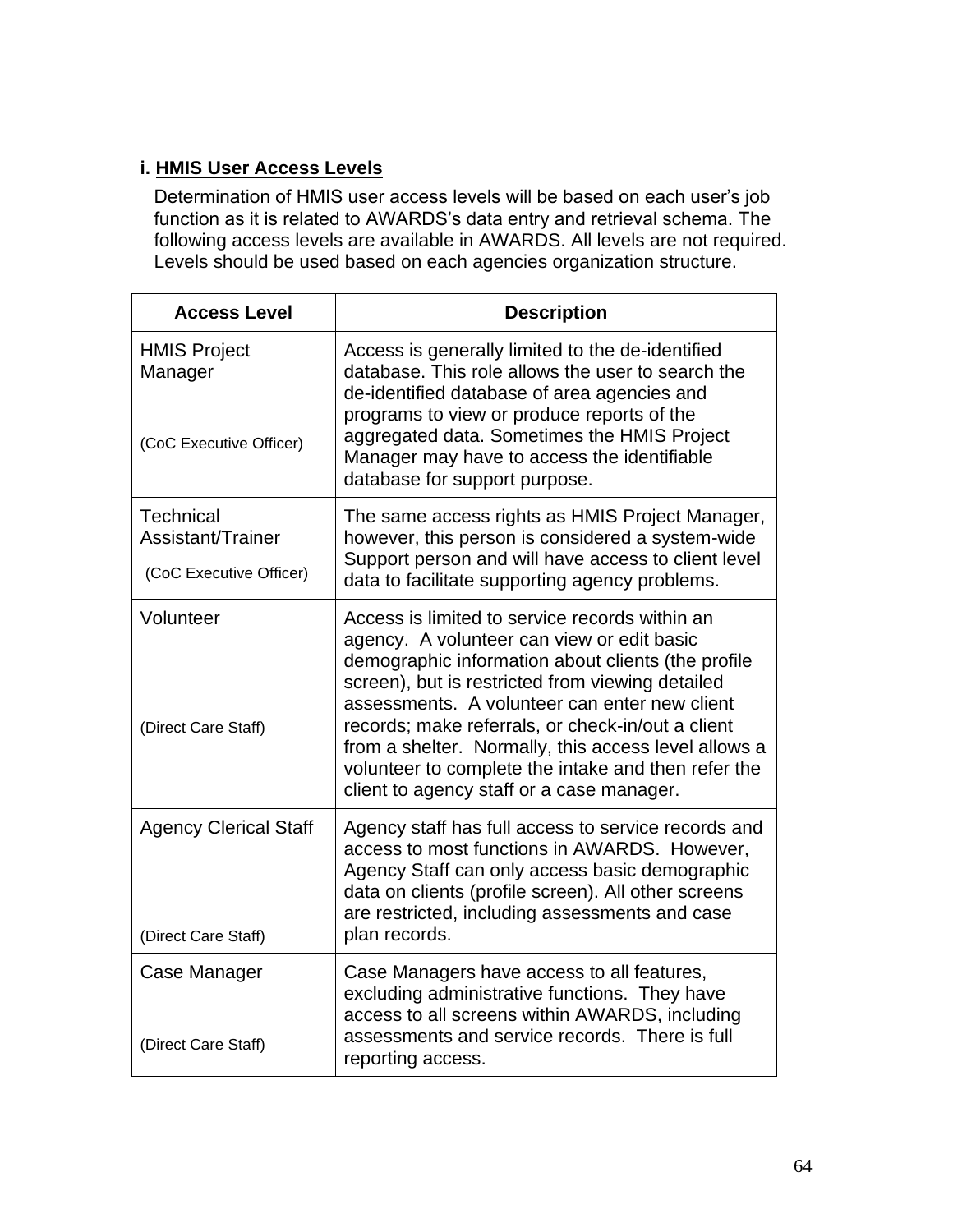| Site Administrator        | Site Administrators have access to all features,<br>including agency level administrative functions.<br>This level can add/remove user for his/her agency |
|---------------------------|-----------------------------------------------------------------------------------------------------------------------------------------------------------|
| (Agency Executive)        | and edit their agency and program data. They<br>have full reporting access.                                                                               |
| <b>Executive Director</b> | Same access rights as Site Administrator, but<br>ranked above Site Administrator.                                                                         |
| (Agency Executive)        |                                                                                                                                                           |

| <b>Access Level</b>              | <b>Description</b>                                                                                                                                                                                                                                                 |
|----------------------------------|--------------------------------------------------------------------------------------------------------------------------------------------------------------------------------------------------------------------------------------------------------------------|
| Regional or CoC<br>Administrator | Regional or CoC Administrator will help to maintain<br>the AWARDS system, but does not have access to<br>client or service records, add/remove users, reset<br>passwords, and access to other system-level<br>options for agencies within their jurisdiction. They |
| (Agency Executive)               | can search the de-identified database and produce<br>reports of the aggregated data. They will not have<br>access to client level data.                                                                                                                            |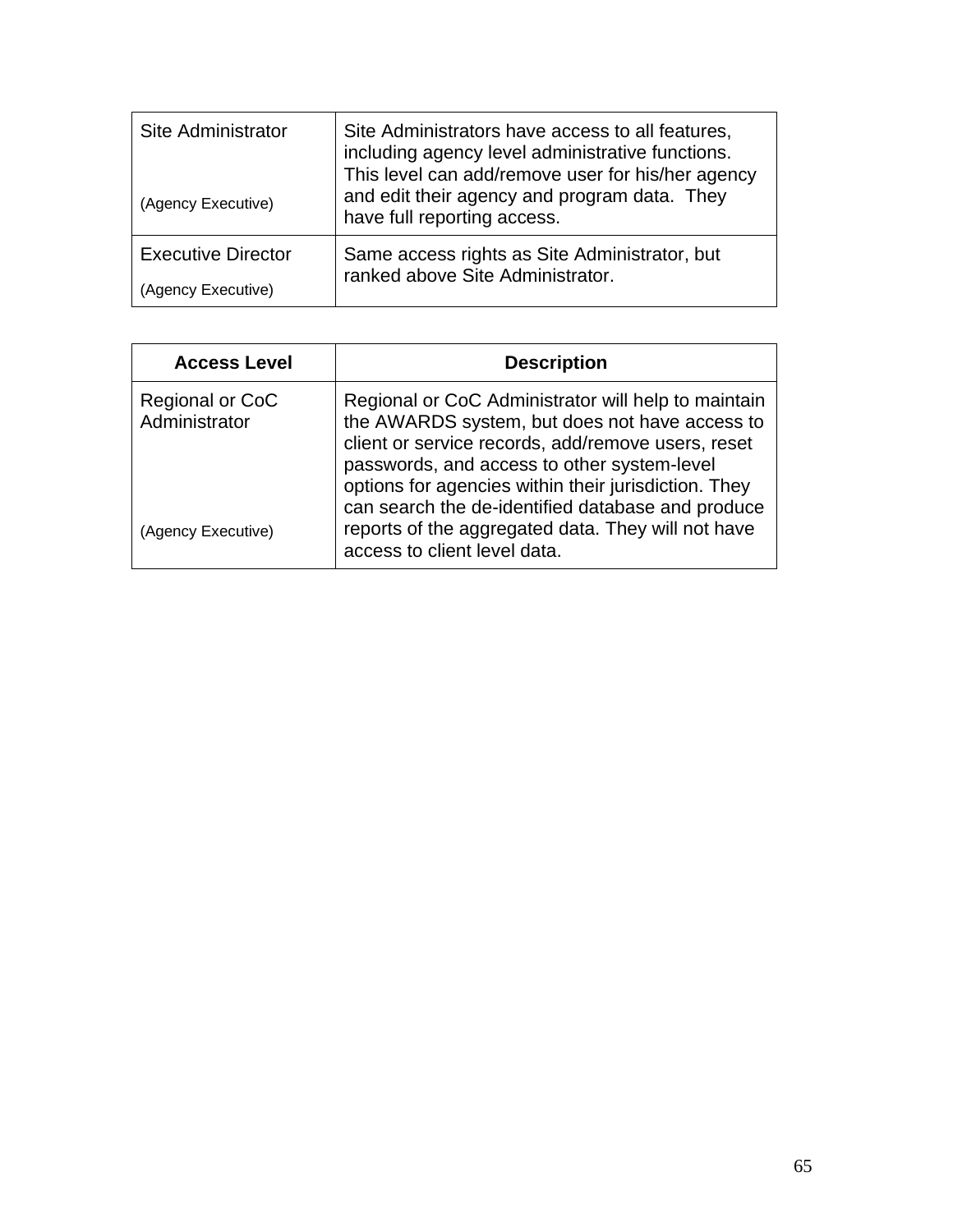# **h. Communication with Participating Agencies**

- Operational procedures will need to be enforced.
- Each agency is responsible for making sure that all necessary NJ HMISrelated communication occurs.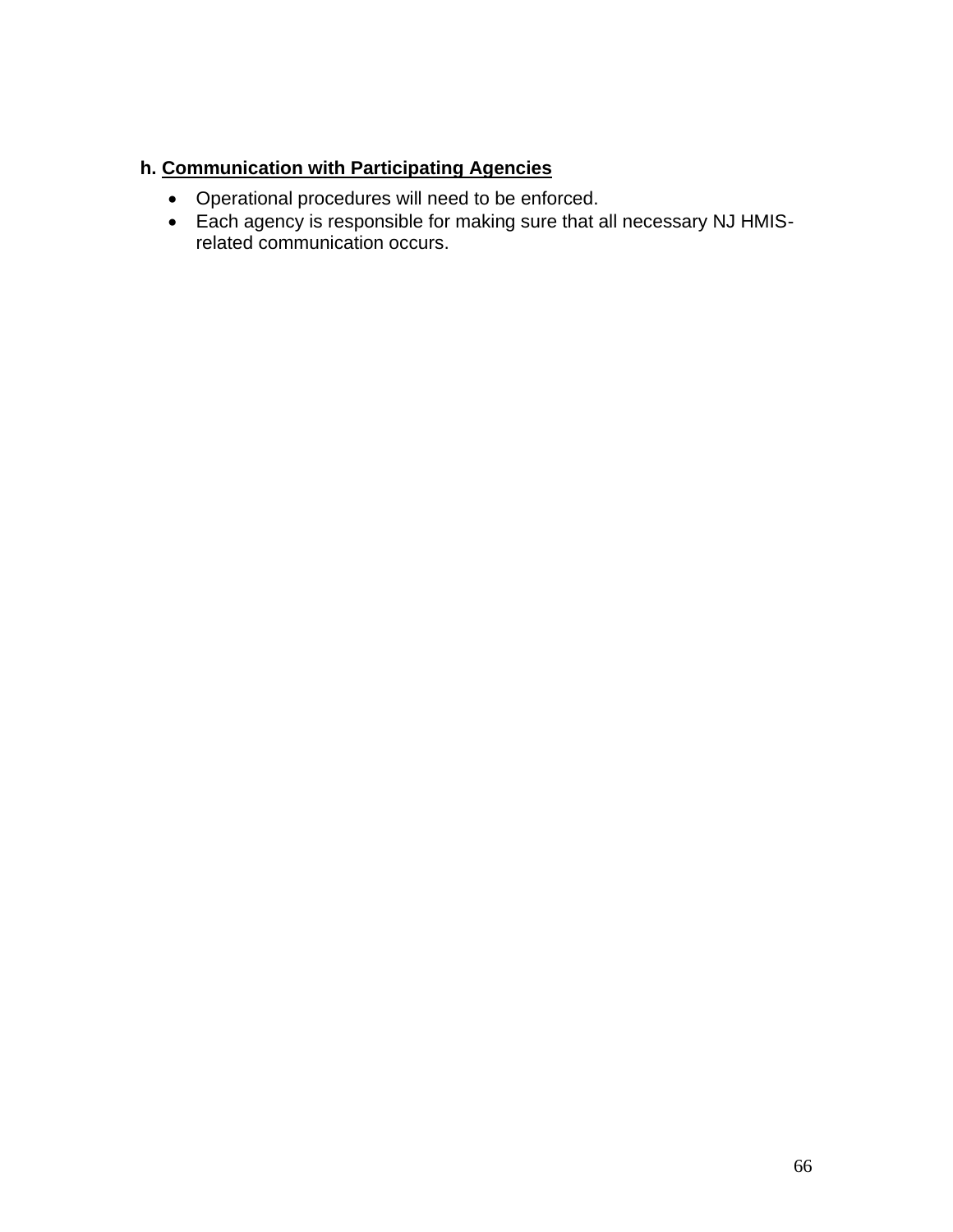# **i. System Availability**

- The AWARDS data entry portal will be available 24 hours a day, 7 days a week.
- Agency and System Administrators will be informed of any operational downtime.